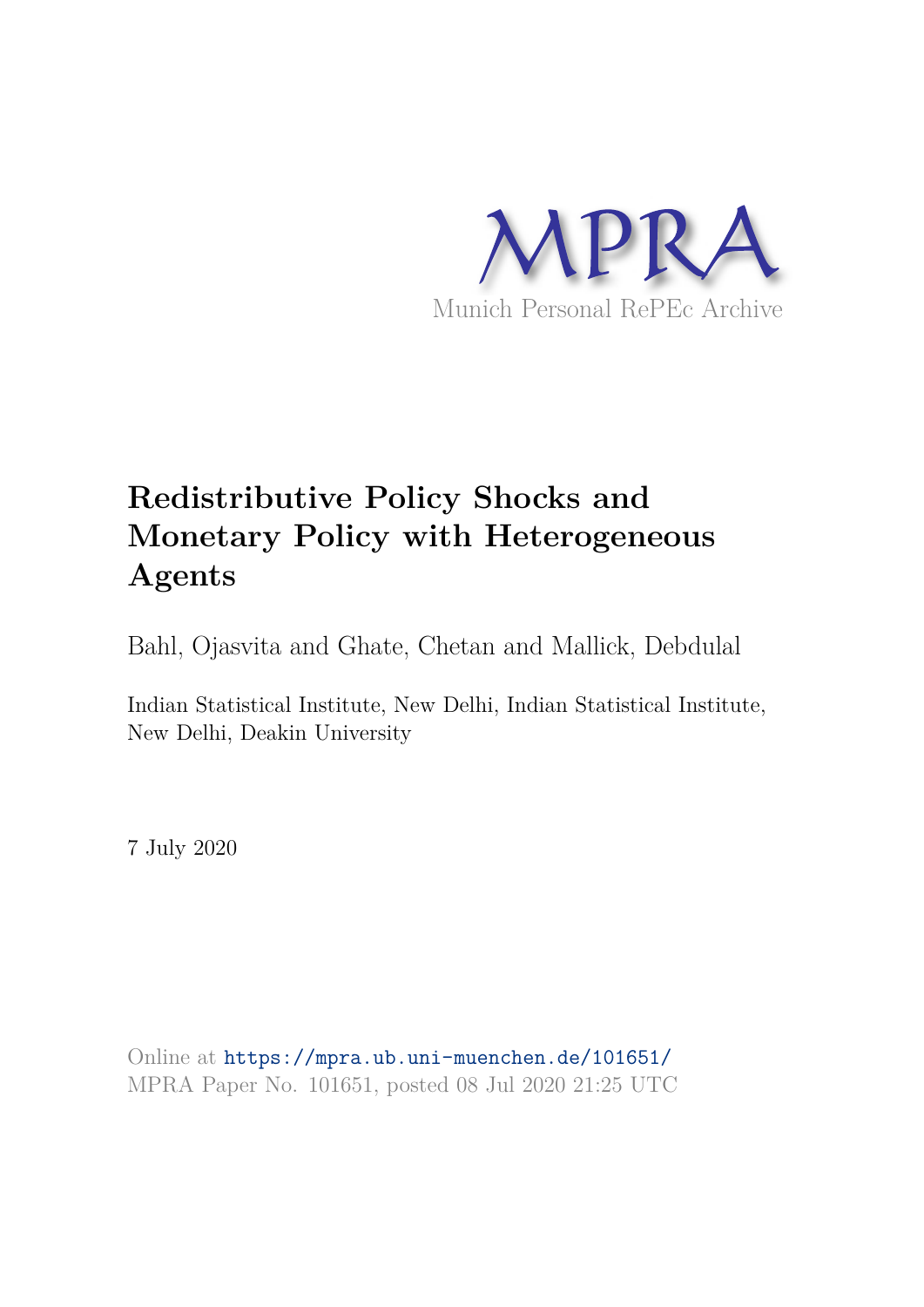# Redistributive Policy Shocks and Monetary Policy with Heterogeneous Agents.<sup>\*</sup>

 $\text{Oiasvita Bahl}^{\dagger}$  Chetan Ghate<sup>‡</sup> Debdulal Mallick<sup>§</sup>

July 7, 2020

#### Abstract

Governments in EMDEs routinely intervene in agriculture markets to stabilize food prices in the wake of adverse domestic or external shocks. Such interventions typically involve a large increase in the procurement and redistribution of food, which we call a redistributive policy shock. What is the impact of a redistributive policy shock on the sectoral and aggregate dynamics of inflation, and the distribution of consumption amongst rich and poor households? To address this, we build a tractable two-sector (agriculture and manufacturing) two-agent (rich and poor) New Keynesian DSGE model with redistributive policy shocks. We calibrate the model to the Indian economy. We show that for an inflation targeting central bank, consumer heterogeneity matters for whether monetary policy responses to a variety of shocks raises aggregate welfare or not. Our paper contributes to a growing literature on understanding the role of consumer heterogeneity in monetary policy.

Keywords TANK models, HANK Models, Ináation Targeting, Emerging Market and Developing Economies, Food Security, Procurement and Redistribution, DSGE.

JEL codes: E31, E32, E44, E52, E63.

We are grateful to Kosuke Aoki, Etienne Wasmer, Jean Imbs, Pawan Gopalakrishnan, Charles Engle, Bo Yang, seminar participants at the 2019 Computing in Economics and Finance (CEF) in Ottawa, Canada, the 2019 Delhi Macroeconomics Workshop (DMW) at ISI-Delhi, the 15th ACEGD at ISI-Delhi, the 2020 Workshop on Labor, Human and Social Capital, and Development at NYU - Abu Dhabi, the  $95<sup>th</sup>$  WEA Annual Conference, and especially V. Chari for generous comments.

<sup>&</sup>lt;sup>†</sup>Economics and Planning Unit, Indian Statistical Institute, New Delhi  $-$  110016, India. E-mail: ojasvita18r@isid.ac.in

<sup>&</sup>lt;sup>‡</sup>Corresponding Author: Economics and Planning Unit, Indian Statistical Institute, New Delhi – 110016, India. Tel: 91-11-4149-3938. Fax: 91-11-4149-3981. E-mail: cghate@isid.ac.in.

<sup>&</sup>lt;sup>§</sup>Department of Economics, Faculty of Business and Law, Deakin University, 70 Elgar Road, Burwood, Vic 3125, Australia. Phone: (61 3) 92517808. Email: dmallic@deakin.edu.au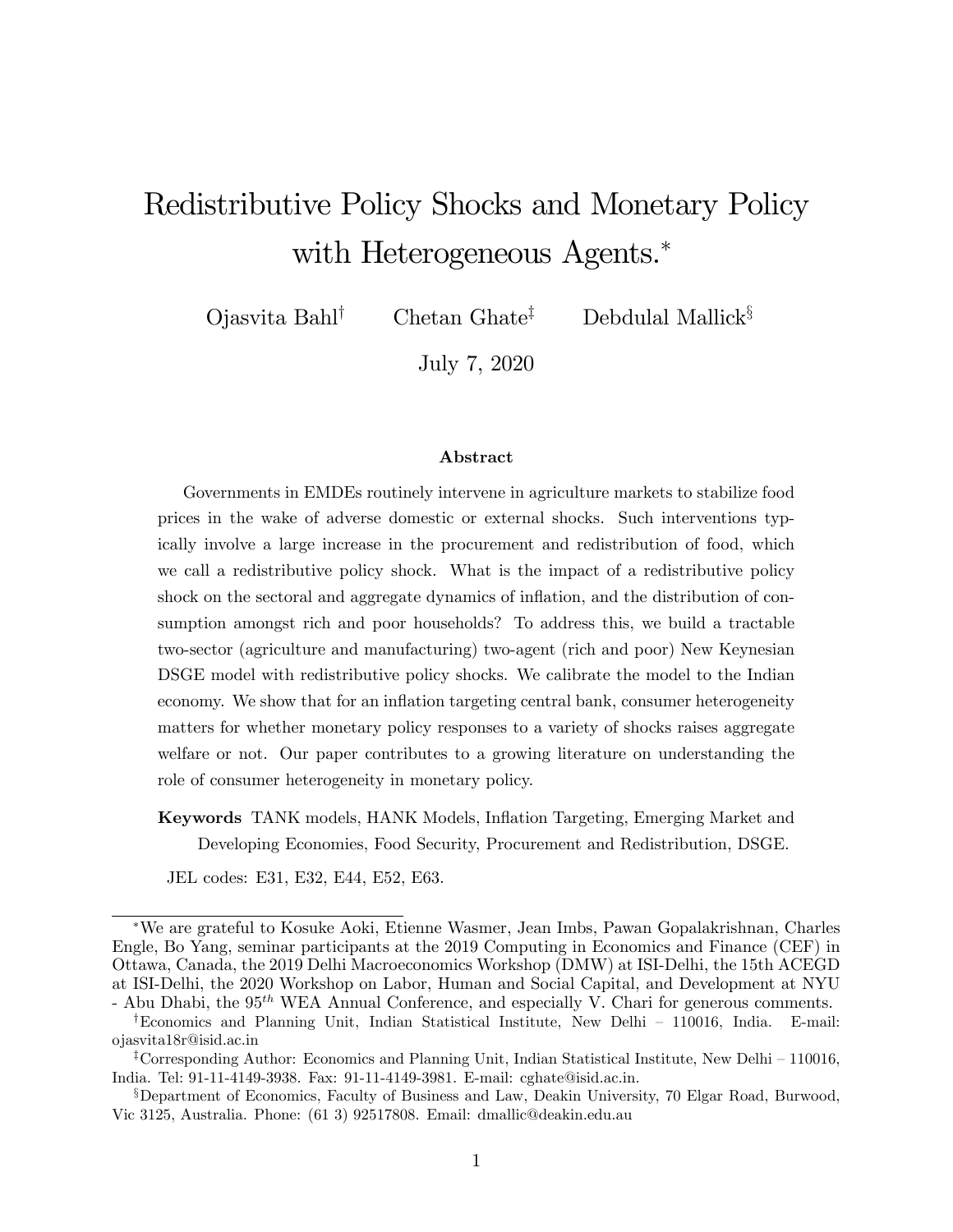# 1 Introduction

Governments in many emerging market and developing economies (EMDEs) routinely intervene in their agricultural markets. Higher food security norms, for instance, require an increase in the redistribution of agricultural output to the poorest population in a country. Other interventions involve the procurement and redistribution of food to minimize food price volatility in the wake of domestic (e.g., poor rainfall) or external (e.g., global commodity price) shocks.

There are many examples of these types of interventions. In 2013, India enacted a new National Food Security Act (NFSA) under the umbrella of a new "rights-based" approach to food security. The Act legally entitles "up to 75% of the rural population and 50% of the urban population to receive subsidized food grains" under a Targeted Public Distribution System.<sup>1</sup> Under the new act, about two thirds of the population is covered to receive highly subsidized food grains. The ostensible goal is to smooth the purchasing power of poor populations that are food insecure. In the Philippines, the National Food Authority (NFA) is mandated to purchase and distribute rice and other commodities across the country In response to the rise in world prices of grains in the last quarter of 2007, the Philippines government provided higher funding support to implement its Economic Resiliency Program part of which involved scaling up a rice production enhancement program called "Ginintuang Masaganang Ani". The total fiscal cost of the NFA rice subsidy jumped to 0.6% of GDP in 2008 compared to 0.08% per cent of GDP in 2007 (Balisacan et al, 2010). In Bangladesh, the government has intervened in food markets for several years in order to reduce price fluctuations and procure rice for safety net programs (Hossain and Deb, 2010). To ensure food security in Indonesia in 2008, the Indonesian government, through its BULOG operational strategy doubled the amount of rice distributed to cover all poor families under the RASKIN program through targeted market operations requested by local governments. Regular rice distribution for the poor was achieved by increasing domestic rice procurement. BULOG's heavy procurement added to demand, helping farmers maintain prices at a profitable level (Saifullah, 2010). The Korean government also motivates its agricultural policy for food security reasons based on self-sufficiency (Beghin et al., 2003).

Interventions such as the enactment of a new national food security act with wider coverage, or government intervention when there are large price shocks in food commodities such as the world rice price crisis of 2008, have two salient features. First, they typically imply higher procurement and redistribution of food commodities by the government to households. Second, such interventions are conducted at a relatively high frequency, i.e., several times

<sup>1</sup>See https://dfpd.gov.in/nfsa-act.htm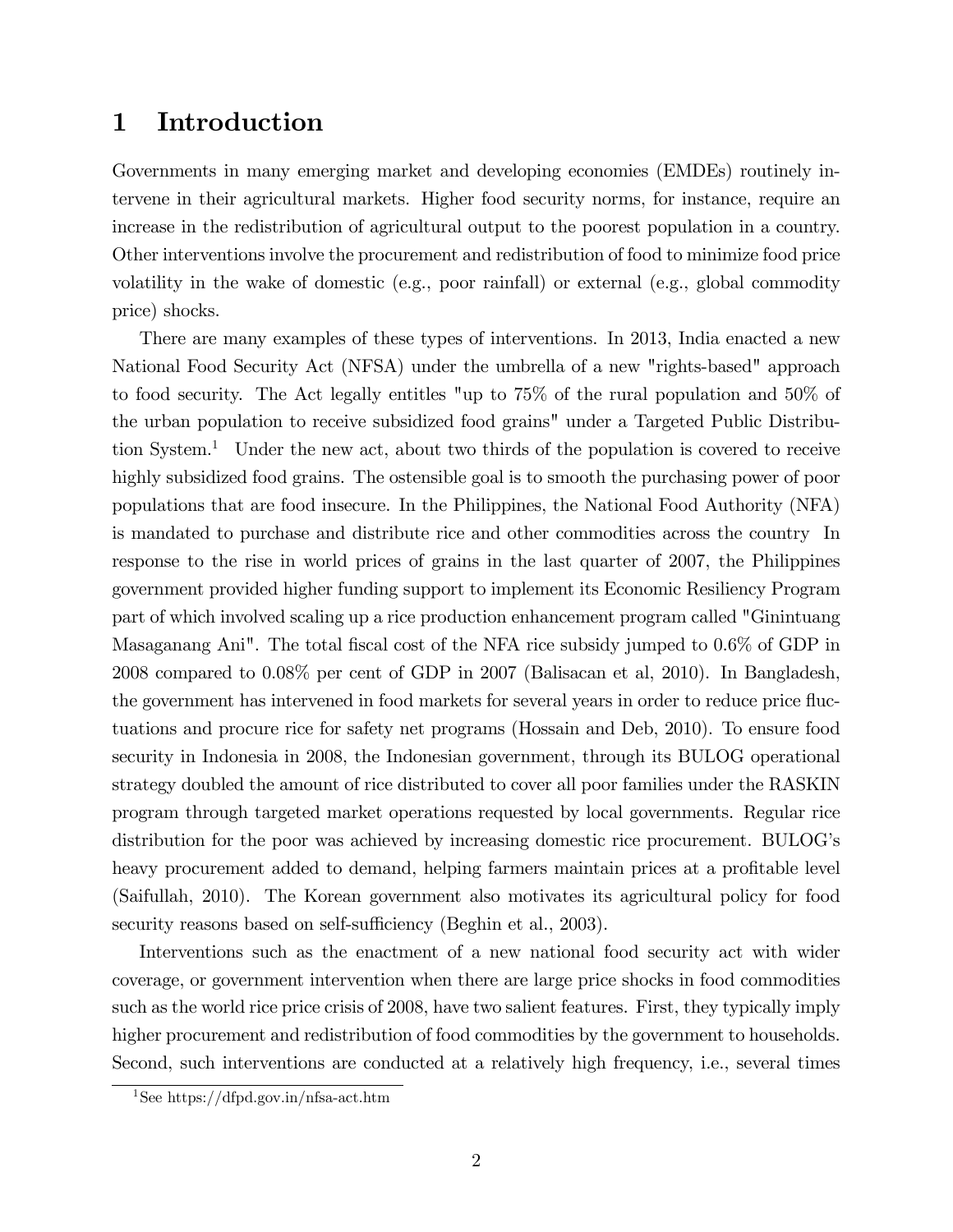within a year. We refer to frequent interventions by the government in agriculture markets as redistributive policy shocks. The main research questions that this paper addresses is: how should monetary policy respond to redistributive policy shocks ? What is the impact of redistributive policy shocks on the sectoral and aggregate dynamics of ináation and rich and poor consumption ? The novel part of our analysis is that we allow for government intervention in the agriculture market in a way that captures the essence of procurement and redistribution style interventions in EMDEs.

We build a two-sector (agriculture and manufacturing) two agent (rich and poor) New Keynesian DSGE model. Our theoretical model builds on earlier work by Debortoli and Gali (2018), Aoki (2001), and Ghate, Gupta and Mallick (2018). The main methodological contribution of our framework is that we extend the two agent New Keynesian, i.e., TANK DSGE framework of Debortoli and Gali to two sectors (agriculture and manufacturing) in a tractable way. On the production side, the agriculture sector is perfectly competitive with flexible prices while the manufacturing sector is characterized by monopolistic competition and sticky prices. As in Debortoli and Gali, we assume that there are two types of agents, rich and poor. Rich agents are Ricardian and buy one period risk free bonds. Poor agents are assumed to be rule of thumb consumers. Both rich and poor households consume both the agriculture good and the manufacturing good. To provide the subsidized agriculture good to the poor, the government taxes the rich via lump sum taxes and uses the proceeds to procure agricultural output from the open market. It then re-distributes a fraction of the procured agriculture good to the poor. Further, we assume that rich agents have a higher inter-temporal elasticity of substitution of consumption compared to the poor which affects their labor supply decisions differentially in response to changes in the real wage.<sup>2</sup>

We calibrate the model to India, an economy subject to frequent government interventions in the agriculture market.<sup>3</sup> From the impulse response functions (IRFs), we focus our attention on how the transmission of agricultural productivity shocks, redistributive policy shocks, and monetary policy shocks affect sectoral inflation rates, the economy wide inflation rate, and consumption of rich and poor agents. We compare our results to a variety of benchmarks that emerge as special cases from our framework: a two sector representative agent NK framework along the lines of Aoki, a one sector two agent NK DSGE model along

 ${}^{2}\text{In}$  Debortoli and Gali, all agents have the same inter-temporal elasticity of substitution. Our assumption is driven by evidence for Indian household data that estimates different inter-temporal elasticity of substitution parameters for rich and poor households. See Atkeson and Ogaki (1996). Our assumption is also in line with some of the DSGE literature on the macroeconomic evaluation of LSAPs (large scale asset purchase programs), where the inter-temporal elasticity of substitution across households is assumed to be different. See Chen, Curdia, and Ferrero (2012).

<sup>&</sup>lt;sup>3</sup>We calibrate the model to India since it is an EMDE with a large agriculture sector and many parameter values are available for India.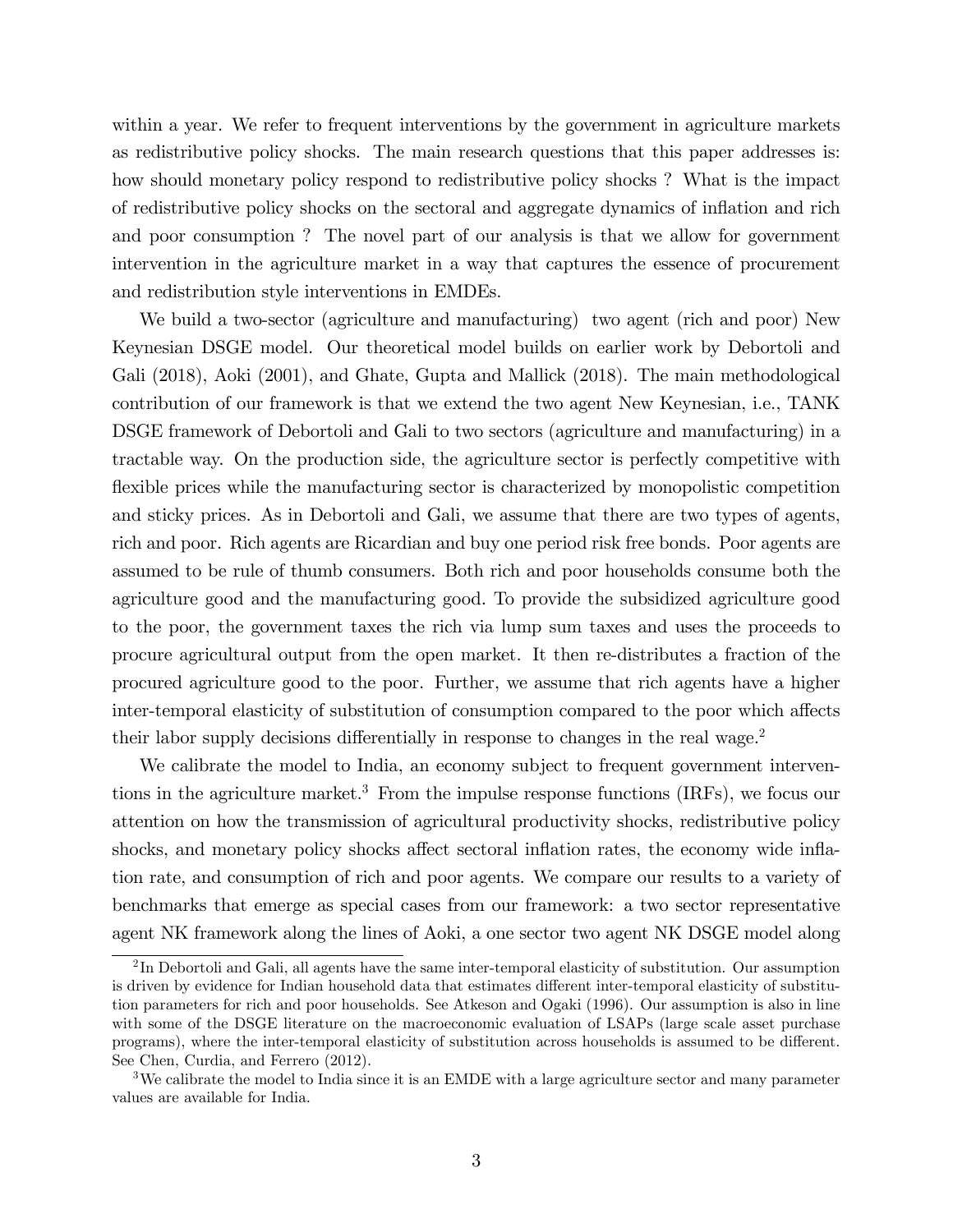the lines of Debortoli and Gali, and the simple one sector one agent NK model in Gali (2015, Chapter 3).<sup>4</sup> By comparing our results to these benchmarks, we are able to highlight the role that consumer heterogeneity (demand side factors) and multiple sectors (supply side factors) play in determining sectoral and aggregate ináation rates, and rich and poor consumption, when the economy is hit by a redistributive policy shock.

We show that a positive agricultural productivity shock leads to a decline in inflation, a rise in the output gap, a rise in both poor and rich consumption, and higher welfare. We define welfare in the model to explicitly depend on aggregate consumption, as is standard in the literature. In contrast, a procurement and redistribution shock leads to higher inflation, a higher output gap, higher consumption of the poor and higher aggregate consumption in the economy, even though such shocks raise ináation, and there is a decline in consumption of the rich. Because of the redistributive effect of procurement and redistribution, the rise in poor consumption makes aggregate welfare rise. Compared to the Aoki model, since the poor receive a fraction of their agriculture consumption for free (via the redistributive shock) and spend a higher share of their income on the agriculture good compared to the rich, the market demand for the agriculture good is less, and so the inflationary impact of a procurement-and-redistribution shock is much lower in our model compared to the Aoki model (where there is no redistribution).

A recent focus in the monetary policy literature explores the impact of monetary policy when there is consumer heterogeneity. As in this research, we ask how heterogeneity matters for whether monetary policy responses to shocks raise aggregate welfare or not? Why is it important to take into account heterogeneity? In our model consumer heterogeneity interacts with rich inter-sectoral dynamics to determine the differential response that rich and poor consumption, and therefore aggregate demand, has to shocks. We therefore compare our two sector TANK model under a contractionary monetary policy shock with the simple NK framework in Gali (2015, Chapter 3), the Aoki model, and Debortoli and Gali. In models with two sectors (our model and Aoki's) the presence of a flexible price sector in our model creates a large deflation in the economy because of the contractionary monetary policy. This is because a rise in the nominal interest rate leads to the inter-temporal substitution of consumption, as in the standard NK model, which causes a reduction in aggregate demand and a decline in the aggregate price level and inflation. This decline becomes more pronounced when there is a áexible price sector in addition to a sticky price sector. Since the

<sup>4</sup>Both productivity shock and procurement and redistributive shock IRFs are benchmarked only to the Aoki model since Aoki has two production sectors while both Debortoli and Gali and Gali (2015, Chapter 3) have a single sticky price manufacturing sector. In the case of Debortoli and Gali, their framework assumes incomplete markets, ours has complete markets. Parameter restrictions that yield their model can therefore be seen as an approximation of their framework.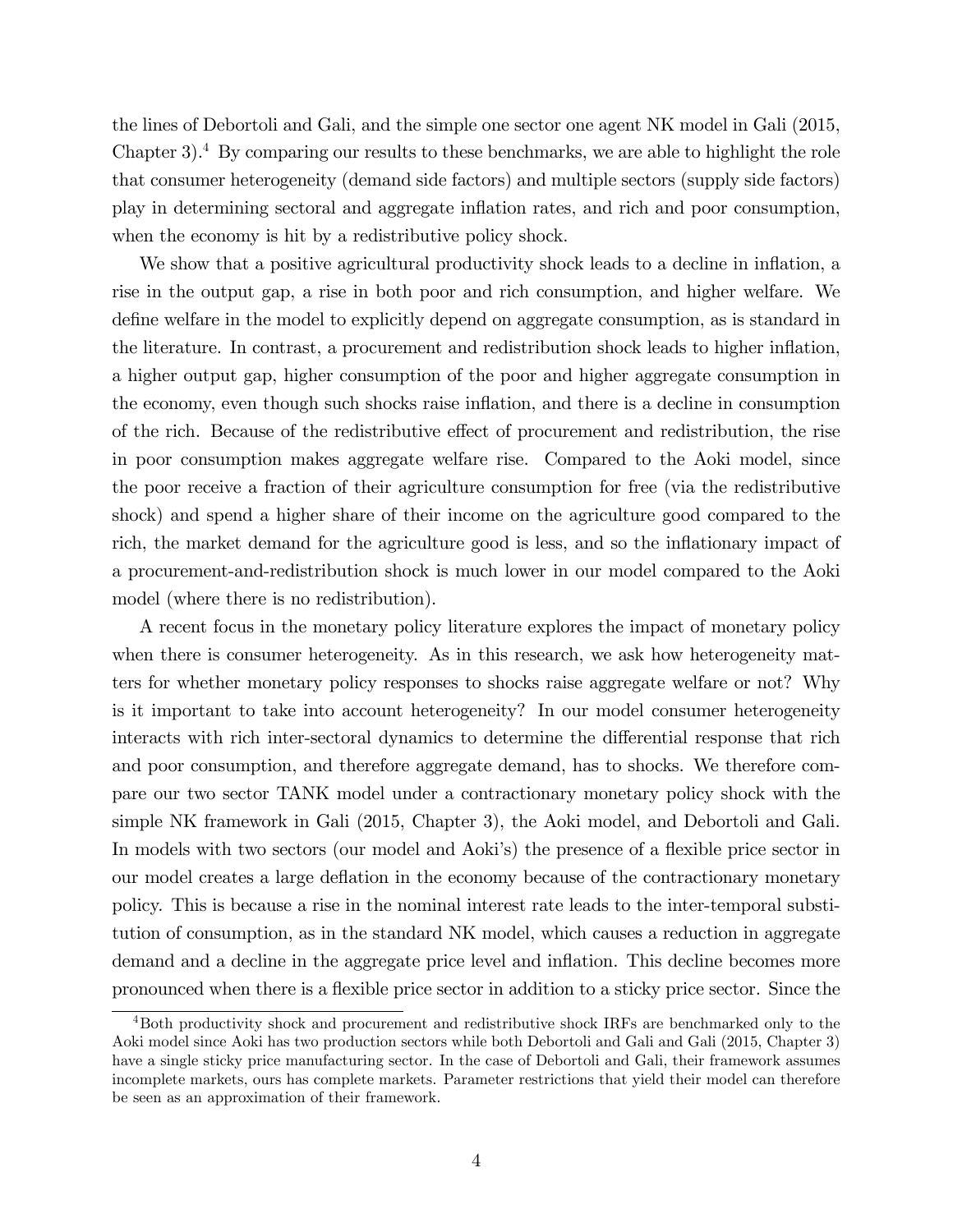shock is of one period, agricultural inflation returns to the steady state in the next period. Manufacturing inflation, however, recovers, gradually, because of the sticky price assumption in all models. Crucially, in our model and Aoki's model, real interest rates increase by less, and therefore rich and poor consumption falls be less compared to Debortoli and Gali and the simple NK model. The decline in aggregate consumption, therefore, is also less in our model and Aoki's model compared to the simple NK model and Debortoli and Gali. As a result, the welfare losses from monetary policy shocks are less when there is a flexible price sector. In all cases, consumer heterogeneity interacts with rich inter-sectoral dynamics to determine the general equilibrium responses to a variety of shocks.

Our two sector-two agent NK framework builds on the seminal work by Gali and Monacelli  $(2005)$ , Aoki  $(2001)$ , and Debortoli and Gali  $(2018)$ . The main difference with respect to papers is that Gali and Monacelli (2005) consider an open economy framework, whereas we consider a closed economy framework. In Aoki (2001) there are two production sectors, a flexible agriculture sector that is perfectly competitive, and a sticky price manufacturing sector that is monopolistically competitive. The production side of our model is similar to Aokiís model. However, Aokiís model has a single representative agent. In our model, we allow for two types of agents, rich (Ricardian) and poor (rule of thumb) with different inter-temporal elasticities of substitution in consumption and different budget constraints. Another difference with respect to Aoki  $(2001)$  is that the government in our model taxes rich agents, procures grain from the agriculture sector, and provides lump sum transfers to poor agents. In Aoki's framework there is no government intervention.<sup>5</sup>

Debortoli and Gali (2018) build a DSGE model in which agents are Ricardian/rich and rule of thumb/poor. They show that a tractable TANK model provides a good approximation to study the impact of aggregate shocks to aggregate variables in a baseline HANK (Heterogenous agent New Keynesian) model. In Debortoli and Gali (2018), there is however only one production sector (sticky price sector). The main methodological contribution of our paper is to extend the two agent-one sector framework of Debortoli and Gali to two sectors in a tractable way.

Our paper also builds on previous work in Ghate, Gupta, Mallick (2018), or GGM. In GGM, there are three production sectors (grain, vegetables, and manufacturing). In that framework, all three sectors are monopolistically competitive, with the agriculture sector having flexible prices. The manufacturing sector is the sticky price sector. In the current framework, there are two production sectors (agriculture, manufacturing). Unlike GGM, the agriculture sector is just characterized by a grain sector which is assumed to be perfectly

 ${}^{5}$ Gali, Lopez-Salido, and Valles (2007) use a two agent framework (rule of thumb and Ricardian) to account for evidence on government spending shocks, but their focus is on fiscal policy, not monetary policy.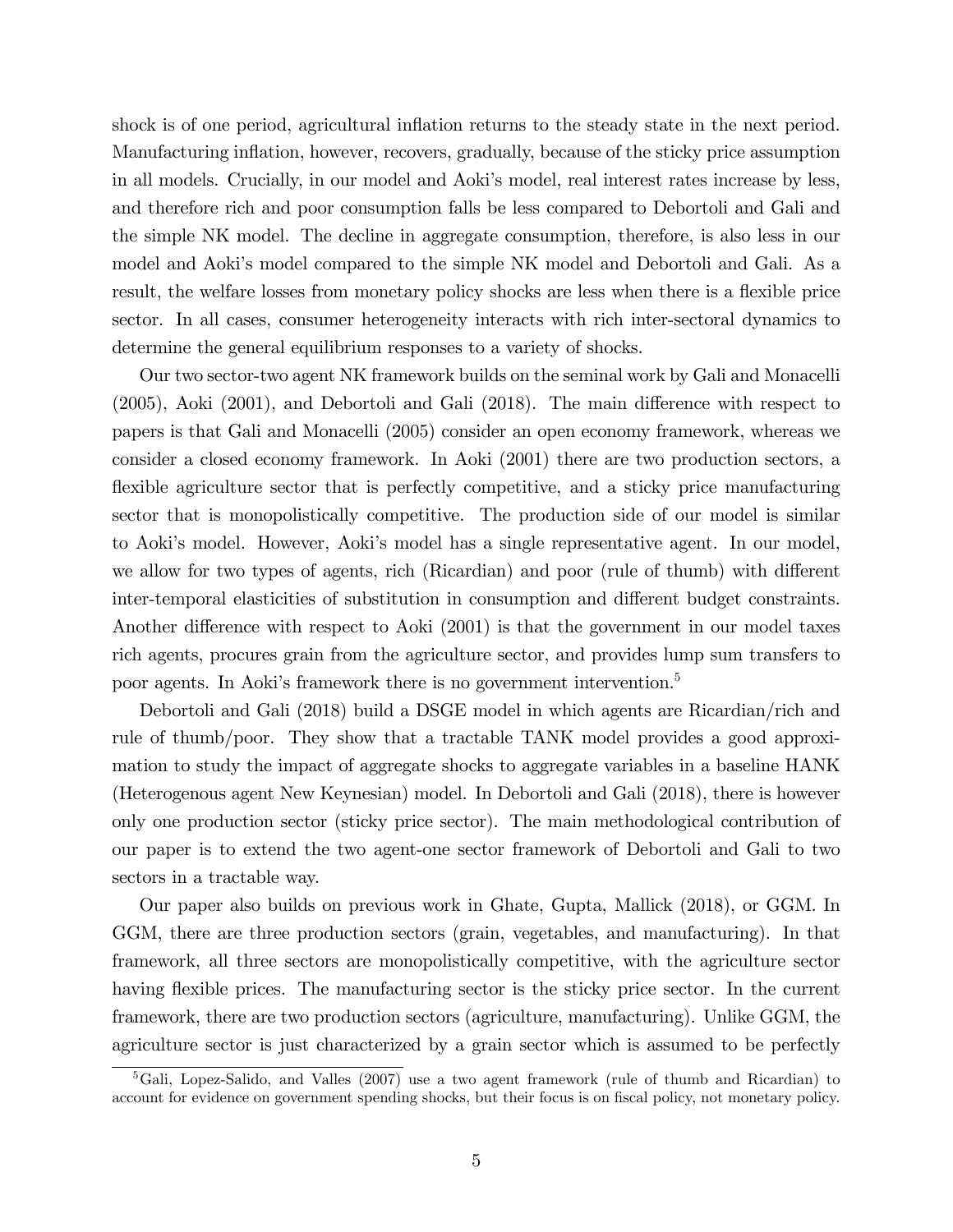competitive. Like GGM, the manufacturing sector is the sticky price sector. In GGM, there is a single representative agent, i.e., it is a RANK (Representative Agent New Keynesian) model. Our model has two types of agents.<sup>6</sup> Like GGM however, our model illustrates how the terms of trade between agriculture and manufacturing plays a crucial role in the transmission of monetary policy changes to aggregate outcomes.

Our paper builds on a growing literature on heterogenous agent New Keynesian (HANK) models (McKay, Nakamura, and Steinsson, 2016; Kaplan, Moll, and Violante, 2018; Auclert, 2019, and Broer et al., 2019). The main methodological contribution our paper makes is to merge a two sector production structure along the lines of Aoki with a TANK framework along the lines of Debortoli and Gali to understand the impact of redistributive policy shocks and its implications for monetary policy using a tractable New Keynesian DSGE framework.

# 2 The Model

The model has two sectors: agriculture  $(A)$  and manufacturing  $(M)$ . The A-sector is characterized by perfect competition and flexible prices, and produces a single homogenous good. The M-sector is characterized by monopolistic competition and staggered price setting.<sup>7</sup> We assume that there are two types of households: poor  $(P)$  and rich  $(R)$ . The fraction of households which are rich is exogenously given and denoted by  $\mu_R$ . The rest  $(1 - \mu_R)$  are poor. The poor and rich can either work in the A sector or the M sector. Poor households are assumed to be rule of thumb (or hand to mouth consumers) and do not have bond holdings. Rich households are forward-looking Ricardian consumers and hold bonds. The rich households own the firms and also supply labor to their own firms, and so they have both dividend and labor income. The poor households only supply labor to the firms owned by the rich, and so their only income is labor income. This implies that the total number of firms equals the sum of rich and poor households.

Like GGM, the government procures grain in the open market. It does this by taxing (lump-sum) the rich and uses the proceeds to procure/buy A-sector output from the market at the market price.<sup>8</sup> It then redistributes a fraction of the procured  $A$  good to poor households. Hence redistribution goes to the poor households, rather than any particular sector. The rich households also have higher incomes than the poor since the poor households only

<sup>&</sup>lt;sup>6</sup>In the current framework, we do not model minimum support prices as we did in GGM. Our focus is on the impact of redistributive policy shocks on rich-poor consumption and sectoral and aggregate ináation dynamics, and monetary policy setting in this context.

<sup>7</sup>The manufacturing sector can also be termed as the "non-agriculture" sector. The names are not crucial. What is crucial is that one sector is a flexible price sector, and the other is a sticky price sector.

<sup>&</sup>lt;sup>8</sup>It is important to note that the seller of the A good can be either poor or rich.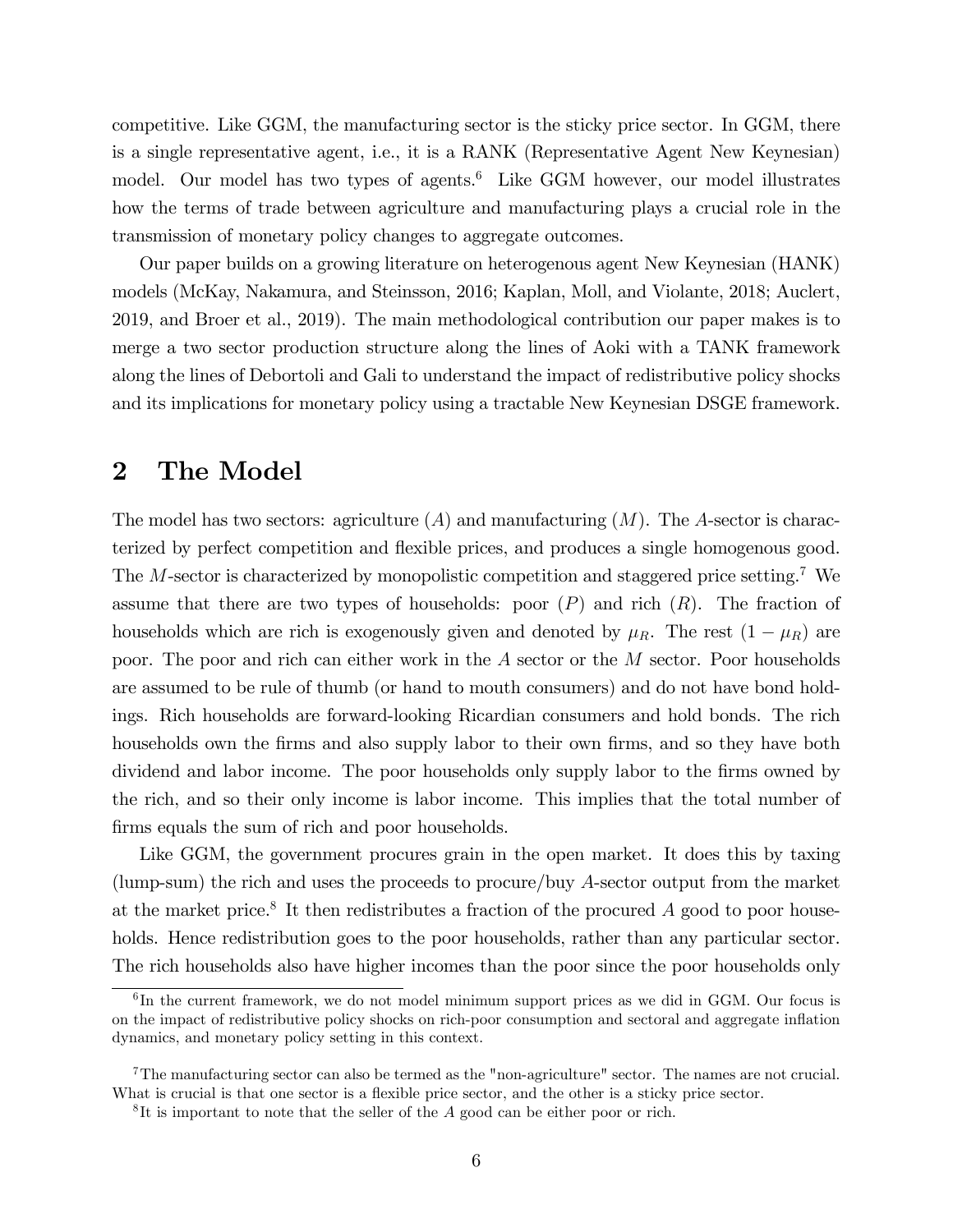have labor income, whereas rich households have labor and dividend income.

Following Atkeson and Ogaki (1996), we assume that poor and rich households have different inter-temporal elasticities of substitution. In particular, we assume that the poor have a lower inter-temporal elasticity of substitution than the rich, which means that they are less willing to substitute consumption across time periods. This allows labor responses of the rich and poor to differ for a given change in the real wage (see Chen, Curdia, and Ferrero, 2012).

### 2.1 Households

All households are assumed to have identical preferences.<sup>9</sup> At time 0, a household of type  $K (= R, P)$  maximizes its expected lifetime utility given by

$$
E_0 \sum_{t=0}^{\infty} \beta^t \left[ U \left( C_{K,t} \right) - V \left( N_{K,t} \right) \right] \tag{1}
$$

where  $C_{K,t}$  is a consumption index, and  $N_{K,t}$  is labor supply. The subscript  $K \in \{R, P\}$  speciftes the household type. A household of type  $K \in \{R, P\}$  derives utility from consumption,  $C_{K,t}$ , and disutility from labor supply,  $N_{K,t}$ .  $\beta \in (0,1)$  is the discount factor. The period utility function is specified as

$$
U\left(C_{K,t}\right) = \frac{C_{K,t}^{1-\sigma_K}}{1-\sigma_K} \tag{2}
$$

$$
V\left(N_{K,t}\right) = \frac{N_{K,t}^{1+\varphi}}{1+\varphi} \tag{3}
$$

where  $\sigma_K$  and  $\varphi$ , respectively, are the inverse of the inter-temporal elasticity of substitution for consumer type  $K$ , and the inverse of the Frisch labor supply elasticity, which is assumed to be the same for both types of households. Consumption of both rich and poor households depend on goods consumed from both sectors and follow Cobb-Douglas indices of agriculture  $(A)$  and manufacturing  $(M)$  consumption and is given by

$$
C_{K,t} = \frac{C_{K,A,t}^{\delta_K} C_{K,M,t}^{1-\delta_K}}{\delta_K^{\delta_K} (1-\delta_K)^{1-\delta_K}};
$$
 for  $K = R$  and P. (4)

where  $\delta_R \in [0, 1]$  is the share of income spent on agricultural goods by the rich while  $\delta_P \in$  $[0, 1]$  is the share of income spent on agricultural goods by the poor.

<sup>&</sup>lt;sup>9</sup>All derivations for the model in Section 2 and 3 are in the Technical Appendix.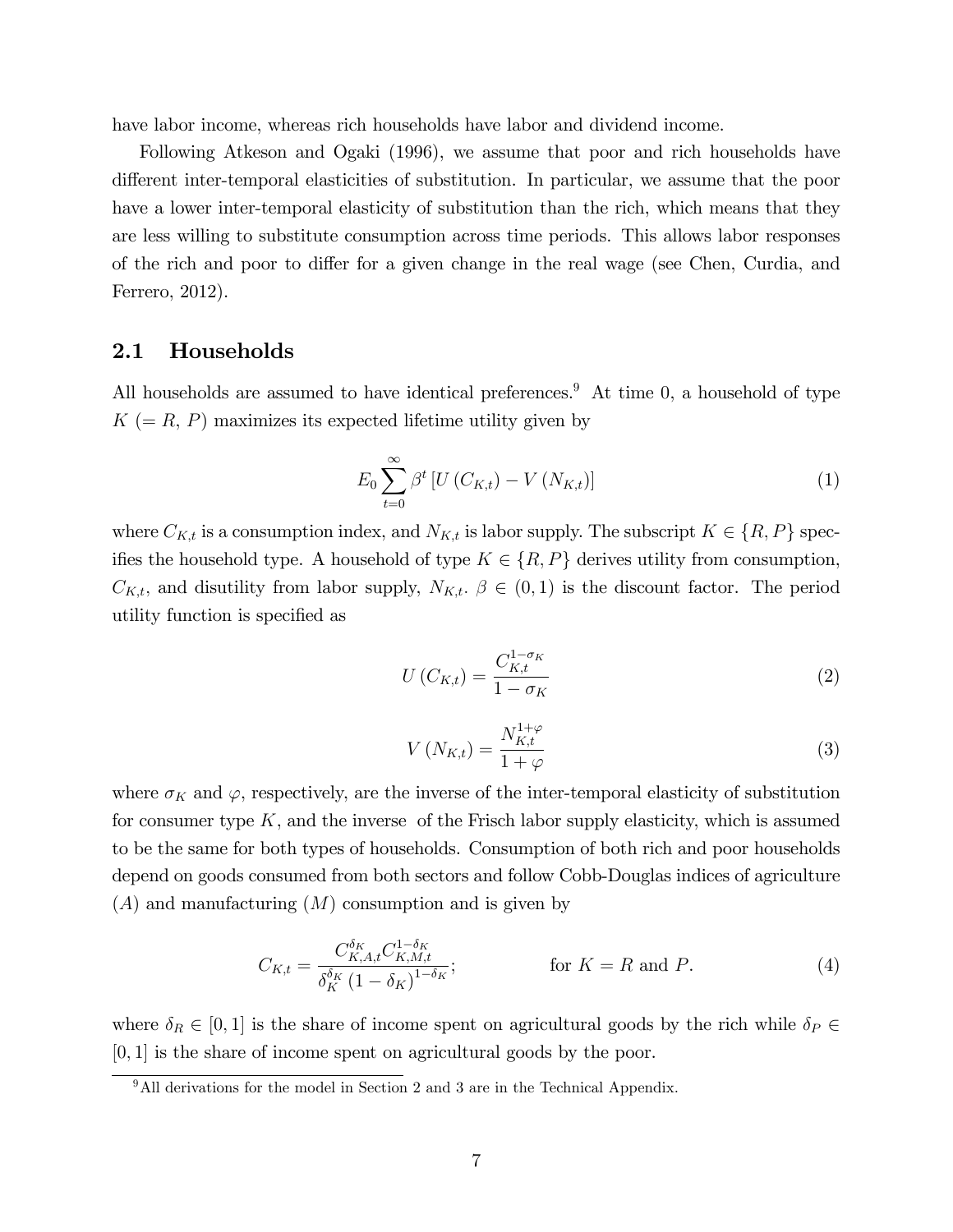Rich households maximize utility given in equation (1) subject to the following intertemporal budget constraint

$$
\int_{0}^{1} \left[ P_{M,t}(j) C_{R,M,t}(j) \right] dj + P_{A,t} C_{R,A,t} + E_t \{ Q_{t+1} B_{t+1} \} \leq B_t + W_t N_{R,t} - T_{R,t} + Div_t \tag{5}
$$

where  $Q_{t+1}$  is the stochastic discount factor,  $B_{t+1}$  are the nominal payoffs in period  $t+1$ of the bond held at the end of period t,  $T_{R,t}$  is the lump-sum tax paid to the government, and  $Div_t$  is the dividend income distributed to households by monopolistically competitive firms. Labor is assumed to be completely mobile across sectors, with the nominal wage rate given by  $W_t$ . We assume that the A sector produces a single homogenous good, whose price is  $P_{A,t}$ . Consumption in the manufacturing sector is a CES aggregate of a continuum of differentiated goods indexed by  $j \in [0, 1]$ , where  $P_{M,t}(j)$  is the price level of the  $j<sup>th</sup>$  variety of the *M*-sector good, i.e.,  $^{10}$ 

$$
C_{M,t}=\left(\int\limits_{0}^{1}C_{M,t}\left(j\right)^{\frac{\varepsilon-1}{\varepsilon}}d j\right)^{\frac{\varepsilon}{\varepsilon-1}},\varepsilon>1.
$$

To model a procurement-redistribution style intervention in an EMDE, the government in every period procures the agriculture good at the open market price,  $P_{A,t}$ . Part of the procured agriculture good is rebated back to poor to each household as a subsidy,  $C_{P,A,t}^S$ , while the remaining portion is put into a buffer stock.<sup>11</sup> Of the total consumption of the agriculture good by the poor household,  $C_{P,A,t}$ , a fraction,  $\lambda_t$ , is subsidized (it is given for free). That is,  $C_{P,A,t}^S = \lambda_t C_{P,A,t}$  The remaining fraction,  $(1 - \lambda_t)$  of  $C_{P,A,t}$  is purchased from the open market  $(C_{P,A,t}^O)$  and

$$
C_{P,A,t}^{S} + C_{P,A,t}^{O} = C_{P,A,t}.
$$
\n(6)

Poor households are assumed to be rule of thumb consumers, and maximize their current

$$
C_{K,M,t}(j) = \left(\frac{P_{M,t}(j)}{P_{M,t}}\right)^{-\varepsilon} C_{K,M,t}
$$

for  $K = R$  and P.

 $10$ The demand functions for goods within manufacturing varieties are

<sup>&</sup>lt;sup>11</sup>An equivalent interpretation is that non-redistributed procured output is wasted, or "thrown into the ocean." We do not endogenize buffer stock dynamics in this paper.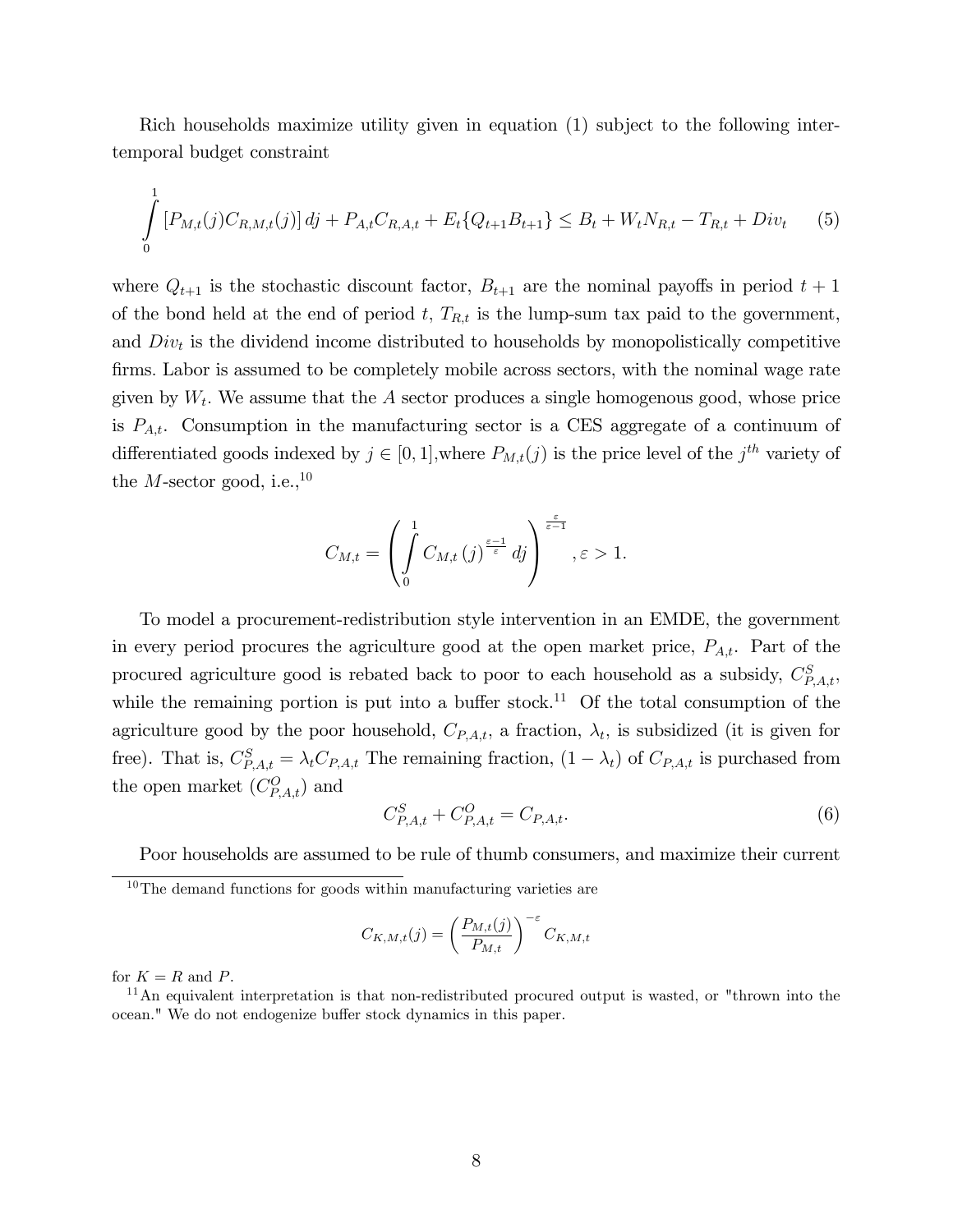utility (1) subject to the following (static) budget constraint

$$
\int_{0}^{1} \left[ P_{M,t}(j) C_{P,M,t}(j) \right] dj + P_{A,t} C_{P,A,t}^{O} \le W_{t} N_{P,t}
$$
\n(7)

where  $P_{A,t}C_{P,A,t}^{O}$  denotes the nominal value of open market purchases of the agriculture good done by the poor The poor agent derives utility from the amount of the agricultural good consumed, while the expenditure depends only on a fraction,  $1 - \lambda_t$ , of the quantity consumed. It is easy to see that equation (7) can be re-written as

$$
\int_{0}^{1} \left[ P_{M,t}(j) C_{P,M,t}(j) \right] dj + P_{A,t}(1 - \lambda_t) C_{P,A,t} \le W_t N_{P,t}.
$$
\n(8)

Hence the proportional quantity subsidy can be interpreted as a price subsidy. We define:  $P'_{A,t} = (1 - \lambda_t)P_{A,t}$ , which is the effective price of the agriculture good paid by the poor agent.

#### 2.1.1 Optimal allocations

Optimal consumption allocations by the rich for  $A$  and  $M$  goods are given, respectively, by

$$
C_{R,A,t} = \delta_R \left(\frac{P_{A,t}}{P_t}\right)^{-1} C_{R,t}
$$
\n
$$
(9)
$$

$$
C_{R,M,t} = (1 - \delta_R) \left(\frac{P_{M,t}}{P_t}\right)^{-1} C_{R,t}
$$
\n(10)

where the aggregate price level is given by  $P_t = P_{A,t}^{\delta_R} P_{M,t}^{1-\delta_R}$ .

For poor households, consumption allocations for the  $A$  and  $M$  goods are given respectively by

$$
C_{P,A,t} = \delta_P \left(\frac{P'_{A,t}}{P'_t}\right)^{-1} C_{P,t}
$$
\n(11)

$$
C_{P,M,t} = (1 - \delta_P) \left(\frac{P_{M,t}}{P'_t}\right)^{-1} C_{P,t}
$$
\n(12)

where the price index for the poor is given by:  $P'_t = \{(1 - \lambda_t)P_{A,t}\}^{\delta_p} P_{M,t}^{1-\delta_p}$ . Because of the policy,  $\lambda_t$ , it is important to note that the rich and poor face different price indices.

Using the fact that  $C_{R,M,t}(j) = \left(\frac{P_{M,t}(j)}{P_{M,t}}\right)^{-\varepsilon} C_{R,M,t}$  and the demand functions in (9)-(10)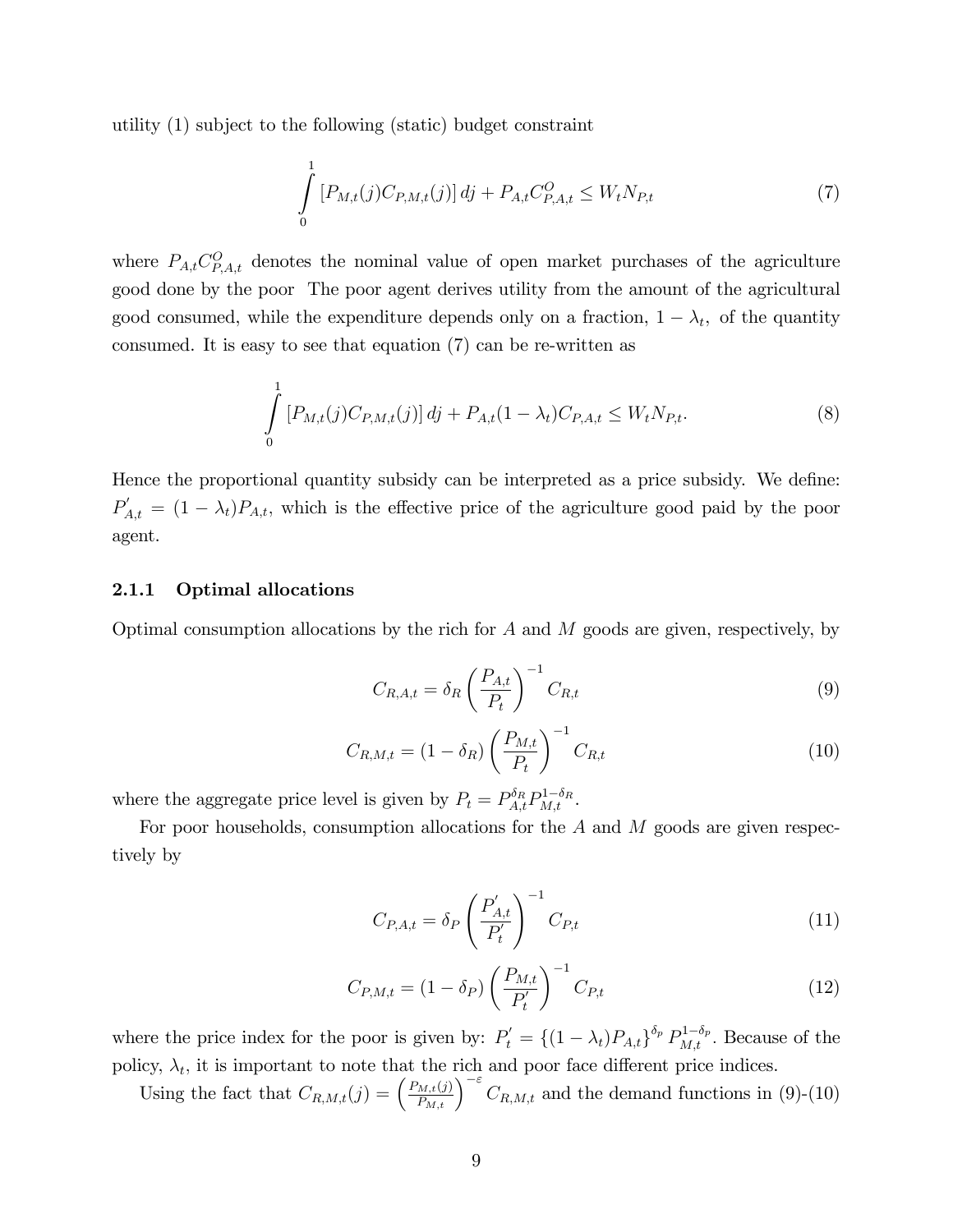implies that the budget constraint for the rich can be rewritten as

$$
P_t C_{R,t} + E_t \{Q_{t+1} B_{t+1}\} \leq B_t + W_t N_{R,t} - T_{R,t} + Div_t \tag{13}
$$

For the poor, using equations  $(11)-(12)$  implies

$$
P_t' C_{P,t} \le W_t N_{P,t} \tag{14}
$$

where  $C_{R,t}$  and  $C_{P,t}$  denote the consumption index (over the agriculture good and manufacturing good) of the rich and poor households, respectively. As seen in equation (14), the impact of subsidizing the agriculture good for poor households reduces the effective price to  $P_{t}'$  $t'$  in their consumption basket.

The solutions to maximizing equation (1) subject to equation (13) for the rich and equation (14) for the poor yield the following optimality conditions:

$$
1 = \beta E_t \left[ \left( \frac{C_{R,t+1}}{C_{R,t}} \right)^{-\sigma_R} \frac{P_t}{P_{t+1}} R_t \right]
$$
(15)

$$
\frac{W_t}{P_t} = \frac{N_{R,t}^{\varphi}}{C_{R,t}^{-\sigma_R}}
$$
 for the rich (16)

$$
\frac{W_t}{P'_t} = \frac{N_{P,t}^{\varphi}}{C_{P,t}^{-\sigma_P}}
$$
 for the poor (17)

where  $R_t = \frac{1}{E_t \Omega}$  $\frac{1}{E_t\{Q_{t+1}\}}$  is the gross nominal return on the riskless one-period bond.

#### 2.1.2 Terms of trade

Terms of trade (TOT) between the agriculture and the manufacturing sectors is defined as  $T_t = \frac{P_{A,t}}{P_{ML}}$  $\frac{P_{A,t}}{P_{M,t}}$ . CPI inflation is then given by  $\pi_t = \ln P_t - \ln P_{t-1}$ , and the sectoral inflation rates are given by as  $\pi_{A,t} = \ln P_{A,t} - \ln P_{A,t-1}$  and  $\pi_{M,t} = \ln P_{M,t} - \ln P_{M,t-1}$ , respectively, for the agriculture and the manufacturing sectors. From the aggregate price index, CPI inflation can also be written in terms of TOT as

$$
\pi_t = \delta_R \pi_{A,t} + (1 - \delta_R) \pi_{M,t} = \delta_R \Delta T_t + \pi_{M,t}.
$$
\n(18)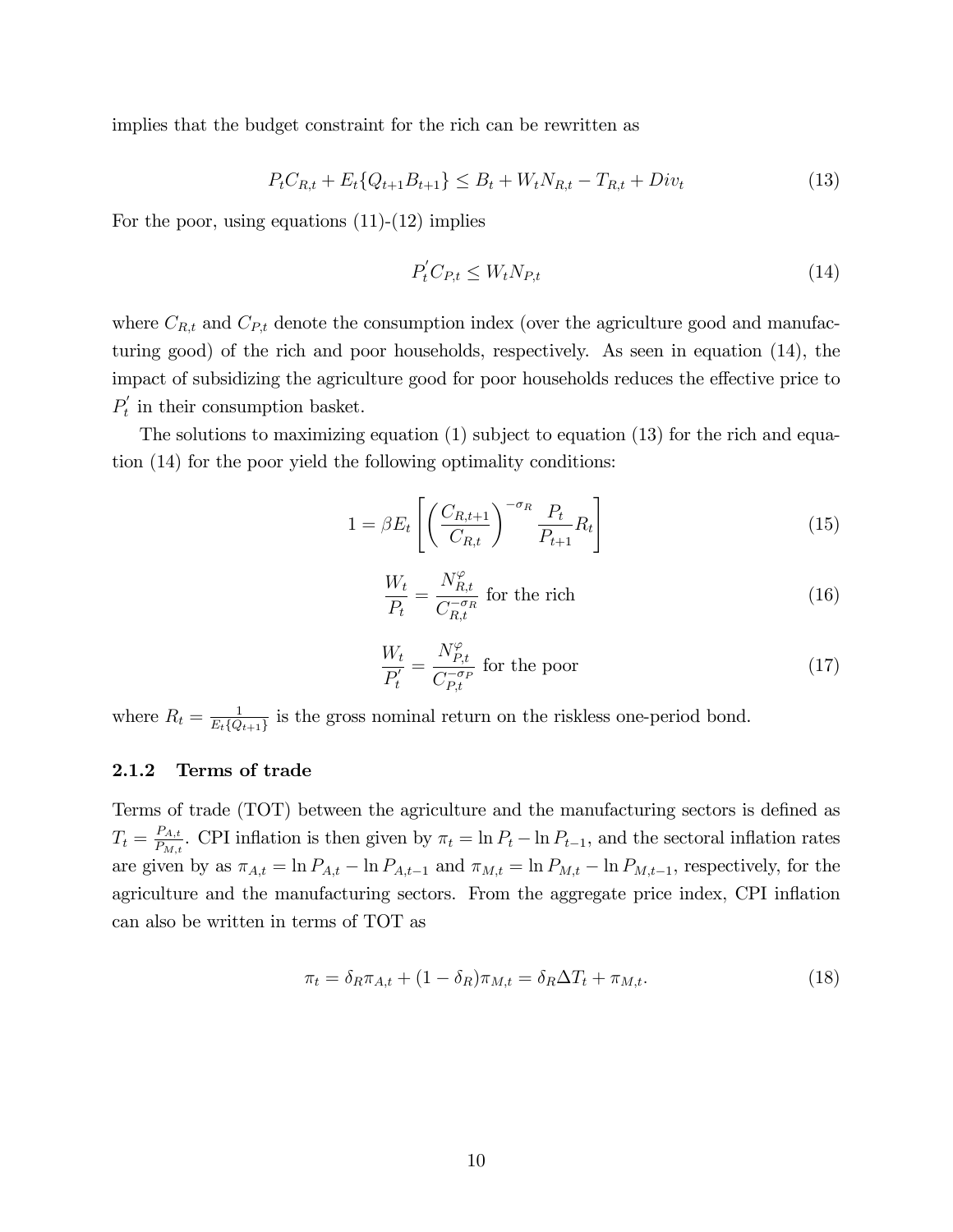#### 2.1.3 Sectoral aggregates

We define aggregate agriculture consumption as a weighted average of rich and poor agriculture consumption:

$$
C_{A,t} = \mu_R C_{R,A,t} + (1 - \mu_R) C_{P,A,t} \tag{19}
$$

The total amount of redistributed grain and the consumption subsidy to the poor is given by:

$$
(1 - \mu_R) C_{P,A,t}^S = \phi_t Y_{A,t}^P
$$
\n(20)

where the government redistributes a fraction,  $\phi_t \in [0,1]$ , of procured goods,  $Y_{A,t}^P$ , to the poor. Substituting out for  $C_{P,A,t}$  from (11) yields

$$
C_{A,t} = \mu_R \delta_R \left(\frac{P_{A,t}}{P_t}\right)^{-1} C_{R,t} + (1 - \mu_R) \delta_P \left(\frac{P'_{A,t}}{P'_t}\right)^{-1} C_{P,t}
$$
(21)  
Total Ag. Con. by Rich

This implies

$$
C_{A,t} = \mu_R \delta_R T_t^{-(1-\delta_R)} C_{R,t} + (1-\mu_R) \delta_p \left\{ (1-\lambda_t) T_t \right\}^{-(1-\delta_p)} C_{P,t}
$$
(22)

Likewise,  $C_{M,t} = \mu_R C_{R,M,t} + (1 - \mu_R)C_{P,M,t}$  which implies

$$
C_{M,t} = \mu_R (1 - \delta_R) T_t^{\delta_R} C_{R,t} + (1 - \mu_R)(1 - \delta_P) \left\{ (1 - \lambda_t) T_t \right\}^{\delta_P} C_{P,t}
$$
(23)

These two last equation imply that total agriculture and manufacturing consumption depends on rich and poor consumption, and the terms of trade.

### 2.2 Firms

In the manufacturing sector, there is a continuum of firms indexed by  $j$ . Each firm produces a differentiated good with a linear technology given by the production function  $Y_{M,t}(j)$  =  $A_{M,t}N_{M,t}(j)$ . We assume that productivity shocks are the same across firms and follow an  $AR(1)$  process,

$$
\log A_{M,t} - \log A_M = \rho_M (\log A_{M,t-1} - \log A_M) + \varepsilon_{M,t}
$$

where  $\varepsilon_{M,t} \sim i.i.d(0,\sigma_M)$ . The nominal marginal costs are common across firms and are given by  $MC_{M,t} = (1+\tau_M) \frac{W_t}{A_M}$  $\frac{W_t}{A_{M,t}}$  where  $\tau_M$  is the employment subsidy given to manufacturing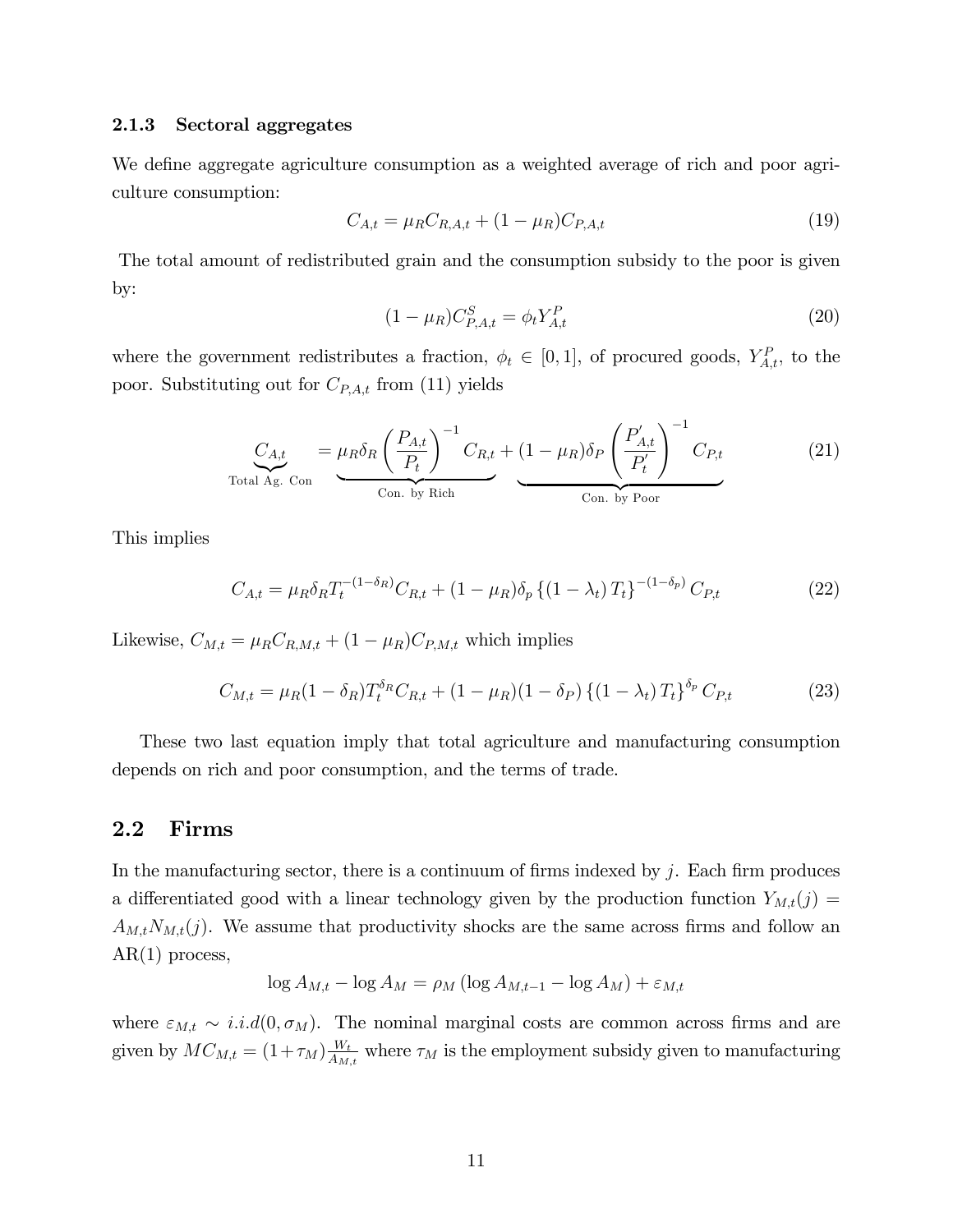production. Real marginal costs is written as

$$
mc_{M,t} = \frac{MC_{M,t}}{P_{M,t}} = (1 + \tau_M) \frac{W_t}{P_t} T^{\delta_R} \frac{1}{A_{M,t}}.
$$
\n(24)

Let  $Y_{M,t} =$  $\begin{pmatrix} 1 \\ 1 \end{pmatrix}$  $\boldsymbol{0}$  $Y_{M,t}(j)^{\frac{\varepsilon-1}{\varepsilon}} d j$ , where  $\varepsilon > 1$ . Output demand is given by  $Y_{M,t}(j) =$  $\left(\frac{P_{M,t}(j)}{P_{M,t}}\right)^{-\varepsilon} Y_{M,t}$ . The labor supply allocation in manufacturing sector is obtained as

$$
N_{M,t} = \int_{0}^{1} N_{M,t}(j) \, dj = \frac{Y_{M,t}}{A_{M,t}} Z_{M,t} \tag{25}
$$

where  $Z_{M,t} = \int_0^1$  $\boldsymbol{0}$  $\left(\frac{P_{M,t}(j)}{P_{M,t}}\right)^{-\varepsilon}$  dj represents the price dispersion term. Equilibrium variations in  $\ln \int$ 0  $\left(\frac{P_{M,t}(j)}{P_{M,t}}\right)^{-\varepsilon}$  dj around perfect foresight steady state are of second order. Given that the agriculture sector is characterized by flexible price and perfect competition, we can write the sectoral aggregate production as

$$
Y_{A,t} = A_{A,t} N_{A,t} \tag{26}
$$

where the productivity shock follows an AR(1) process,

$$
\log A_{A,t} - \log A_A = \rho_A \left( \log A_{A,t-1} - \log A_A \right) + \varepsilon_{A,t}.
$$
 (27)

where  $\varepsilon_{A,t} \sim i.i.d(0,\sigma_A)$ . Nominal marginal costs in the agriculture sector are given by  $MC_{A,t} = \frac{W_t}{A_A}$  $A_{A,t}$ 

#### 2.2.1 Price setting in the manufacturing sector

Price setting follows Calvo (1983), and is standard in the literature. Firms adjust prices with probabilities  $(1 - \theta)$  independent of the time elapsed since the previous adjustment. The inflation dynamics under such price setting is

$$
\pi_{M,t} = \beta E_t \{ \pi_{M,t+1} \} + \kappa \widetilde{m} c_{M,t} \tag{28}
$$

where  $\kappa = \frac{(1-\beta\theta)(1-\theta)}{\theta}$  $\widetilde{\theta}^{(1,-\theta)}$ , and  $\widetilde{mc}_{M,t}$  is the deviation of the real marginal cost in the manufacturing sector from its natural rate (to be defined later).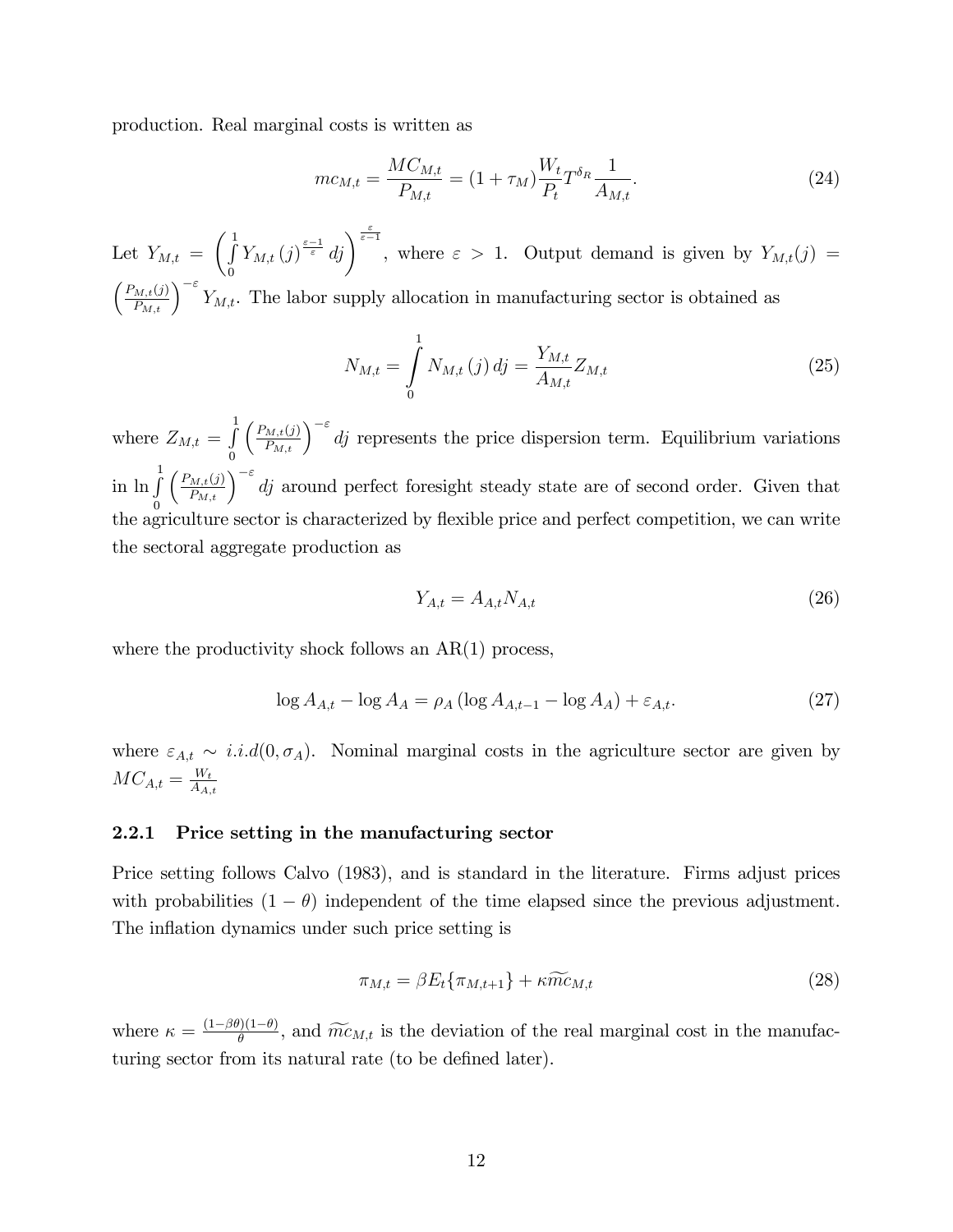### 2.3 Government procurement

In each period, the government procures  $Y_{A,t}^P$  amount of agricultural output at the market price  $P_{A,t}$  using the tax receipts from the rich and redistributes a fraction  $(\phi_t \in [0,1])$  of procured goods to the poor.<sup>12</sup> The redistributed amount is given by  $\phi_t Y_{A,t}^P$ . The agricultural sector output is the sum of consumption and the amount accumulated by the buffer stock

$$
Y_{A,t} = C_{A,t} + (1 - \phi_t) Y_{A,t}^P
$$
\n(29)

where the total consumption of the agricultural good  $C_{A,t}$  consists of the total amount consumed (by both the rich and poor). A procurement shock is given by an  $AR(1)$  process,

$$
\ln Y_{A,t}^{P} - \ln Y_{A}^{P} = \rho_{Y_{A}^{P}} (\ln Y_{A,t-1}^{P} - \ln Y_{A}^{P}) + \varepsilon_{Y_{A,t}^{P}}
$$
(30)

where  $\rho_{Y_A^P} \in (0,1)$  and  $\varepsilon_{Y_{A,t}^P} \sim i.i.d(0,\sigma_{Y_A^P})$ . Re-distributive policy shocks, captured by changes in  $\phi_t$ , capture sudden increases in the *fraction* of procured grain re-distributed to the poor, and are given by the following  $AR(1)$  process,

$$
\ln \phi_t - \ln \phi = \rho_\phi (\ln \phi_{t-1} - \ln \phi) + \varepsilon_\phi \tag{31}
$$

where  $\rho_{\phi} \in (0, 1)$  and  $\varepsilon_{\phi} \sim i.i.d(0, \sigma_{\phi}).$ 

# 3 Equilibrium Dynamics

### 3.1 Market Clearing

Market clearing is given by the following equations:

$$
C_t = \mu_R C_{R,t} + (1 - \mu_R) C_{P,t} (1 - \lambda_t)^{-(1 - \delta_p)} T_t^{\delta_p - \delta_R} (1 - \lambda_t (1 - \delta_p))
$$
(32)

$$
N_t = N_{A,t} + N_{M,t} \tag{33}
$$

$$
Y_{M,t} = C_{M,t} \tag{34}
$$

$$
Y_t = C_t + T_t^{1-\delta_R} Y_{A,t}^P (1 - \phi_t)
$$
\n(35)

<sup>&</sup>lt;sup>12</sup>Please note that when  $P$  is super-script, it refers to procurement. When it is sub-script, it refers to the poor.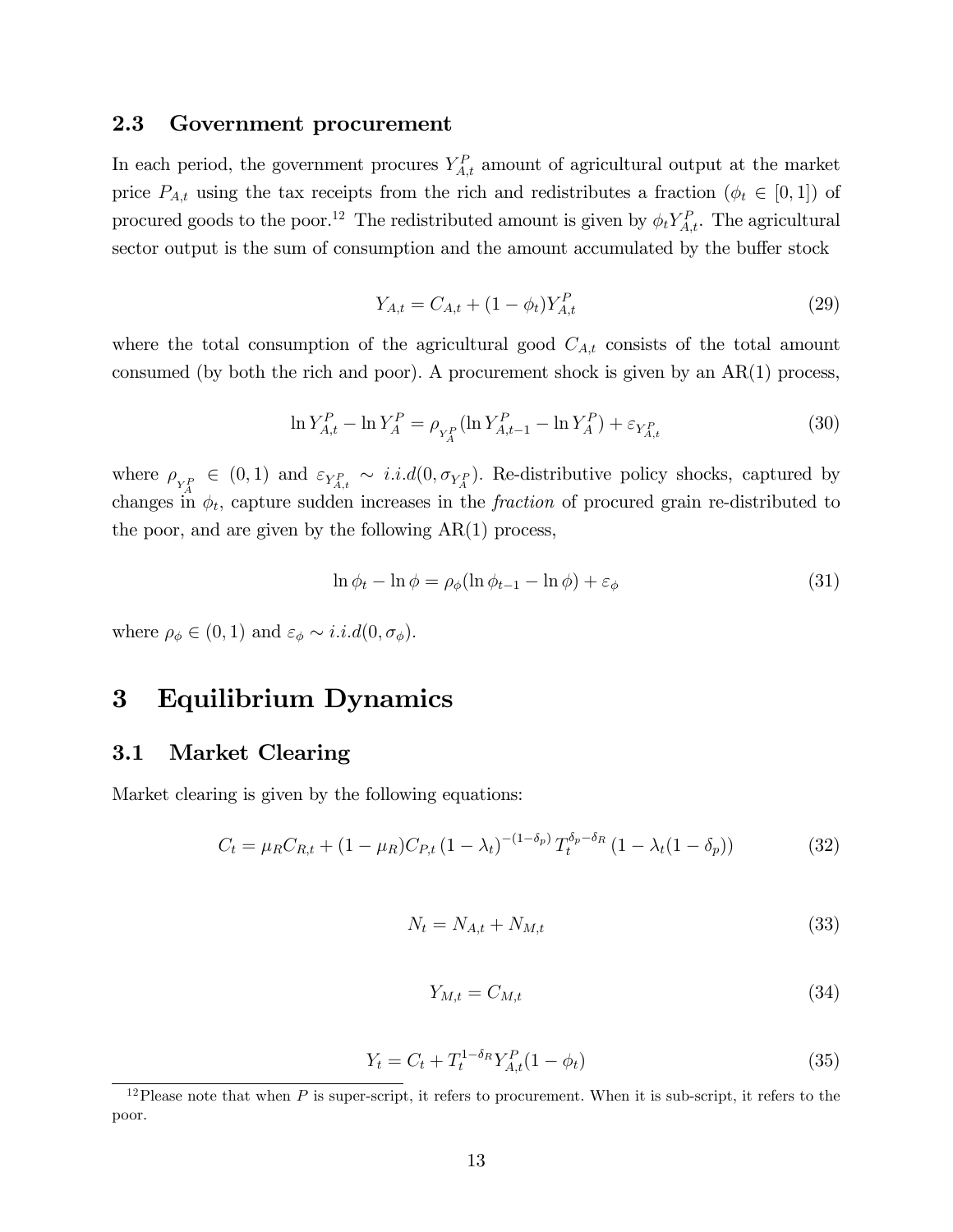$$
Y_t = T_t^{1 - \delta_R} Y_{A,t} + T_t^{-\delta_R} Y_{M,t}
$$
\n(36)

$$
\mu_R T_{R,t} = \left[ (1 - \phi_t) Y_{A,t}^P + C_{P,A,t}^S (1 - \mu_R) \right] P_{A,t} = P_{A,t} Y_{A,t}^P \tag{37}
$$

and equation (29). Equation (32) corresponds to aggregate consumption by both rich and poor households obtained by adding nominal values of agriculture and manufacturing consumption, weighted by their respective masses,  $\mu_R$ , and  $1 - \mu_R$  in the population (which is normalized to 1), and deflating by the price index. Both the policy,  $\lambda_t$ , and the terms of trade,  $T_t$ , are seen to affect aggregate consumption positively.<sup>13</sup> The labor market clearing condition is given by equation (33). The agriculture market clearing condition is given by equation (29). The manufacturing goods market clearing condition is given by equation (34). The aggregate goods market clearing condition is given by equation (35) which can be written in terms of  $T_t$  as in equation (36). Equation (37) is the government budget constraint, which equates lump sum taxes collected from the rich to the nominal value of redistribution  $(C_{P,A,t}^S(1-\mu_R))$  and the fraction of procured output that goes towards buffer stock accumulation  $((1 - \phi_t)Y_{A,t}^P)$ .

### 3.2 Log-linearization

We relegate a discussion and derivation of the steady state and complete log-linearized model to the Technical Appendix. What is of interest here are the log-linearized expressions for  $\hat{C}_{P,t}$  and  $\hat{C}_{R,t}$ , as these give the differential impact on consumption of the poor and rich from a variety of shocks. Log linearization of the aggregate market clearing condition (equation  $(35)$ ) gives

$$
\widehat{Y}_t = c\widehat{C}_t + (1 - c) \left[ (1 - \delta_R)\widehat{T}_t + \widehat{Y}_{A,t}^P - \left(\frac{1}{1 - \phi}\right)\widehat{\phi}_t \right]
$$
\n
$$
= \left(\frac{1 - \mu_A}{1 - \overline{\delta}}\right)\widehat{C}_t + \left(\frac{\mu_A - \overline{\delta}}{1 - \overline{\delta}}\right) \left[ (1 - \delta_R)\widehat{T}_t + \widehat{Y}_{A,t}^P - \left(\frac{1}{1 - \phi}\right)\widehat{\phi}_t \right]
$$
\n(38)

where c is the steady state consumption share in output and is defined in equation  $(59)$ . Log linearization of aggregate consumption,  $C_t$ , in equation (32) gives

<sup>&</sup>lt;sup>13</sup>Comparative statics suggest that higher redistribution (higher  $\lambda$ , holding T constant) lowers the effective price index of the poor agent. This leads to a positive income effect. Holding  $\lambda$  constant and raising T leads to higher consumption, as a higher terms of trade has a positive impact on output, from equation (36).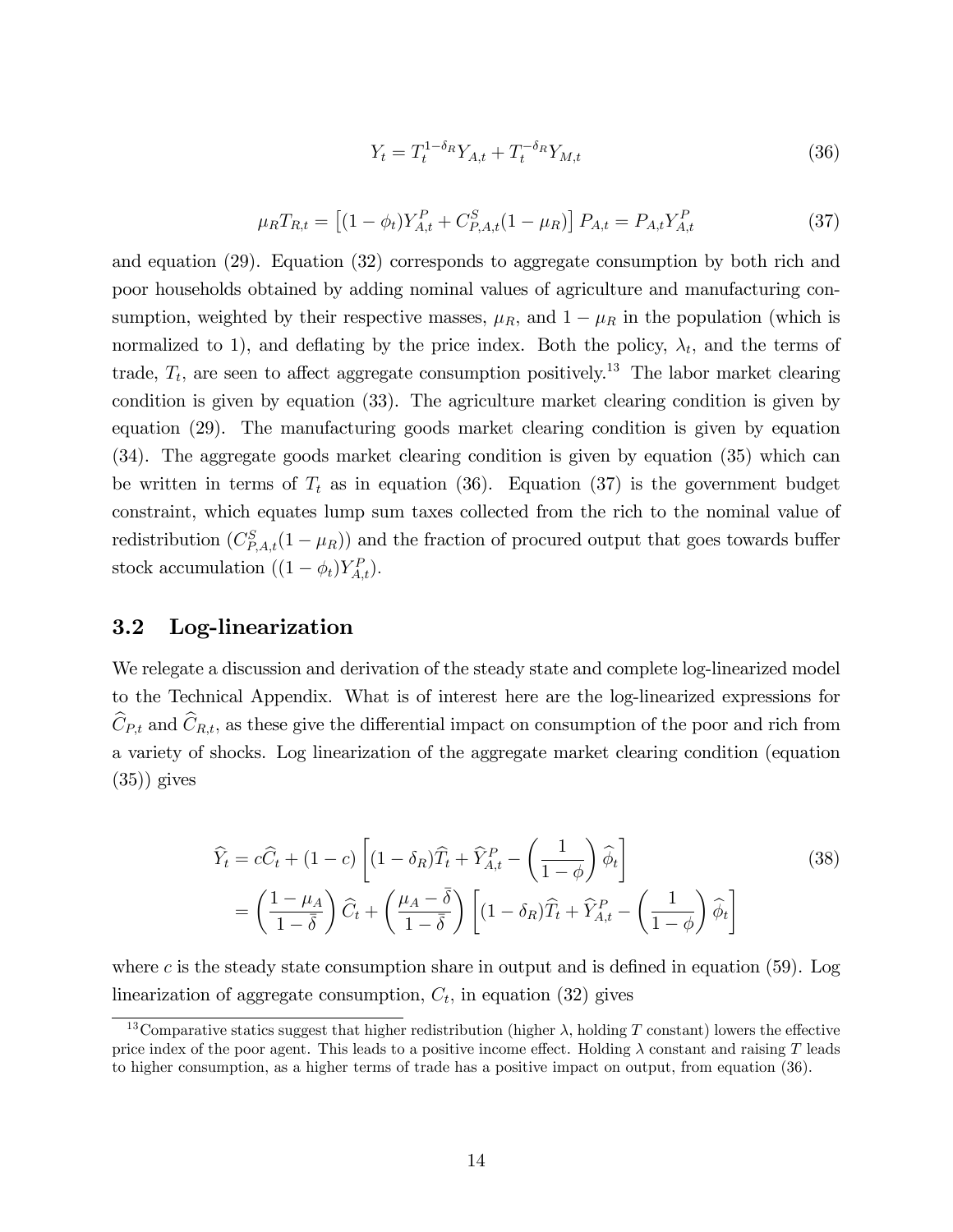$$
\widehat{C}_{t} = s_{R}\widehat{C}_{R,t} + (1 - s_{R})\left\{ (1 - \lambda_{p}\tau)\,\widehat{C}_{P,t} + \lambda_{p}\tau\left(\frac{\widehat{\phi}_{t}}{\phi} + \widehat{Y}_{A,t}^{P}\right) + \left[\delta_{p} - \delta_{R} + \lambda_{p}\tau(1 - \delta_{p})\right]\widehat{T}_{t}\right\}
$$
\n(39)

where  $s_R$  is the steady consumption share of the rich households, and  $\tau = \frac{\lambda(1-\delta_p)}{1-\lambda(1-\delta_p)}$  $\frac{\lambda(1-\delta_p)}{1-\lambda(1-\delta_p)}$ . Log linearization of the first order conditions (equations  $(16)$  and  $(17)$ ) for the rich and poor households give

$$
\widehat{W}_t - \widehat{P}_t = \varphi \widehat{N}_{R,t} + \sigma_R \widehat{C}_{R,t} \tag{40}
$$

and

$$
\widehat{W}_t - \widehat{P}_t = \varphi \widehat{N}_{P,t} + \sigma_P \widehat{C}_{P,t} - \frac{\delta_p}{1 - \lambda} \widehat{\lambda}_t + (\delta_p - \delta_R) \widehat{T}_t.
$$
\n(41)

The log-linearized consumption of the poor,  $\widehat{C}_{P,t}$ , is given by

$$
\widehat{C}_{P,t} = \frac{\sigma_R}{\sigma_P + \lambda_p} \widehat{C}_{R,t} + \frac{\lambda_p}{\sigma_P + \lambda_p} \left[ \frac{\widehat{\phi}_t}{\phi} + \widehat{Y}_{A,t}^P \right] - \left\{ \frac{\delta_p - \delta_R - \lambda_p (1 - \delta_p)}{\sigma_P + \lambda_p} \right\} \widehat{T}_t \tag{42}
$$

where  $\lambda_p = \frac{\delta_p \lambda}{(1-\delta_p)}$  $\frac{\partial p\lambda}{(1-\delta p)\lambda}$ <sup>14</sup> Note that  $\hat{C}_{P,t}$  is increasing in the redistribution shock,  $\hat{\phi}_t$ , the steady state deviation of procurement,  $\hat{Y}_{A,t}^P$ , and is affected negatively by the steady state deviation of the terms of trade,  $T_t$ . An increase in procurement and redistribution induces a "redistribution-effect" which raises consumption of the poor because it provides subsidized goods which raises their consumption. A rise in the consumption of the rich increases consumption of the poor because of our assumption that the labor supply of the rich and poor are constant fractions of total labor supply. The terms of trade exerts a negative impact (assuming the sign in front of  $T_t$  is positive) on consumption as a higher relative price of the agriculture good makes the consumption basket of the poor more expensive. This induces the poor to buy less agricultural output. If both the rich and poor households have the same inter-temporal elasticity of substitution, i.e.,  $\sigma_R = \sigma_P$ ,  $\delta_p = \delta_R$ , and there is no redistributive policy, i.e.,  $\lambda = 0$ , then  $\widehat{C}_t = \widehat{C}_{R,t} = \widehat{C}_{P,t}$ .

Log linearization of the Euler equation  $(15)$  for the rich households around zero inflation in the steady state gives

$$
\widehat{C}_{R,t} = E_t \{ \widehat{C}_{R,t+1} \} - \frac{1}{\sigma_R} \left[ \widehat{R}_t - E_t \{ \Pi_{t+1} \} \right]
$$
(43)

<sup>&</sup>lt;sup>14</sup>We assume that the share of rich,  $0 < \mu_R < 1$ , in employment is equal to the share of rich in the population, i.e.,  $N_{R,t} = \mu_R N_t$  and  $N_{P,t} = (1 - \mu_R)N_t$ . This imples that  $N_{R,t} = N_{P,t} = N_t$  for all t.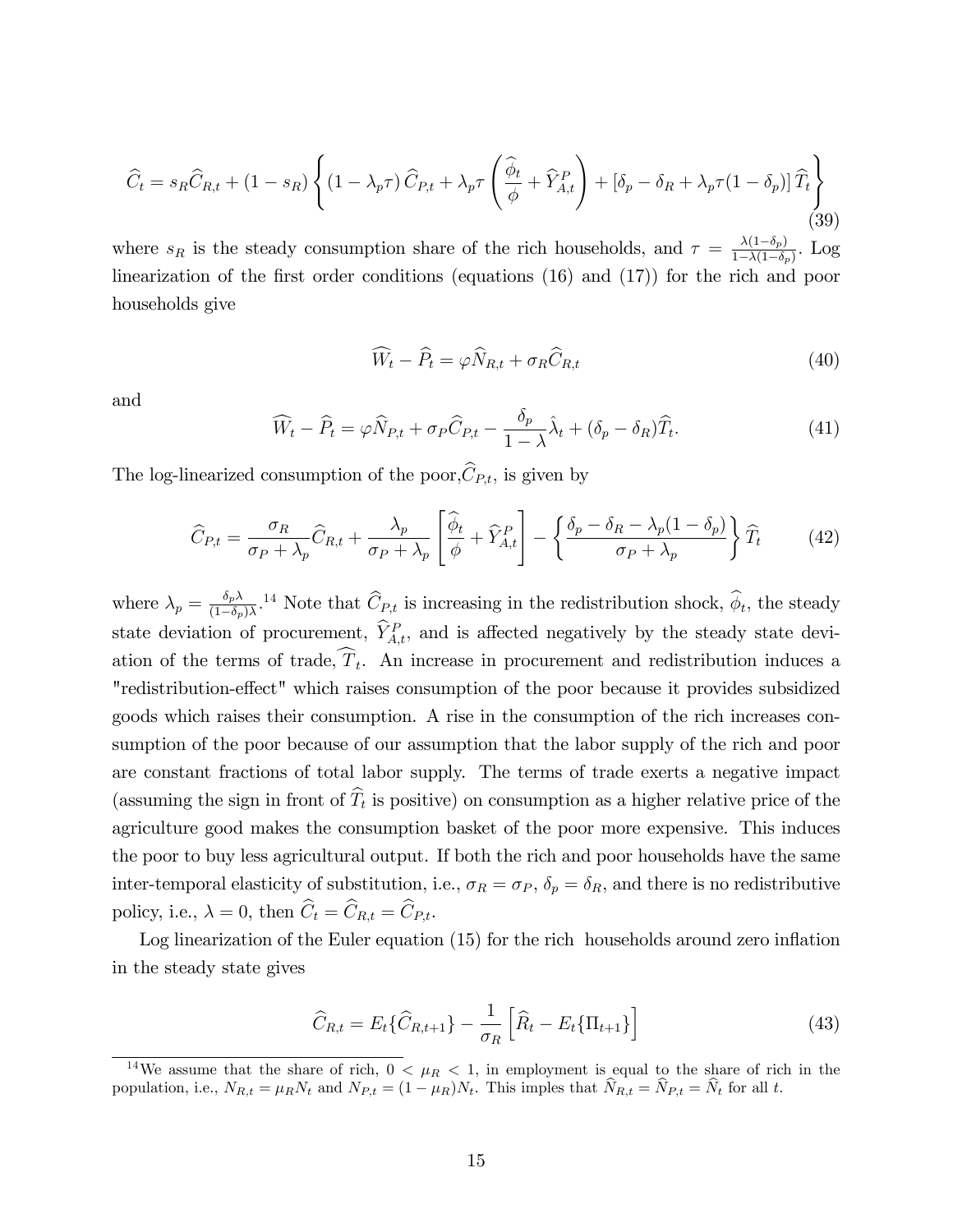Substituting  $\widehat{C}_{P,t}$  in equation.(42).into (39), solving for  $\widehat{C}_{R,t}$ , and substituting the resulting expression for  $\hat{C}_{R,t}$  in equation (43), gives us the Euler equation in terms of aggregate consumption,  $C_t$ , as

$$
\widehat{C}_{t} = E_{t} \{ \widehat{C}_{t+1} \} - \Phi^{-1} \left[ \widehat{R}_{t} - E_{t} \{ \Pi_{t+1} \} \right] - \Psi E_{t} \left\{ \frac{\Delta \widehat{\phi}_{t+1}}{\phi} + \Delta \widehat{Y}_{A,t+1}^{P} + \{ (1 - \delta_{p}) + (\delta_{p} - \delta_{R}) z \} \Delta \widehat{T}_{t+1} \right\}
$$
\n(44)

where

$$
\Phi = \frac{\sigma_R(\sigma_P + \lambda_p)}{s_R(\sigma_P + \lambda_p) + (1 - s_R)\sigma_R(1 - \lambda_p \tau)},\tag{45}
$$

 $\tau \ = \ \frac{\lambda(1-\delta_p)}{(1-\lambda(1-\delta_p))}, \ \Psi \ = \ \frac{\lambda_p(1-s_R)(1+\sigma_p\tau)}{\sigma_P + \lambda_p}$  $\frac{(\sigma_{\rm F} + \lambda_p)(1 + \sigma_p \tau)}{\sigma_P + \lambda_p}$ , and  $z = \frac{\sigma_p + \lambda_p - (1 - \lambda_p \tau)}{\lambda_p(1 + \sigma_p \tau)}$  $\frac{+\lambda_p-(1-\lambda_p\tau)}{\lambda_p(1+\sigma_p\tau)}$ . With  $\sigma_R = \sigma_P$ ,  $s_R = 1$ , and  $\lambda = 0$ , equation (44) becomes the standard Euler equation for homogenous households.

### 3.3 Gap Variables

Define,  $\hat{X}_t^N$  as the deviation of  $\ln X_t$  under flexible prices from the steady state,  $\hat{X}_t^N$  =  $\ln X_t^N - \ln X$ . Also, define a gap of a variable as  $\tilde{X}_t = \tilde{X}_t - \tilde{X}_t^N$ . Then, the dynamic IS equation (DIS) is given by

$$
\widetilde{Y}_t = E_t \left\{ \widetilde{Y}_{t+1} \right\} - c\Phi^{-1} \left[ \widehat{R}_t - E_t \{ \Pi_{t+1} \} - \widehat{R}_t^N \right] \n- \left[ (1 - \delta_R)(1 - c) + \Psi_c \left\{ (1 - \delta_p) + (\delta_p - \delta_R) z \right\} \right] E_t \left\{ \Delta \widetilde{T}_{t+1} \right\}
$$
\n(46)

where  $\widehat{R}_t^N$  is the real natural interest rate and is given by

$$
\widehat{R}_{t}^{N} = -\left[\Psi\Phi(1 - \Lambda^{-1}\Phi) + \varphi(1 - c)\Lambda^{-1}\Phi\right]E_{t}\left\{\Delta\widehat{Y}_{PA,t+1}\right\}
$$
\n
$$
-\left[\frac{\Psi\Phi}{\phi}(1 - \Lambda^{-1}\Phi) - \Lambda^{-1}\Phi\varphi(1 - c)\left(\frac{1}{1 - \phi}\right)\right]E_{t}\left\{\Delta\widehat{\phi}_{t+1}\right\}
$$
\n
$$
+\Phi\Lambda^{-1}E_{t}\left[\varphi\Delta\widehat{A}_{t+1} + \Delta\widehat{A}_{M,t+1}\right]
$$
\n
$$
+\Phi\left[\Psi(1 + \Lambda^{-1}\Phi)(1 - \delta_{p} + (\delta_{p} - \delta_{R})z) + \Lambda^{-1}\left\{(1 - s_{R})\varphi c(\delta_{p}\tau + \delta_{p} - \delta_{R}) - \delta_{R}\right\}\right]E_{t}\left\{\Delta\widehat{T}_{t+1}^{N}\right\}
$$
\n(47)

The NKPC (New Keynesian Phillips Curve) in terms of manufacturing sector inflation, the consumption gap, and the terms of trade gap is given by,

$$
\pi_{M,t} = \beta E_t \{ \pi_{M,t+1} \} + \kappa \Lambda \widetilde{C}_t + \kappa \left[ \delta_R - (1 - s_R) \varphi c (\delta_p \tau + \delta_p - \delta_R) - \Psi \Phi \{ 1 - \delta_p + (\delta_p - \delta_R) z \} \right] \widetilde{T}_t
$$
\n(48)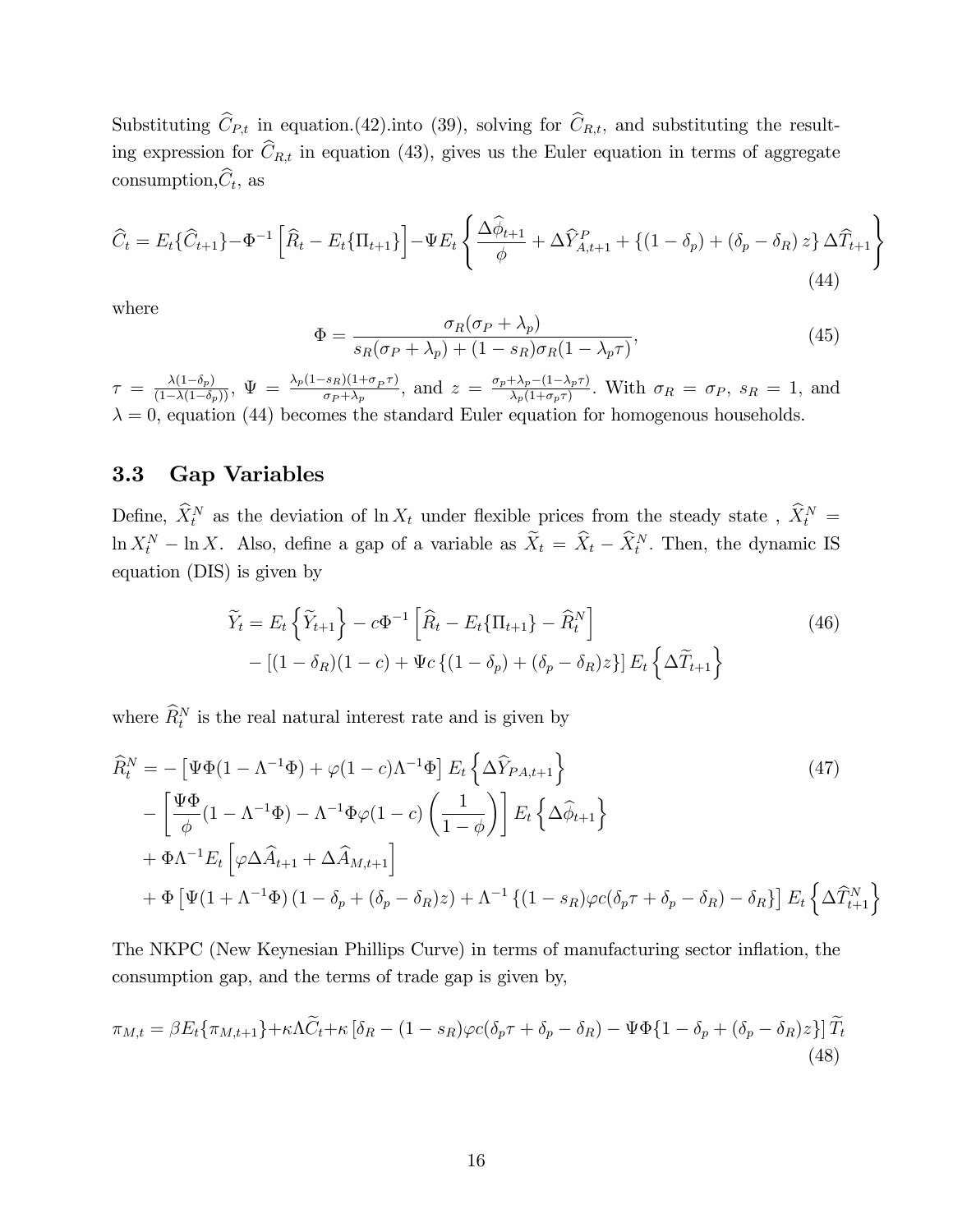We can also express the NKPC in terms of aggregate inflation and the output gap,

$$
\pi_t = \beta E_t \{\pi_{t+1}\} + \frac{\kappa \Lambda}{c} \widetilde{Y}_t
$$
\n
$$
+ \kappa \left[ \delta_R - (1 - s_R) \varphi c (\delta_p \tau + \delta_p - \delta_R) - \Psi \Phi (1 - \delta_p + (\delta_p - \delta_R) z) - (1 - \delta_R) \left( \frac{\mu_A - \bar{\delta}}{1 - \mu_A} \right) \right] \widetilde{T}_t
$$
\n
$$
+ \delta_R \Delta \widetilde{T}_t - \beta \delta_R E_t \{\Delta \widetilde{T}_{t+1}\}.
$$
\n(49)

Equations (46), the Dynamic IS curve, and (49), the New Keynesian Phillips curve, summarize the non-policy block of the economy in our two sector two agent framework.

How do these equations differ compare to the simple NK model in Gali (2015, Chapter 3) with a single agent and a single sticky price sector? There are three key differences between the current framework and such a benchmark. The first difference is that there are two sectors which implies that the terms of trade,  $T_t$ , appears in the NKPC and the DIS. The second difference is that we have two types of agents (i.e.,  $s_R \neq 1$ ) who have different IES's  $(\sigma_R \neq \sigma_P)$ , and in general, different shares of agriculture in consumption  $(\delta_R \neq \delta_P)$ . The third difference is that there is (steady state) procurement and redistribution in the current framework, i.e.,  $\mu_A - \bar{\delta} > 0$ , and  $\lambda > 0$ . When  $\mu_A - \bar{\delta} > 0$ , this implies that the employment share and consumption share in agriculture diverge i.e.,  $c = \frac{C}{Y} = \frac{1-\mu_A}{1-\bar{\delta}} < 1$ . Hence,  $\mu_A - \bar{\delta} > 0$ drives a wedge between consumption and production in the aggregate economy.<sup>15</sup>

### 3.4 Monetary Policy Rule

Monetary policy follows a simple Taylor rule with the nominal interest rate as a function of aggregate inflation and the economy wide output gap. We use a simple generalization of Taylor (1993):

$$
R_t = \left(R_{t-1}\right)^{\phi_r} \left(\pi_t\right)^{\phi_\pi} \left(\frac{Y_t}{Y_t^n}\right)^{\phi_y}.
$$
\n
$$
(50)
$$

<sup>15</sup>Suppose  $s_R = 1$ ,  $\mu_A = \delta_R = \delta_p = 0$  (which implies  $\bar{\delta} = 0$ ),  $\sigma_R = \sigma_P$ , and  $\lambda = 0$ . Then equation (46) is given by

$$
\widetilde{Y}_t = E_t \left\{ \widetilde{Y}_{t+1} \right\} - \frac{1}{\sigma_R} \left[ \widehat{R}_t - E_t \{ \Pi_{t+1} \} - \widehat{R}_t^N \right]
$$

where  $\widehat{R}_{t}^{N} = \frac{\sigma_{R}(1+\varphi)}{\varphi+\sigma_{R}}$  $\frac{R(1+\varphi)}{\varphi+\sigma_R}E_t\left[\Delta \hat{A}_{M,t+1}\right]$ , which is the DIS equation in the simple NK model as in Gali (2015, Chapter 3). Further, the New Keynesian Phillips Curve in equation (49) is given by

$$
\pi_t = \beta E_t \{ \pi_{t+1} \} + \kappa (\varphi + \sigma_R) Y_t
$$

which is the NKPC in the simple NK model where  $\pi_t = \pi_{M,t}$  and  $\widetilde{Y}_t = \widetilde{Y}_{M,t}.$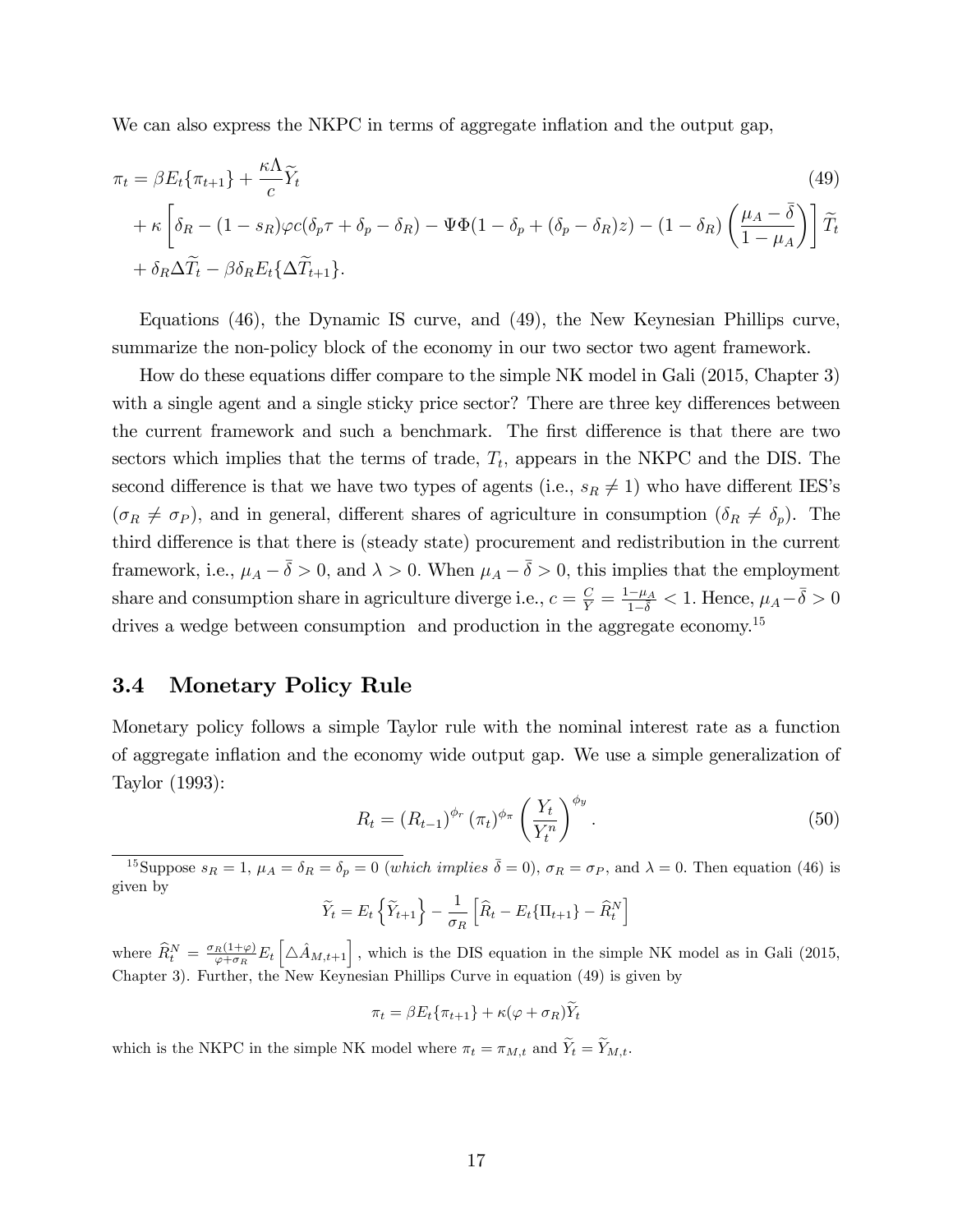The log-linearized version of the Taylor rule shows that

$$
\hat{R}_t = \phi_r \hat{R}_{t-1} + \phi_\pi \pi_t + \phi_y \tilde{Y}_t,\tag{51}
$$

i.e., the nominal interest rate,  $\hat{R}_t$ , depends on its lagged value,  $\hat{R}_{t-1}$ , aggregate inflation's deviation from its target,  $\pi_t$ , and the aggregate output gap,  $Y_t$ . This closes the model.

# 4 Quantitative Analysis

### 4.1 Calibrated and Estimated Parameters

In this section, we calibrate the model to Indian data.<sup>16</sup> Our primary goal is to understand the quantitative implications of a positive procurement and redistributive shock (a demand side shock) to the economy. We first however discuss the case of a positive agricultural productivity shock (a supply side shock). This is done to determine the differential impacts of a positive demand side and positive supply side shock on the economy. We use the impulse response functions to assess implications for the aggregate dynamics of the economy, highlighting the intuition behind how the shock impacts rich and poor consumption. A detailed description of parameter estimates is in the Data Appendix.

#### 4.1.1 Description of parameters

We use Levine et al. (2012) to set the discount factor for India at  $\beta = 0.9823$ . Following Anand and Prasad (2010), we choose the value of the inverse of the Frisch elasticity of substitution,  $\varphi = 3$  Using Atkeson and Ogaki (1996), we fix the value of the inter-temporal elasticity of substitution (IES) for the rich and poor to be 0:8 and 0:5, respectively. We use the 2011-2012 Employment and Unemployment Survey of the National Sample Survey (NSS)  $68^{th}$  round to set the share of workers in agriculture to 0.48 (this figure excludes allied activities). The share of rich in population,  $\mu_R$ , is estimated to be 0.3279. The share of agriculture in consumption of the rich,  $\delta_R$ , and poor,  $\delta_p$ , is determined by the share of cereals and cereal substitutes in total expenditures net of expenditures on services, durables, vegetables, fuels and is equal to 0:3527 and 0:4807; respectively.

We set the measure of price stickiness for the manufacturing sector,  $\theta = 0.75$ , as estimated in Levine et al. (2012) for the formal sector in India. We set the value of the persistence parameters and standard errors for the agricultural and manufacturing productivity equal to those given in Anand and Prasad (2010). Thus, for productivity shocks in the agriculture

<sup>16</sup>We use Dynare Version 4.5.7 to calibrate the model.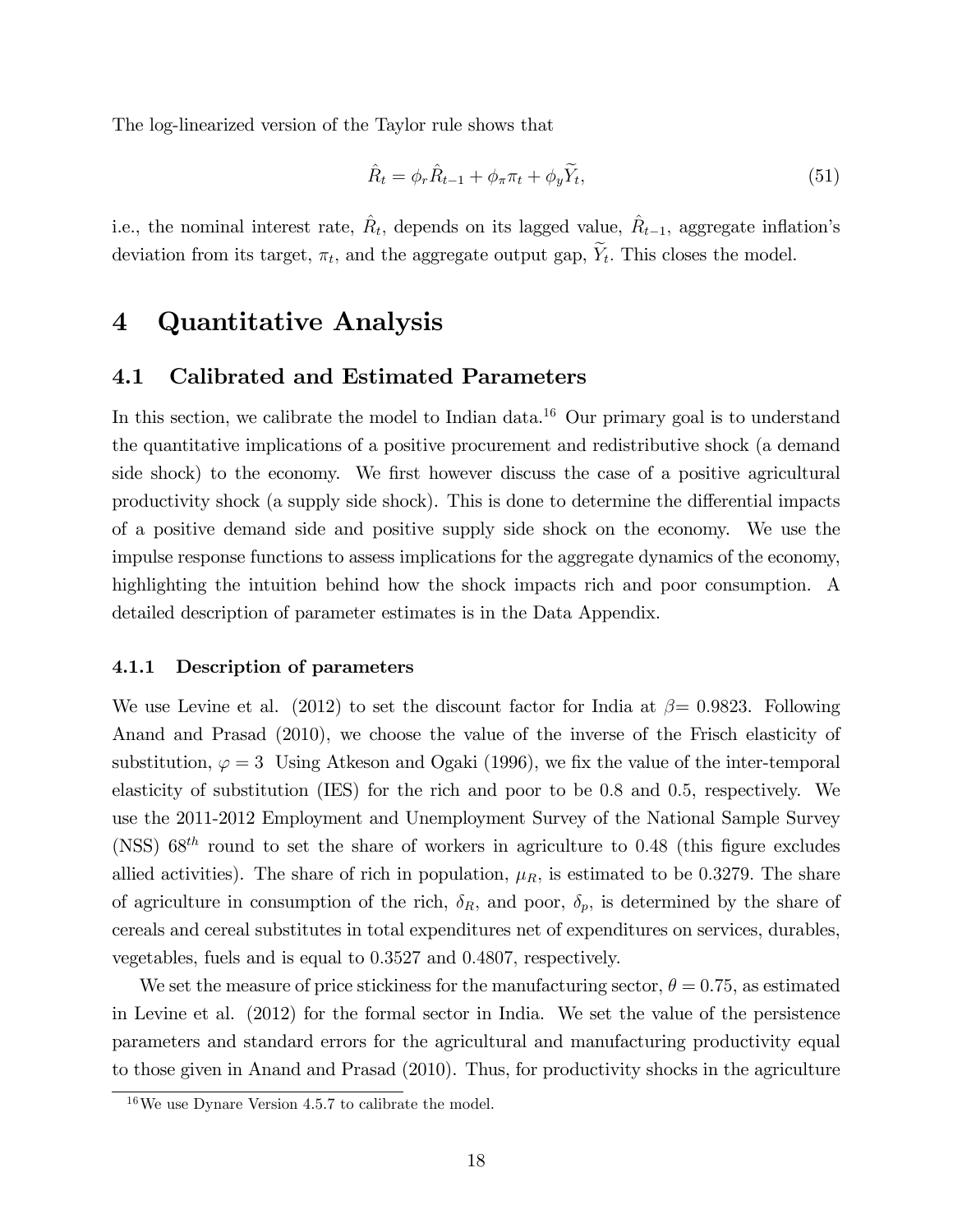sector, the AR(1) coefficient is calibrated to be,  $\rho_A = 0.25$  and for the manufacturing sector,  $\rho_M = 0.95$ . The standard error of the regressions are given by  $\sigma_A = 0.03$  and  $\sigma_M = 0.02$ . respectively. Following Levine et. al. (2012), the elasticity of substitution between varieties of manufacturing goods is set to  $\varepsilon = 7.02$  for the Indian case

We estimate an AR (1) processes on procurement and redistribution as described in equation (30) and (31) using the procurement and off-take data from Table 27: Public Distribution System – Procurement, off-take and stocks.<sup>17</sup> In our paper, we confine our analysis to procurement of wheat and rice, two of the major grains procured under the NFSA and distributed under the PDS (the Public Distribution System). Using data from 1980-2019, we first make both the procurement and off-take series stationary by subtracting the natural log of the average (value of the series) from the natural log of total procurement and total off-take (wheat and rice) series and regress it on a constant, trend and  $AR(1)$  $term.<sup>18</sup>$  This yields the persistence coefficient and the standard error of the regression. The estimated persistence parameters for procurement  $(\rho_{Y_A^P})$  and redistribution  $(\rho_{\phi})$  processes are 0.43 and 0.59, respectively, while the standard errors are  $\sigma_{Y_A^P} = 0.13$  and  $\sigma_{\phi} = 0.11$ .

We estimate the steady state share of the rich in consumption as  $s_R = 0.5367$ . This is calculated by computing the share of consumption by the rich in total consumption. This is done by taking a weighted average of rich agents' consumption expenditure shares in rural and urban areas with their respective population share as weights. We calculate the economy-wide parameter  $\lambda$ , which is the subsidized proportion of grain, to be a weighted average of the rural and urban  $\lambda$  with their respective share in the total poor as weights. This implies  $\lambda = 0.2457$ . We calculate the steady state share of redistribution,  $\phi$ , from equation (63).

Following Levine et al. (2012), we fix the interest rate smoothening parameter to be  $\phi_r = 0.66$ , with weights on inflation to be  $\phi_{\pi} = 1.2$ , and the weight on the output gap,  $\phi_y = 0.5$ . Table 1 below summarizes the structural parameters used in the calibration exercise in our model and their values.

 $17$ See the RBI's Handbook of Statistics on the Indian Economy, 2018-2019.

<sup>&</sup>lt;sup>18</sup>Since  $\phi_t \in [0, 1]$ , ln  $(\phi_t) < 0$ . Hence, we use the logs of total (rice and wheat) off-take (instead of fractions) to estimate  $\rho_{\phi}$  and  $\sigma_{\phi}$ .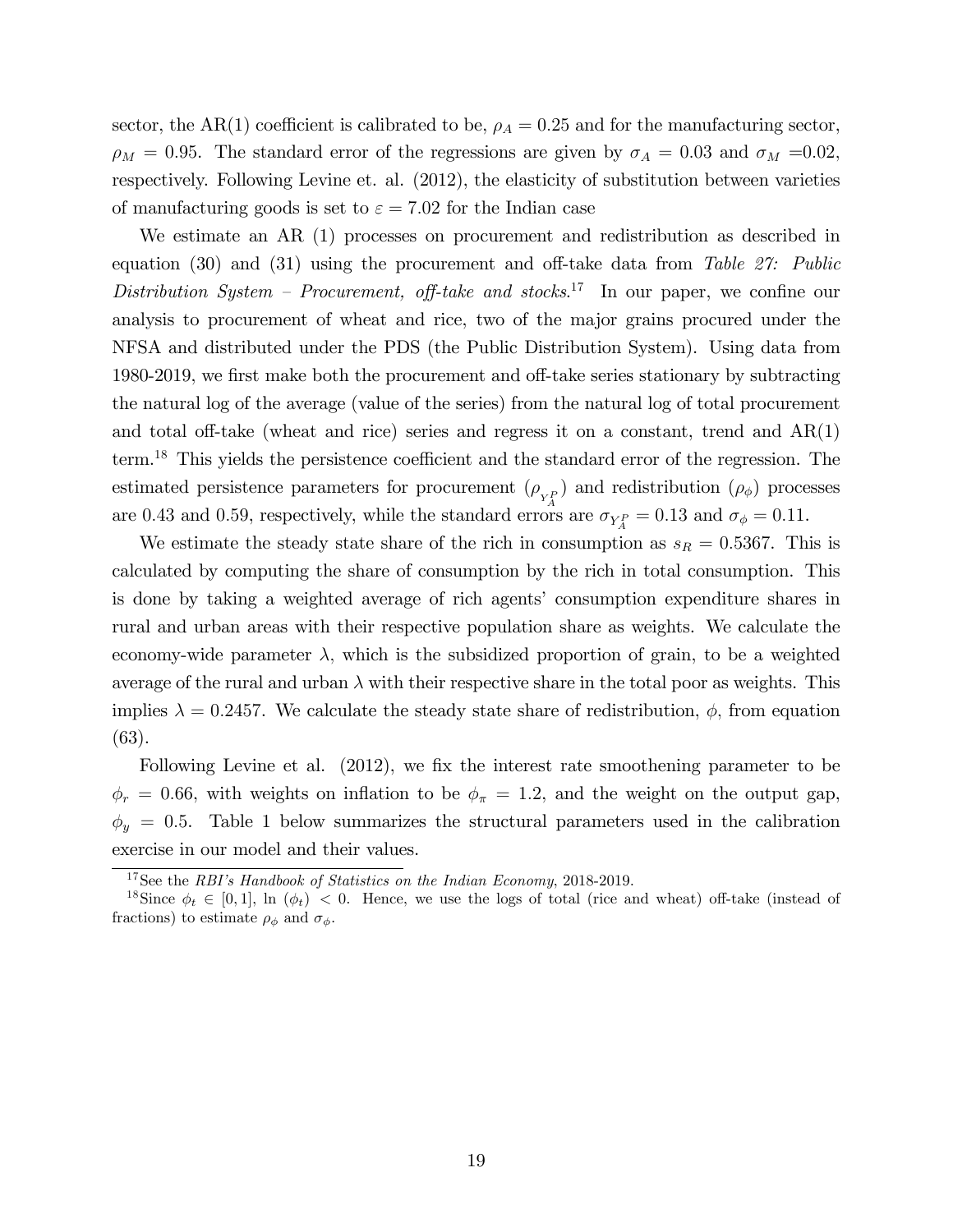| <b>Structural and Steady State Parameters</b>         | Notation                             | Value      | Source                   |
|-------------------------------------------------------|--------------------------------------|------------|--------------------------|
| Discount factor                                       | $\beta$                              | 0.9823     | Levine et al. $(2012)$   |
| Inverse of the Frisch elasticity of labor supply      | $\varphi$                            | $\sqrt{3}$ | Anand and Prasad (2012)  |
| $\operatorname{IES}$ - $\operatorname{Rich}$          | $1/\sigma_R$                         | 0.8        | Atkeson and Ogaki (1996) |
| IES - Poor                                            | $1/\sigma_P$                         | $0.5\,$    | Atkeson and Ogaki (1996) |
| Population share of rich                              | $\mu_R$                              | 0.3279     | Calculated by Authors    |
| Steady state consumption share of rich                | $\mathfrak{s}_R$                     | 0.5367     | Calculated by Authors    |
| Steady state share of subsidy in $C_{P,A,t}$          | $\lambda$                            | 0.2457     | Calculated by Authors    |
| Steady state employment share in agriculture          | $\mu_A$                              | 0.48       | Calculated by Authors    |
| Expenditure share of agriculture - Rich               | $\delta_R$                           | 0.3527     | Calculated by Authors    |
| Out of pocket Expenditure share of agriculture - Poor | $\delta_P$                           | 0.4807     | Calculated by Authors    |
| Elas. of Subs. between varieties of $M$ -good         | $\varepsilon$                        | 7.02       | Levine et al. $(2012)$   |
| Measure of price stickiness $(M)$                     | $\theta$                             | 0.75       | Levine et al. $(2012)$   |
| <b>Shock Parameters</b>                               |                                      |            |                          |
| Productivity shock in A-sector                        | $\rho_{A_A}$                         | 0.25       | Anand and Prasad (2012)  |
| Productivity shock in M-sector                        | $\rho_{A_M}$                         | 0.95       | Anand and Prasad (2012)  |
| Procurement shock                                     | $\rho_{Y_{PG}}$                      | 0.43       | Estimated by Authors     |
| Redistribution shock                                  | $\rho_{\phi}$                        | 0.59       | Estimated by Authors     |
| <b>Standard Errors</b>                                |                                      |            |                          |
| Productivity shock in A sector                        | $\sigma_A$                           | 0.03       | Anand and Prasad (2012)  |
| Productivity shock in M sector                        | $\sigma_M$                           | 0.02       | Anand and Prasad (2012)  |
| Procurement shock                                     | $\sigma_{\scriptscriptstyle Y_{PG}}$ | 0.13       | Estimated by Authors     |
| Redistribution shock                                  | $\sigma_{\phi}$                      | 0.11       | Estimated by Authors     |
| <b>Monetary Policy Parameters</b>                     |                                      |            |                          |
| Interest rate smoothing                               | $\phi_r$                             | 0.66       | Levine et al. $(2012)$   |
| Weight on inflation gap                               | $\phi_{\pi}$                         | $1.2\,$    | Levine et al. $(2012)$   |
| Weight on output gap                                  | $\phi_y$                             | 0.5        | Levine et al. $(2012)$   |

Table 1: Summary of Parameter Values

### 4.2 Impulse response analysis

In this section, we study the impulse response functions (IRFs) of the relevant macroeconomic variables with respect to shocks to agriculture productivity (a supply shock) and procurement and redistribution (a demand side shock). Both shocks are bench-marked against a one agent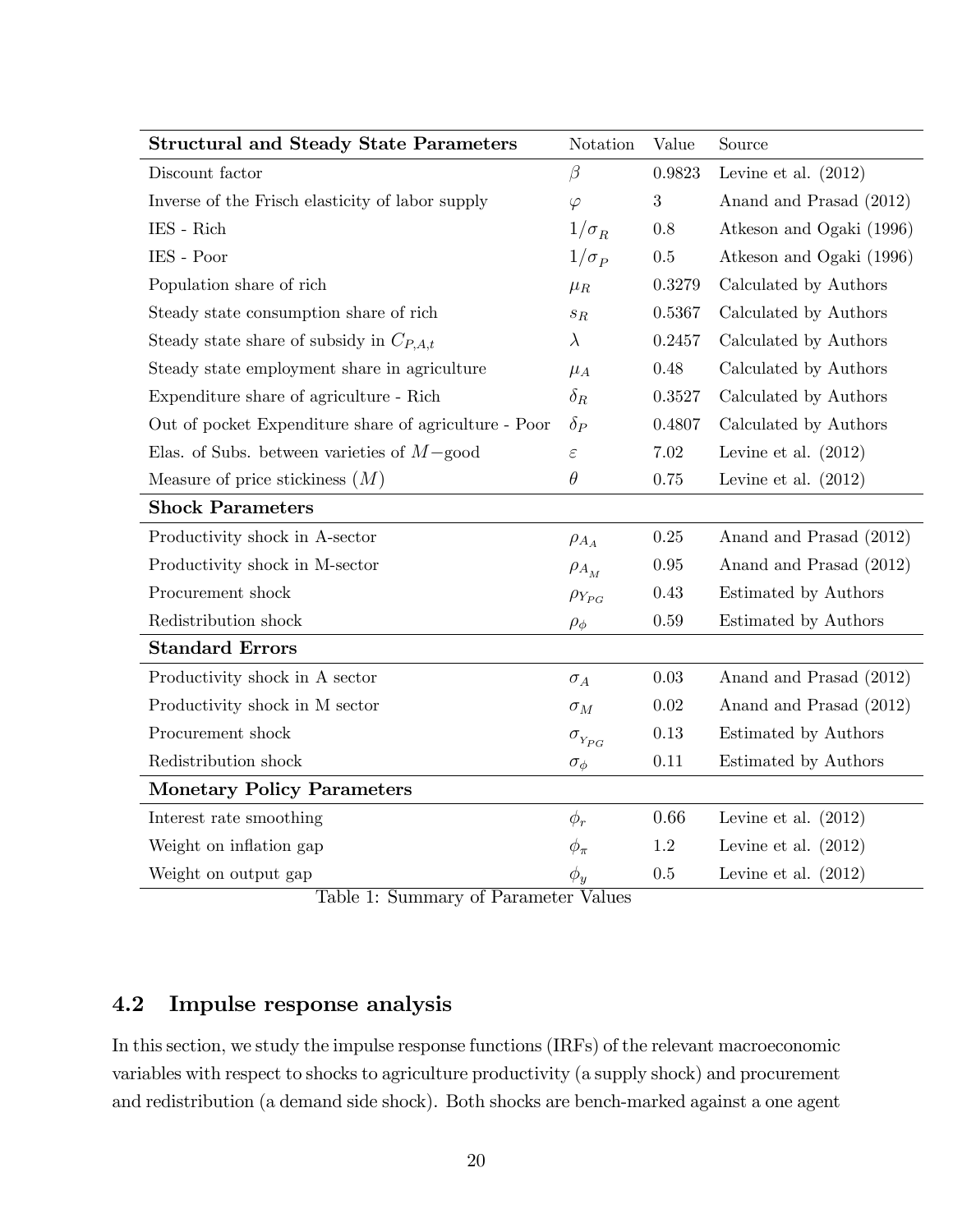two sector NK DSGE model along the lines of Aoki's model<sup>19</sup> This allows us to highlight the importance of having rich and poor agents and redistributive policy shocks in the model. We also discuss the case of a monetary policy shock. Throughout the IRF analysis, our focus is on understanding how these shocks affect sectoral and aggregate inflation rates, consumption of rich and poor agents, and therefore welfare.

Depending on the nature of the shock, we benchmark these IRFs against a simple NK model a la Gali (2015, Chapter 3), Aoki, and Debortoli and Gali. We allow for the procurement wedge to be positive, i.e.  $\mu_A - \bar{\delta} > 0$ , and  $\lambda > 0$ , in our model.<sup>20</sup> Also, given the calibrated parameters,  $\delta_p > \delta_R$ . This implies that the share of agriculture consumption by the poor (out of total poor consumption) exceeds the share of agriculture consumption by the rich (out of total rich consumption) which influences the impact effect of the shock on poor and rich agricultural consumption.

#### 4.2.1 Transmission of a single period positive productivity shock in the A-sector

We first describe what happens in our (2 sector TANK) model. This corresponds to the reddashed line in Figures 1a-1c. A positive agricultural productivity shock raises the supply of agricultural output on impact, which in turn leads to a reduction in price of the agricultural good,  $P_A$ . This leads to a fall in agriculture inflation,  $\pi_A$ , overall inflation,  $\pi$ , and a decline (worsening) in the terms of trade,  $T$ . Nominal wages,  $W$ , rise on impact since the value of the marginal product in agriculture (=  $P_A A_A$ ) rises (despite  $P_A$  falling). Real wages ( $\frac{W}{P}$ )  $\frac{W}{P}$ also rise as the nominal wage rises and the price level of the economy falls. The substitution effect of higher real wages increases the cost of leisure relative to consumption and causes  $C$ to rise and leisure to fall  $(N \text{ to rise})$ . Given the parameters in the model, the income effect (which causes N to fall) dominates the substitution effect, and so aggregate employment,  $N$ , falls (Figure 1b).<sup>21</sup> The income effect from a higher real wage also implies that the demand for the agricultural good  $(C_A)$  and manufacturing good  $(C_M)$  both rise. The rise in  $C_M$ induces a shift of employment out of the agriculture sector  $(N_A \text{ falls})$  into the manufacturing sector  $(N_M$  rises) on impact, although aggregate employment falls.

Aggregate output increases because both agriculture output  $(Y_A)$  and manufacturing output  $(Y_M)$  increase despite a fall in the terms of trade. Inflation in the manufacturing

 $19$ To generate the Aoki model as a special case of our model, the following parameter restrictions are imposed:  $\mu_R = s_R = 1$ ,  $\delta_p = \delta_R$ ,  $\lambda = 0$ ,  $\mu_A = \delta_R$ ,  $\sigma_R = \sigma_P$ , and an arbitrarily small value of  $\phi =$  $1.000 * 10^{-25}$ . For single agent models in the IRFs (Aoki's model and the simple NK model), we have exogenously imposed that  $C_P = 0$  as there is no poor agent in these models.

<sup>&</sup>lt;sup>20</sup>We drop subscripts (t) and hats from variables for the following discussion to economize on notation. The IRFs for variables however should be interpreted as their log deviations.

<sup>&</sup>lt;sup>21</sup>This is because of our estimated parameters. If we choose  $\sigma_R = 0.5$  and  $\sigma_P = 0.8$ , aggregate employment in the economy increases.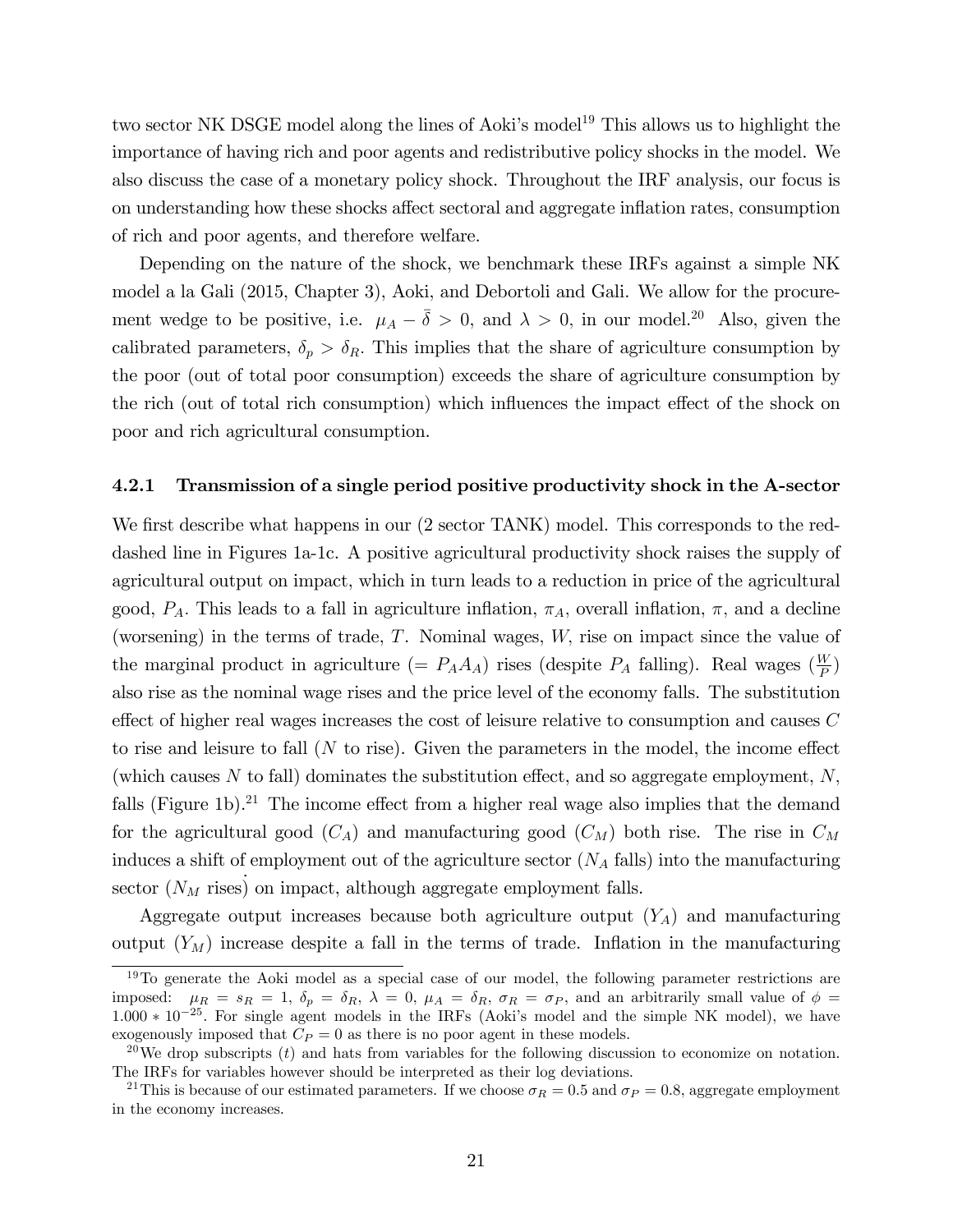sector falls because the sum of current and expected future marginal costs fall. This can be seen from equation (78). The output gap becomes positive because it depends on the consumption gap and the terms of trade gap. Since ináation in both the agriculture sector  $(\pi_A)$  and the manufacturing sector  $(\pi_M)$  falls, aggregate inflation  $(\pi)$  falls. The decline in inflation induces the central bank from the Taylor rule, equation  $(51)$ , to cut nominal interest rates. Real rates also fall since prices are sticky, which induces a rise in the consumption of rich households,  $C_R$ , because of the inter-temporal substitution effect. From equation (42), it is apparent that the impact of poor household consumption,  $C_P$ , depends positively on  $C_R$  and the terms of trade. Overall,  $C_P$  rises leading to aggregate consumption,  $C$ , to rise. Hence, welfare rises. In sum, a positive agriculture productivity shock leads to a rise in both poor and rich consumption, and therefore higher welfare.



Figure 1a: Impact of single period positive agriculture productivity shock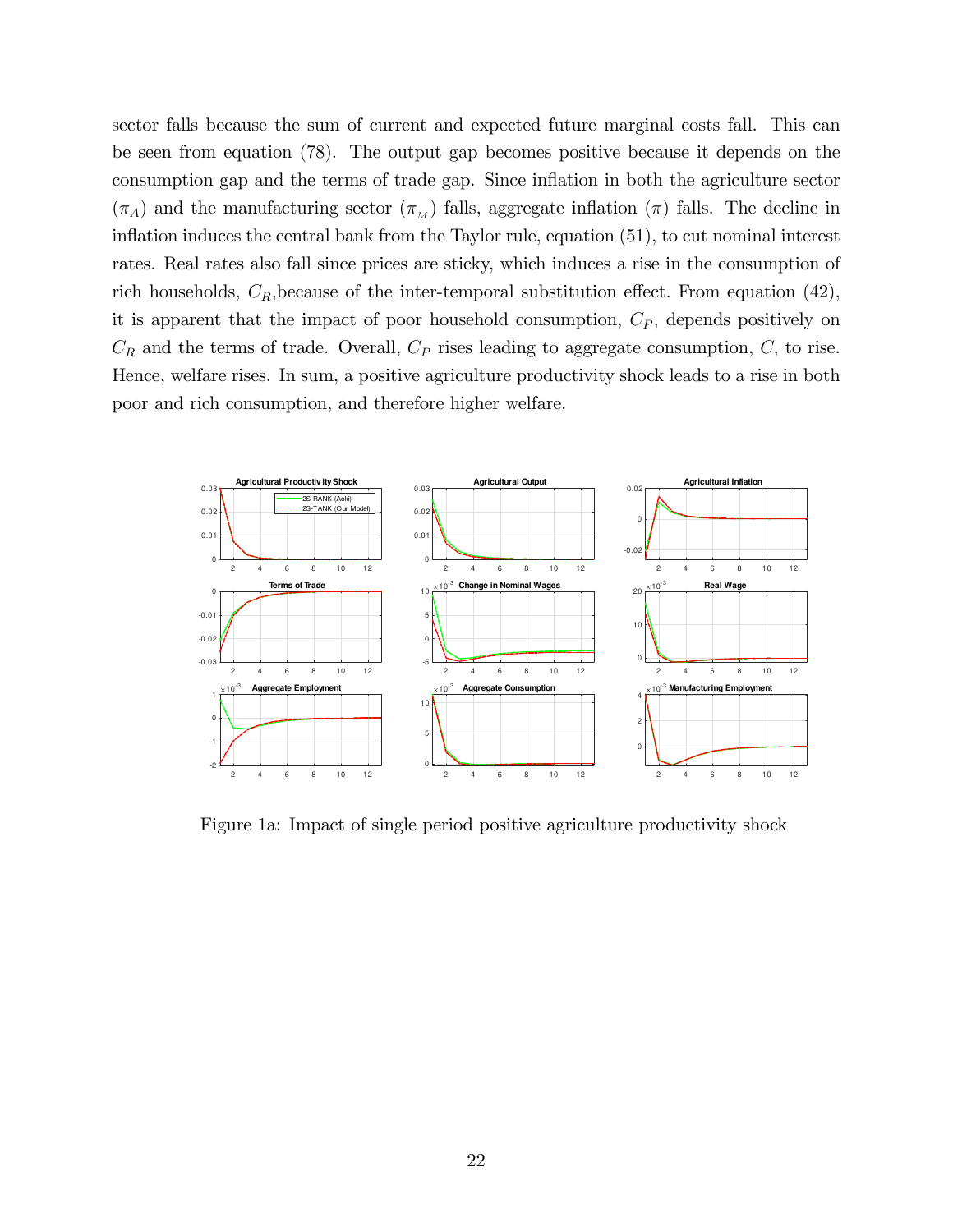

Figure 1b: Impact of single period positive agriculture productivity shock

**Distributional Impact** Both the rich and poor benefit from higher wages because of a positive productivity shock. This induces both sets of households to increase their consumption of both the manufacturing and agriculture good. However, the decline in the terms of trade  $(P_A$  falls relative to  $P_M$ ) induces both the rich and poor to increase their demand of the agriculture good comparatively more because of the inter-good substitution effect. As can be seen below, the impact effect of a positive productivity shock is to induce rich and poor households to buy the agriculture good comparatively more than the manufacturing good. Agriculture consumption therefore rises strongly on impact. The relative magnitudes of rich-poor consumption however, implies that poor consumption increases less relative to rich consumption suggesting that the rich gain more compared to the poor.

As can be seen in Figures 1a-1c, the model dynamics in our model and the Aoki (greendashed line) model are qualitatively similar. In our model, the impact effect on aggregate employment is lower because of the presence of agents that have a lower inter-temporal elasticity of substitution in consumption. They would like to enjoy a greater level of leisure relative to consumption. This leads to lower consumption by the poor in our model relative to Aoki (Figure 1b), and a greater decline in aggregate employment on impact. Compared to Aoki, the steady state values of sectoral and aggregate consumption are lower.<sup>22</sup> This causes the effect of a positive agriculture shock to have a greater effect on (dis)inflation, and a greater effect on impact on the terms of trade. Due to a higher share of consumption of the

 $^{22}$ In the Aoki model, the income effect causes consumption of both goods to rise. As the share of manufacturing in the (representative) agent's basket is larger  $(1 - \delta_R = 0.648)$ , aggregate employment rises.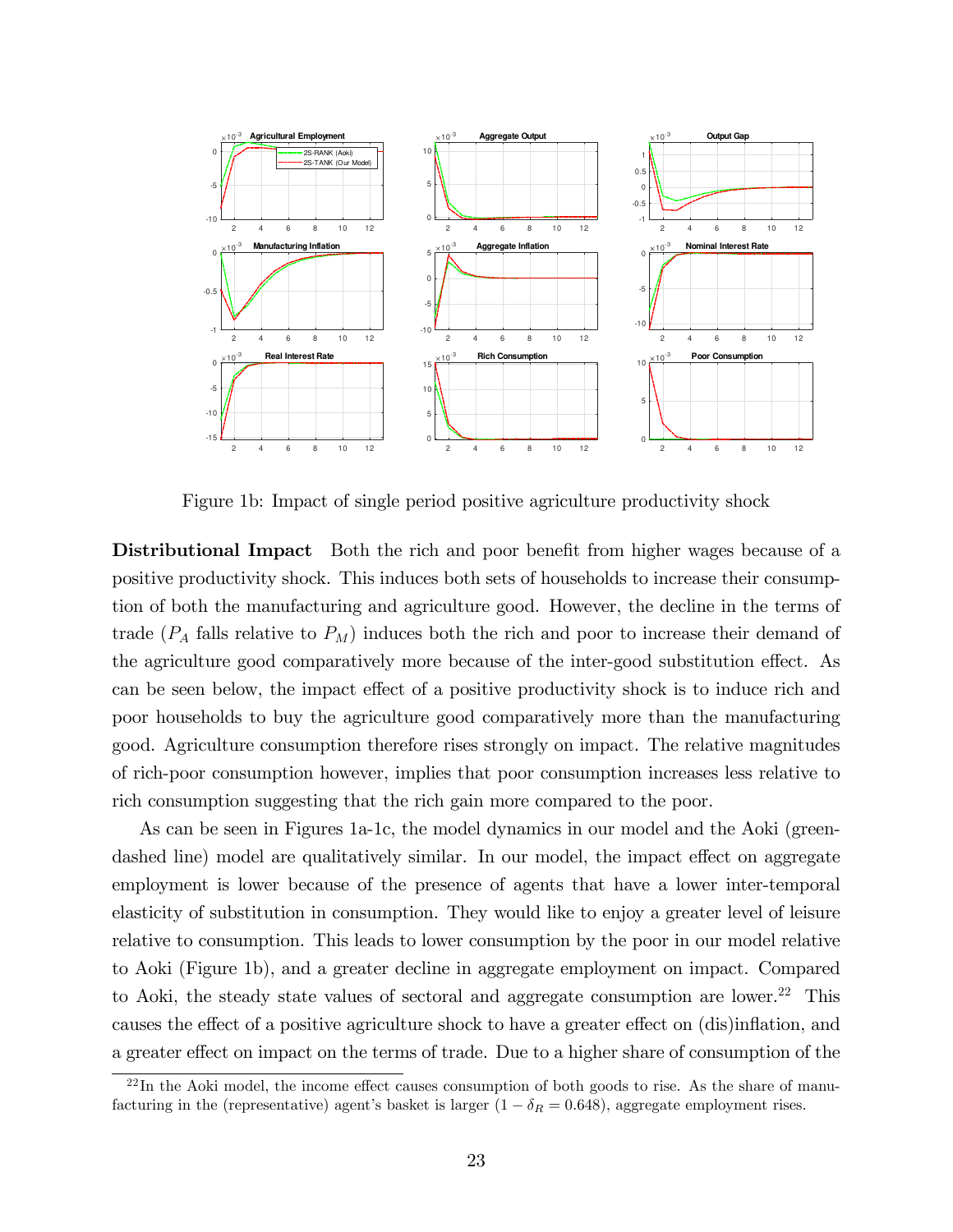agriculture good in the consumption basket of the poor, the inter-good substitution effect is strong for the poor, and the poor agent's manufacturing consumption increases by less as compared to the rich agent's consumption in the Aoki model. In both models however, a productivity shock raises aggregate consumption and welfare.



Figure 1c: Impact of single period positive agriculture productivity shock

#### 4.2.2 Transmission of a single period procurement and redistribution shock

We first describe what happens in our (2 sector TANK) model. This corresponds to the reddashed line in Figures 2a-2c. A procurement and re-distribution (which are orthogonalized) shock acts like a demand shock to the economy.<sup>23</sup> On impact, a procurement and redistribution shock leads to higher demand for agricultural output,  $Y_A$ , higher  $P_A$  and therefore higher  $\pi_A$ . This leads to an *increase* in the terms of trade, T. For the supply of the agriculture good to increase with no change in productivity, employment in the agriculture sector,  $N_A$ , must go up on impact. In order to attract labor to the agriculture sector, nominal wages in the agriculture sector must rise. With sticky prices in the manufacturing sector, equilibrium in labor markets (the same nominal wage in both sectors) means that economy wide real wages rise.<sup>24</sup>

 $^{23}$ The reason why we consider them simultaneously is because the government's desire to increase procurement is driven by its desire for higher re-distribution.

<sup>&</sup>lt;sup>24</sup>This is broadline in line with research on the Indian National Food Security Act in 2013 which shows that changes in the generosity of the Public Distribution System led to higher wages, suggesting that labor market effects of social transfers bestow important additional effects in terms of benefits for the poor. See Shrinivas, Baylis, and Crost (2019).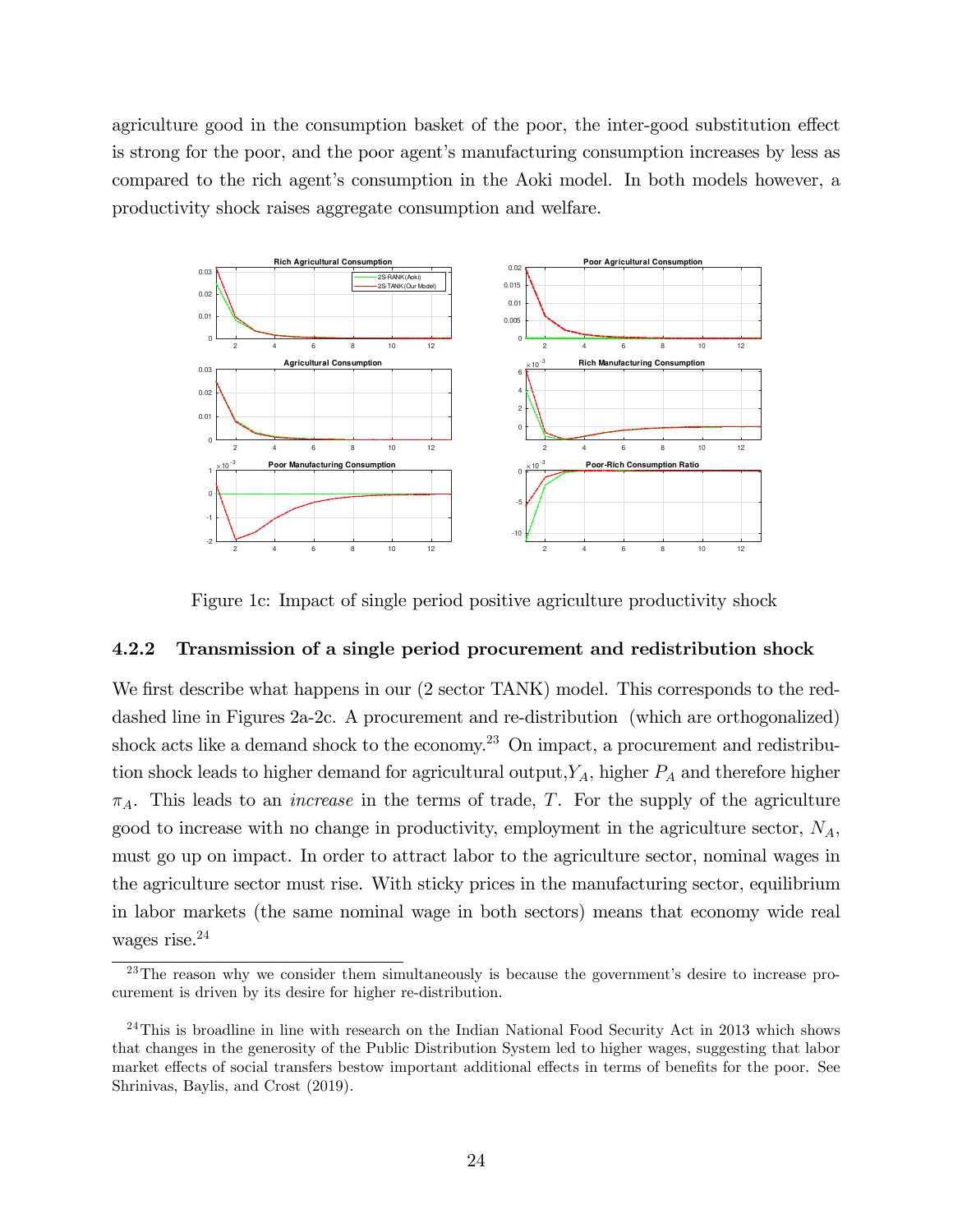As before, a rise in the real wages has two competing effects income and substitution effects. The income effect states that a rise in the real wages (income) of an agent would lead to greater consumption of both consumption and leisure (C rises, N falls) while the substitution effect states that a rise in real wages makes leisure relatively more expensive and hence leisure should fall and consumption should rise  $(C$  rises,  $N$  rises). The rich agent's consumption is governed by a third effect  $-$  the inter-temporal consumption substitution effect which states that an increase in the real interest rate will induce agents to save today and consume tomorrow, i.e., substitute today's consumption for future consumption.

As the poor agents don't have access to capital markets  $-$  they cannot smooth their consumption over time. However, in the presence of a procurement and redistribution shock, their consumption is governed by another effect, a "re-distributive effect". The redistributive aspect of the policy lowers the effective price of the poor agent's basket. More precisely it lowers the price of the agricultural good paid by the poor agents to  $P_A(1 - \lambda)$  which turns out to be lower than  $P_M$ . This leads to an increase in  $C_P$ ,  $C_{P,A}$  and a decrease in  $C_{P,M}$ <sup>25</sup>

Under the current parametrization, consumption of the rich is determined by the intertemporal substitution effect while the poor agent's consumption is determined by income and redistributive effects. As  $\pi_A$  is positive and current and future marginal costs of production are positive, manufacturing and aggregate inflation are positive on impact. A positive output gap obtains because under áexible prices, manufacturing prices increase in response to higher real wages. This causes a greater reduction in manufacturing output relative to the sticky price level of output causing a positive output gap. Given this, central banks must raise nominal interest rates. With sticky prices, real interest rates also rise on impact. Given our parameters, we find that  $C$  rises leading to higher welfare, even though monetary policy has tightened the interest rate.

<sup>&</sup>lt;sup>25</sup>When we only do a procurement shock and set  $\lambda = 0$ , *both*  $C_P$  and  $C_R$  fall. Thus, the redistributive effect determines the poor agent's consumption.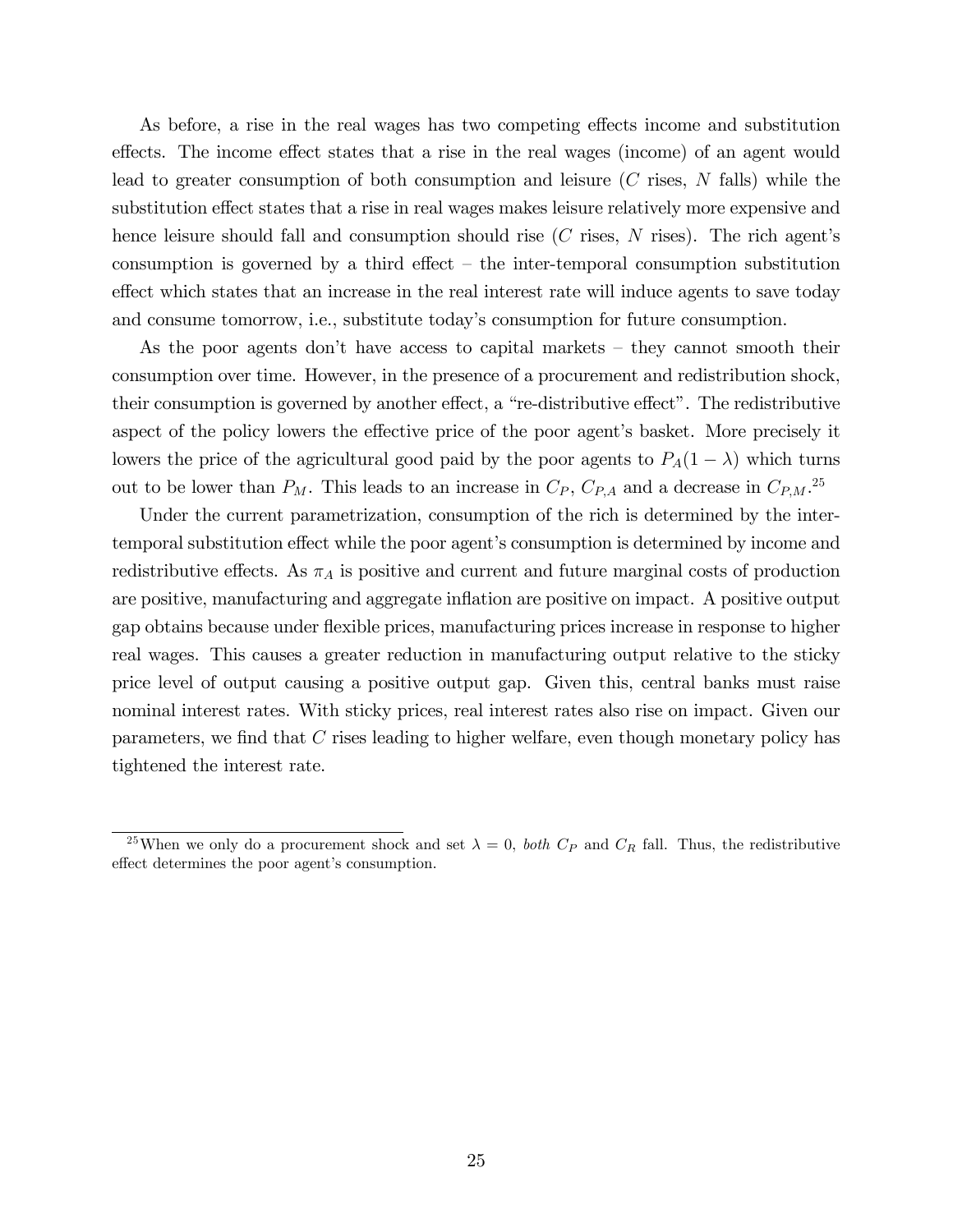

Figure 2a: Impact of single period positive procurement and redistribution shock



Figure 2b: Impact of single period positive procurement and redistribution shock

Distributional Impact As can be seen in Figure 2c, rich agriculture and rich manufacturing consumption fall because of inter-temporal substitution. However, a rise in poor agriculture consumption on impact leads to a rise in overall agriculture consumption. Poor manufacturing consumption however also falls because  $P_A(1 - \lambda)$  is lower than  $P_M$ . Unlike the previous case,  $C_P$  rises relative to  $C_R$  despite the central bank tightening interest rates.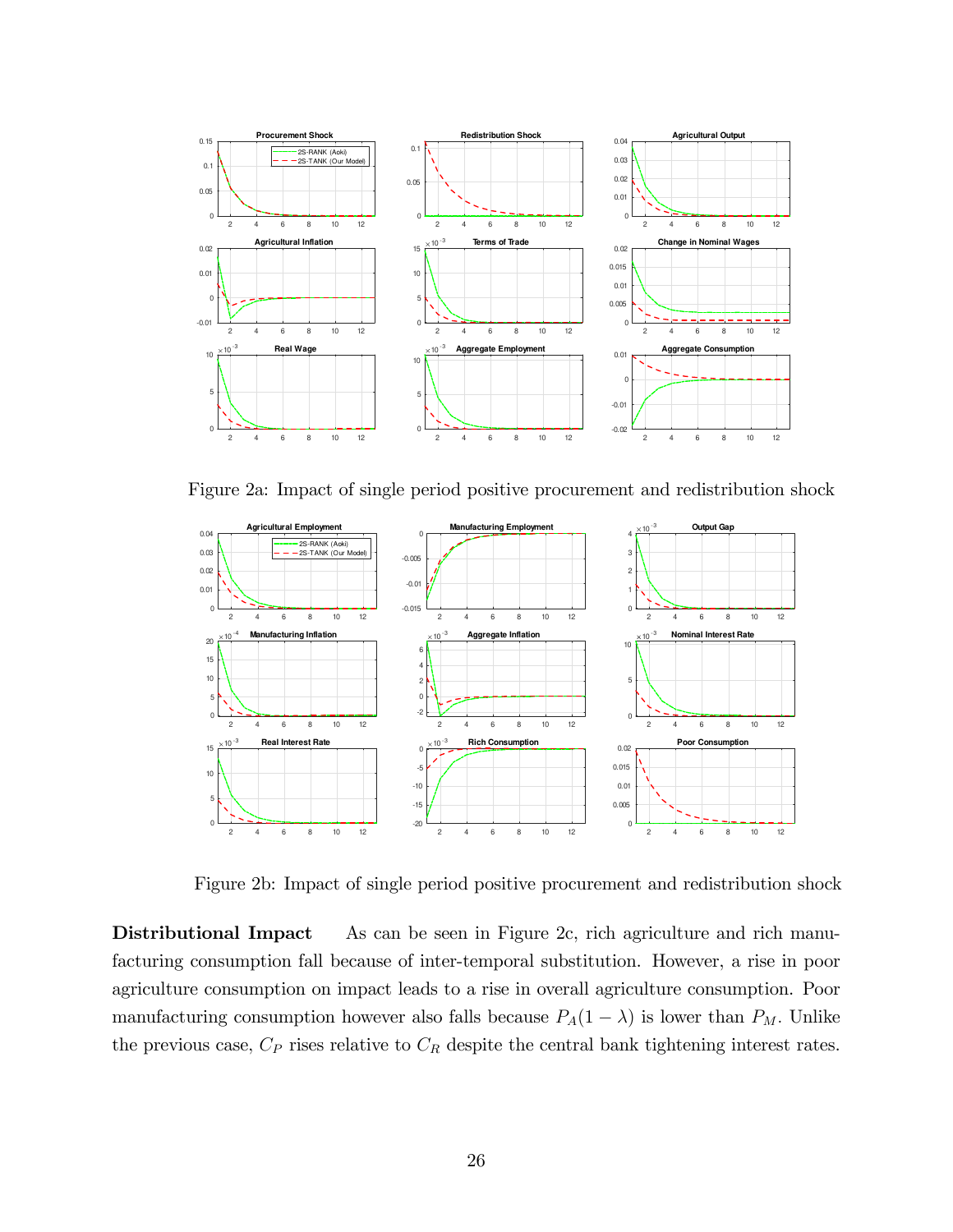

Figure 2c: Impact of single period positive procurement and redistribution shock

Compared to Aoki's model (green dashed line), there are interesting differences.<sup>26</sup> In the Aoki model, all agents are rich (Ricardian) and do not have access to subsidized consumption of the agriculture good. Employment in our model, like before, is lower compared to Aoki because of the presence of poor agents who have a lower inter-temporal elasticity of substitution. The difference in the expenditure share of the agriculture good by the poor,  $\delta_p$ , plays an important role on the rich-poor consumption dynamics. Since the poor receive the redistributed agricultural good for free, their demand for market purchases of the agriculture good are lower (Figure 2a). In addition,  $\delta_p > \delta_R$ , and so the redistributed agricultural good induces a lower demand for agricultural good consumption by the poor from the market. As a result, aggregate demand for agricultural output is lower, and the impact effect of a procurement and redistributive shock on agricultural output in our model is less compared to the Aoki model Correspondingly, a procurement and redistributive shock leads to lower inflation on impact in our model compared to Aoki's model. As a result, the corresponding rise in the real interest rate from the Taylor rule is lower in our model which implies that the decline in rich consumption is lower in our model compared to Aoki. Importantly, because of the redistributive shock, poor consumption rises in our model, off-setting the decline in rich consumption, and raising aggregate welfare.

<sup>&</sup>lt;sup>26</sup>We have imposed  $\mu_A > \delta_R$  to generate these IRFs. Since Aoki's model has a single agent, there is no redistribution, and therefore no redistributive policy shock in his model. The only shock therefore is a procurement shock, which generates the impulses given by the green dashed line.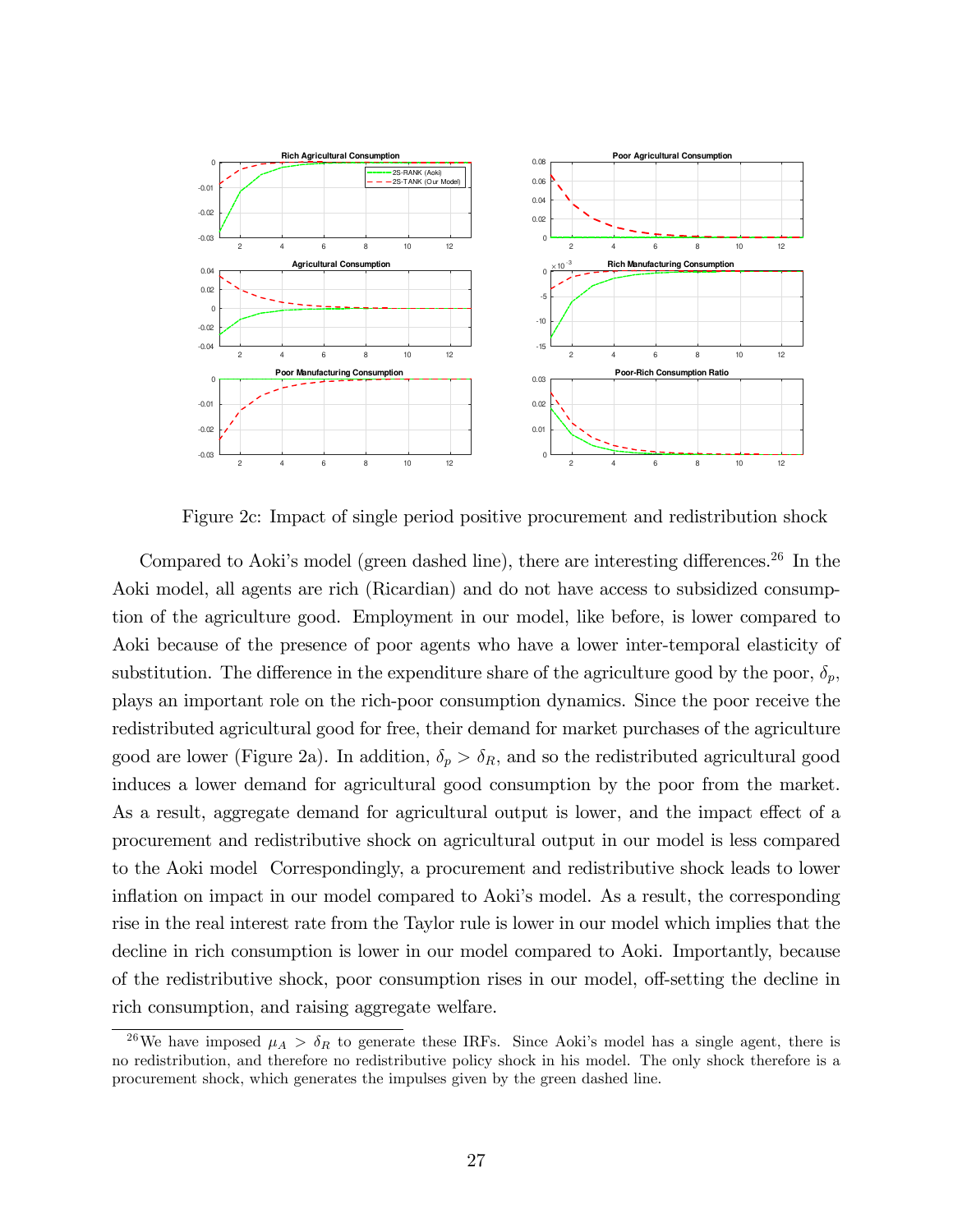#### 4.2.3 Transmission of a single period monetary policy shock

We consider a single period, contractionary monetary policy shock, which increases the nominal interest rate. This exercise is included to emphasize how our two sector TANK model (red-dashed line) leads to a muted impact (less monetary transmission) compared to a variety of benchmarks (the simple NK model (magenta line), Aoki (green-dashed line), and Debortoli and Gali (blue dashed line)).<sup>27</sup> Crucially, we show that monetary policy has both output effects *and* redistributive effects, as in the HANK literature. Our basic insight is that the model dynamics are more influenced by having two sectors, i.e., adding a flexible price sector, rather than the demand side, i.e., having poor agents, when there is a monetary policy shock.

As in the previous cases, we first discuss the effect of a monetary policy shock on our 2 sector TANK model (red-dashed line) in Figures 3a-3c. In response to a rise in the nominal interest rate the real interest rate rises, leading to inter-temporal consumption substitution by the rich. The reduction in aggregate demand causes a reduction in prices in both sectors, with the magnitude being greater in the agricultural sector due to flexible prices. As the interest rate shock is for a single period, the agricultural inflation returns to its steady state value in the next period, while the manufacturing sector inflation recovers gradually. Thus aggregate inflation falls by more on impact but recovers quickly (owing to the flexible price sector) as compared to the one sector models in this analysis. As a result, the real interest rates rises less in our two sector TANK economy This leads to a reduction in the terms of trade, T, and thus a smaller reduction in  $C_P$  relative to  $C_R$ .

In the current scenario, where there is no government intervention in the agriculture market, aggregate output is the same as aggregate consumption, and so on impact,  $Y$ , must fall from its steady state value. For the supply of the output to decline, less goods must be produced and hence employment, N; should fall on impact. This is ensured by lower real wages, which fall on impact.

In the two sector TANK economy, as the terms of trade falls in response to a contractionary monetary policy shock, the agricultural good is relatively cheaper and hence demand for the agricultural (áexible price) good increases while for the manufacturing (sticky price) good falls (inter-good substitution effect). Consequently  $N_A$  rises on impact, and therefore,

<sup>&</sup>lt;sup>27</sup>To generate IRFs for 2 agents and 1 sector along the lines of Debortoli and Gali, we have imposed  $\delta_R = \delta_p = \lambda = \mu_A = 0; \phi = 1.0000 * 10^{-25}$ ; steady state values of  $Y_A = C_A = C = Y = Y_M = 1$ . Note that the steady state value of  $Y_M = 1$  since under the above values,  $\overline{\delta} = 0$ . We have retained the values of  $s_R$ ,  $\mu_R$ ,  $\sigma_R$ , and  $\sigma_P$  as in our 2 sector TANK framework listed in Table 1. For the simple NK model, we impose the additional restrictions:  $s_R = \mu_R = 1$ , and  $\sigma_R = \sigma_P = 1.25$ , to generate the IRFs for this benchmark. As a preliminary check, we verify that the model dynamics for the simple NK model generated here has IRFs for a contractionary monetary policy shock that are consistent with Gali (2015, Chapter 3, page 69).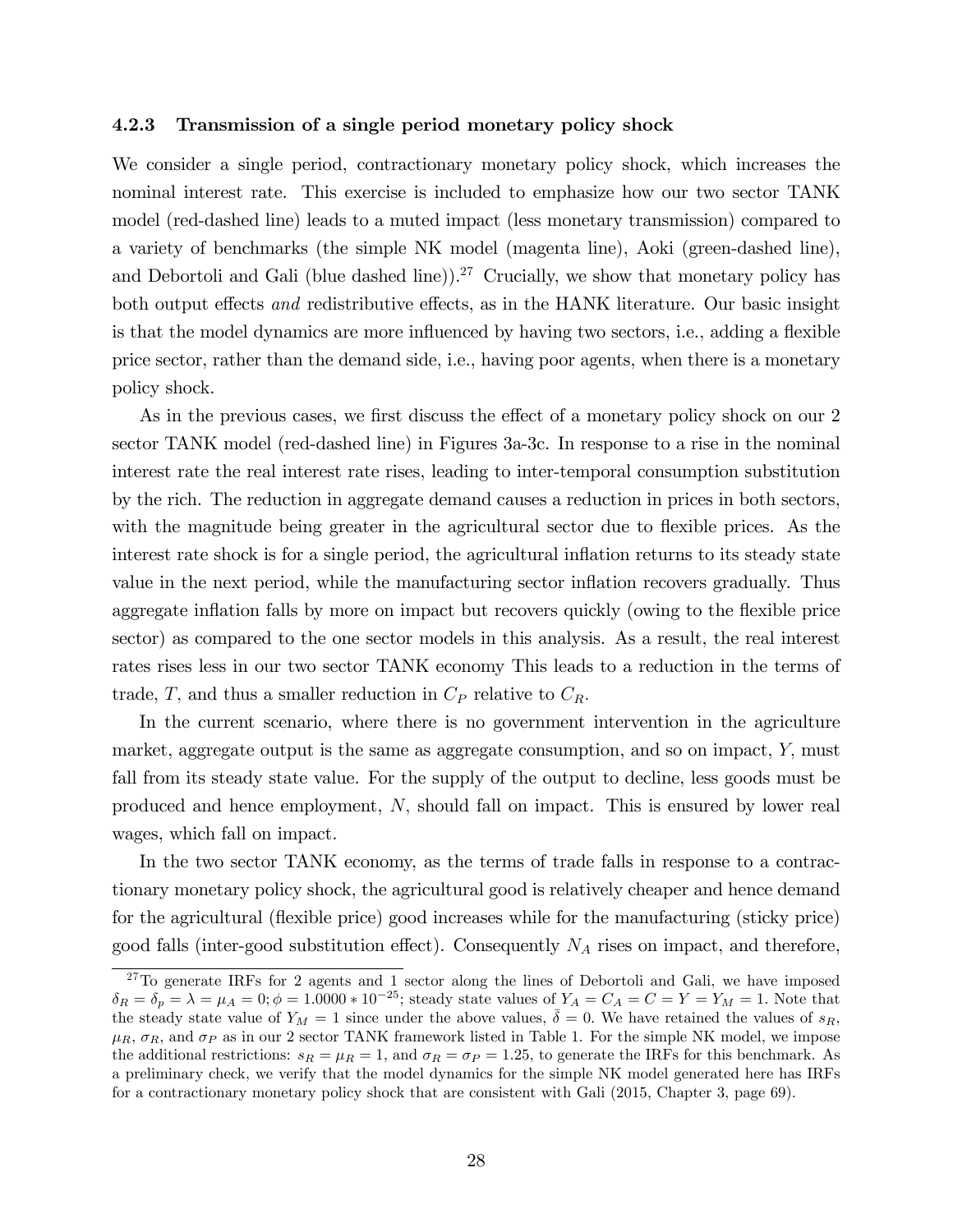$N_M$  falls.



Figure 3a: Impact of single period contractionary monetary policy shock



Figure 3b: Impact of single period contractionary monetary policy shock

Distributional Impact A contractionary monetary policy shock leads to a reduction in aggregate consumption in all models, although the magnitude of reduction is smaller in the two sector models (ours and Aoki's model). This happens because of the smaller increase in the real interest rate due to the presence of a flexible price sector.<sup>28</sup> However, as the output

<sup>28</sup>We would expect transmission to be weaker in TANK models as a fraction of agents cannot smooth their consumption, but the effect of the negative terms of trade lowers their consumption.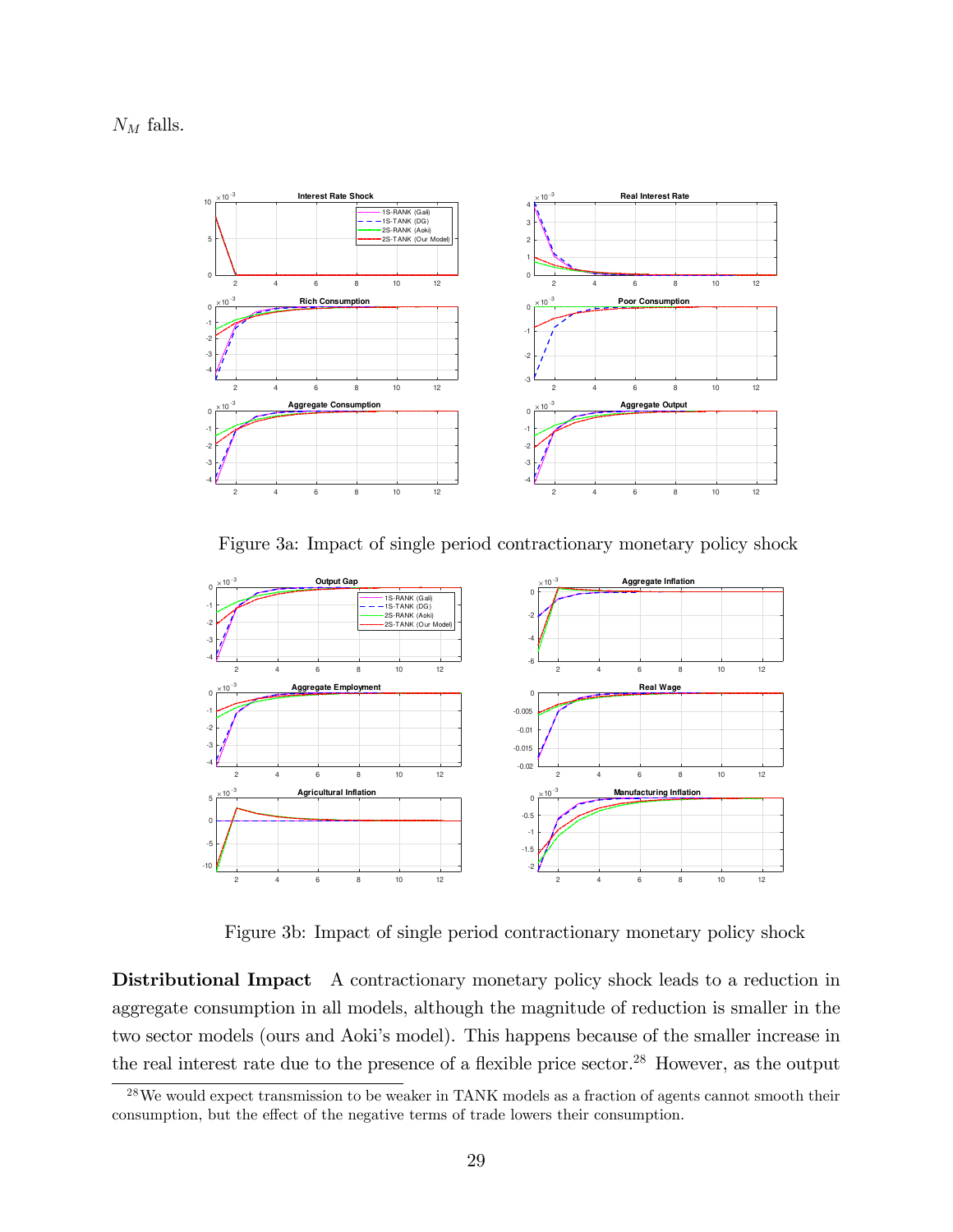gap adjusts more sluggishly, the real interest rate and aggregate consumption take longer to reach their steady state values in the two sector TANK model. Further, in the two agent models (our model and Debortoli and Gali),  $C_R < C < C_P < 0$ . In the single agent models (Aoki's model and the simple NK model),  $C_R = C_P = C < 0$ .

As mentioned above, the presence of a flexible price sector in our model and Aoki's model creates a large deflation in the economy because of the contractionary monetary policy shock. Since the shock is of one period, aggregate inflation returns to the steady state in the next period in both our model and the Aoki model. Manufacturing ináation, however, recovers, gradually, because of the sticky price sector in all the models. The rise in the nominal interest rate leads to the inter-temporal substitution of consumption, as in the standard NK model, which causes a reduction in aggregate demand and a decline in the aggregate price level in all models. However, in our model and Aoki's model, due to the presence of a flexible price sector, real interest rates increase by less, and therefore rich consumption falls by less compared to Debortoli and Gali and the simple NK model. As a result, poor consumption also falls by less from equation (42). The decline in aggregate consumption is also less in our model and Aokiís model. This implies the welfare losses from contractionary monetary policy shocks are less in magnitude because of the muted increase in real interest rates, which in turn, is driven by the presence of a flexible price sector.

Since the contractionary monetary policy shock reduces the terms of trade, the agriculture good is relatively cheaper compared to the manufacturing good and hence demand for the agriculture good (flexible price) increases while for the manufacturing good (sticky price) falls. This leads to a rise in agricultural employment, and a decline in manufacturing employment on impact in both our model and Aoki's model.

Our analysis therefore highlights that monetary policy shocks have *both* output effects and redistributive effects.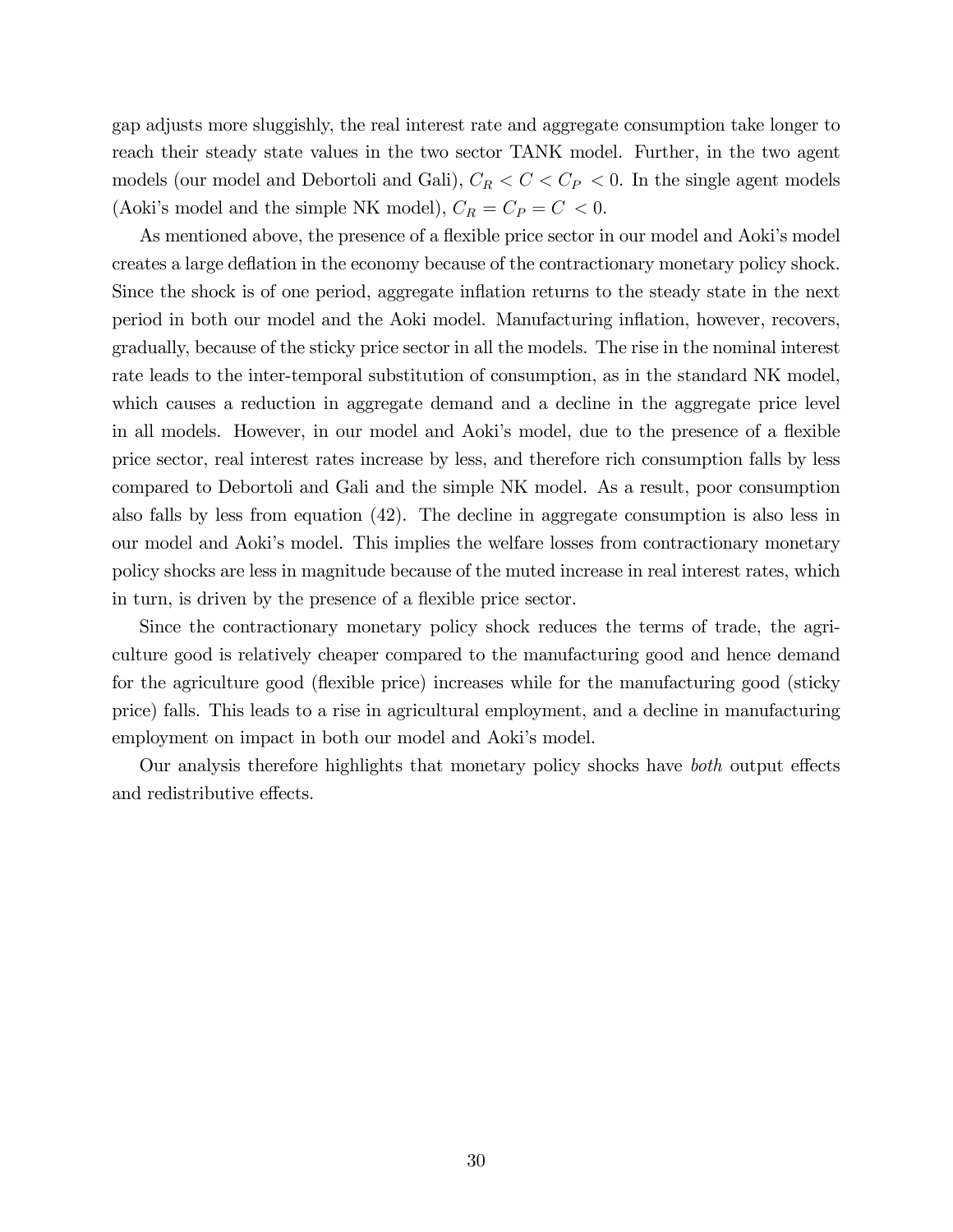

Figure 3c: Impact of single period contractionary monetary policy shock

# 5 Conclusion

Governments in many EMDEs routinely intervene in their agricultural markets because of changing food security norms or to minimize food price volatility. Such interventions typically involve higher procurement and redistribution of food commodities by the government to households. This paper asks: what is the impact of a procurement and redistributive policy shock on the sectoral and aggregate dynamics of inflation, and the distribution of consumption amongst rich and poor households? To address this, we build a tractable two-sector (agriculture and manufacturing) two-agent (rich and poor) New Keynesian DSGE model with redistributive policy shocks. We calibrate the model to the Indian economy. There are two novel aspects of our framework. First, we extend the framework of Debortoli and Gali to two sectors in a tractable way. Second, we allow for government intervention in the agriculture market in a way that captures the essence of procurement and redistribution style interventions in EMDEs. Our framework allows us to understand how redistributive policy shocks affect the economy, and the role of consumer heterogeneity on the welfare implications of a variety of shocks. Our paper contributes to a growing literature on understanding the role of consumer heterogeneity in analyzing the effect of monetary policy.

We show that a procurement and redistribution shock leads to higher sectoral and aggregate inflation and higher aggregate consumption in the economy, even though such shocks raise real interest rates, and there is a decline in the consumption of the rich. Our main result is that for an inflation targeting central bank, consumer heterogeneity matters for whether monetary policy responses to shocks raise aggregate welfare or not. Hence, it is important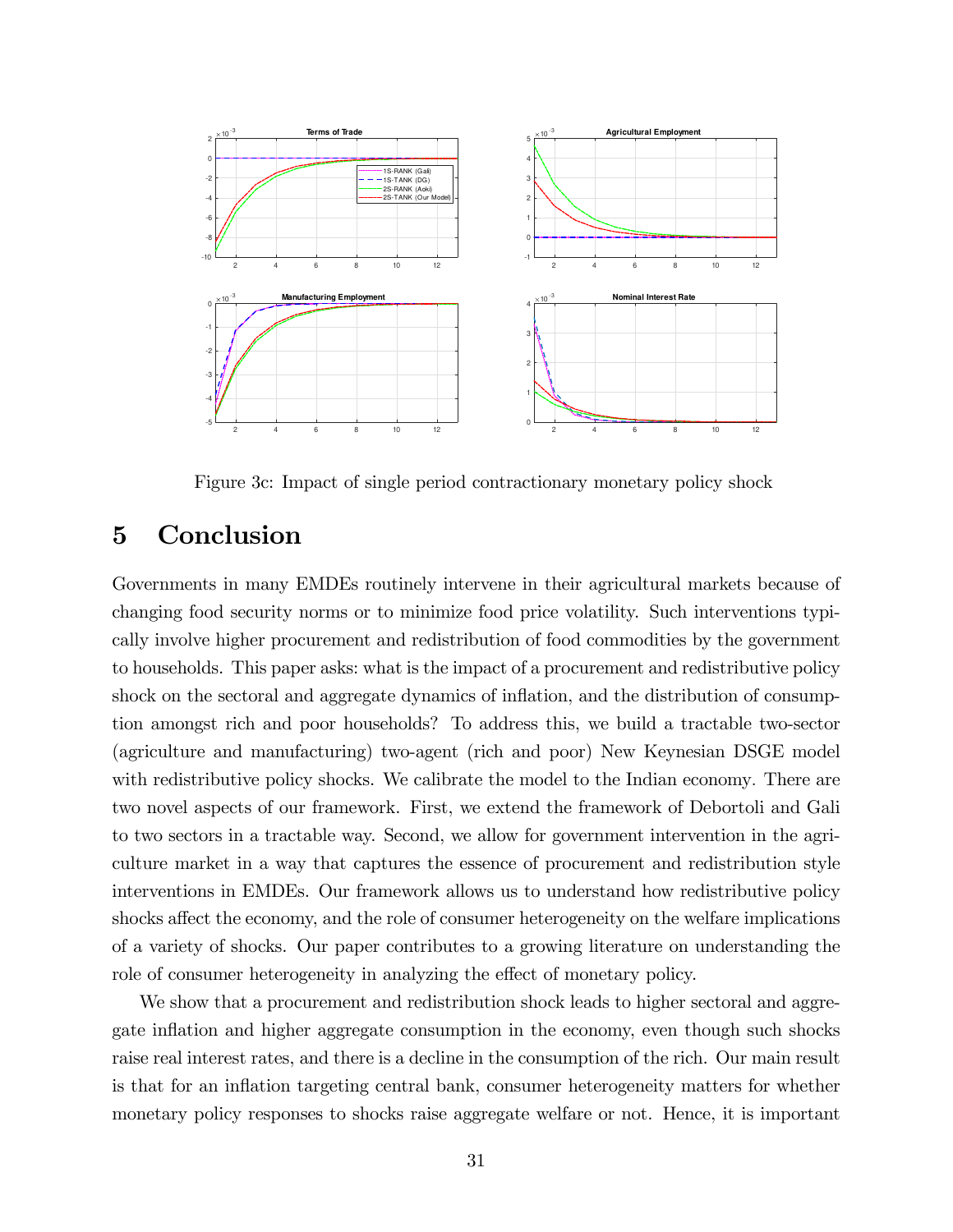to take into account consumer heterogeneity when evaluating the general equilibrium effects of monetary policy in the economy. We compare our results to a variety of benchmarks to isolate the effect of adding a flexible price production sector or adding rule of thumb agents on the model's dynamics.

For future work, we plan to characterize optimal monetary policy in our framework.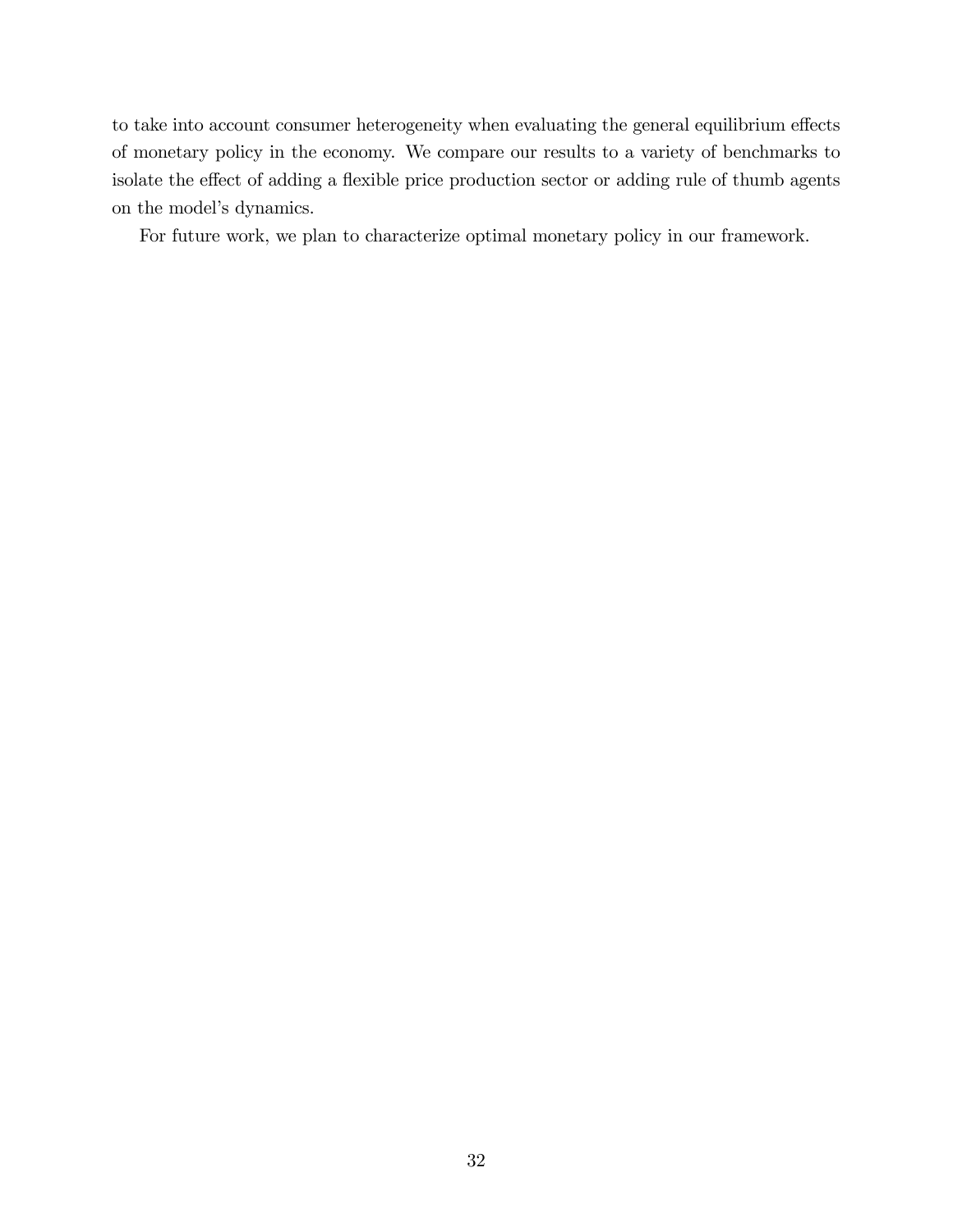# References

- [1] Anand, R., & Prasad, E.S. (2010). Optimal Price Indices for Targeting Ináation under Incomplete Markets. IMF Working Paper, 10/2000. International Monetary Fund, Washington, D.C.
- [2] Aoki, Kosuke. 2001. Optimal Monetary Policy Responses to Relative-Price Changes. Journal of Monetary Economics, Volume 48, pages 55-80.
- [3] Atkeson, Andrew and Masao Ogaki. 1996. Wealth Varying Inter-temporal Elasticities of Substitution: Evidence from Panel and Aggregate Data. Journal of Monetary Economics, Vol. 38, pages 507-534.
- [4] Auclert, Adrien. 2019. Monetary Policy and the Redistribution Channel. American Economic Review, Volume 119, pages 2333-2367.
- [5] Balisacan, Arsenio M., Sombilla, Mercedita A., and Rowell C. Dikitanan. 2010. Rice Crisis in the Philippines: Why did it occur and What Are its Policy Implications ? In The Rice Crisis: Markets, Policies, and Food Security (Eds. David Dawe). Earthscan and FAO, pages 123-142.
- [6] Beghin, John C., Bureau, Jean-Christophe, and Sung Joon Park. 2003. Food Security and Agricultural Protection in South Korea. American Journal of Agriculture Economics, Vol. 85, pages 618-632.
- [7] Broer, Tobias, Hansen, Neils-Jakob Harbo, Krussel, Per, and Erik Oberg. The New Keynesian Transmission Mechanism. Forthcoming, Review of Economic Studies.
- [8] Chen, Han, Curdia, Vasco, and Andrea Ferrero. 2012. The Macroeconomic Effects of Large Scale Asset Purchase Programs. The Economic Journal, Vol. 122, pages F289- F315.
- [9] Debortoli, Davide, and Jordi Gali. 2018. Monetary Policy with Heterogenous Agents: Insight from TANK Models. Mimeo.
- [10] Gali, Jordi, and Tommaso Monacelli. 2005. Monetary Policy and Exchange Rate Volatility in a Small Open Economy. Review of Economic Studies, Volume 72, pages 707-734.
- [11] Gali, Jordi, Valles, Javier, and J. David. Lopez Salido. 2007. Journal of the European Economic Association. Vol. 5, pages 227-270.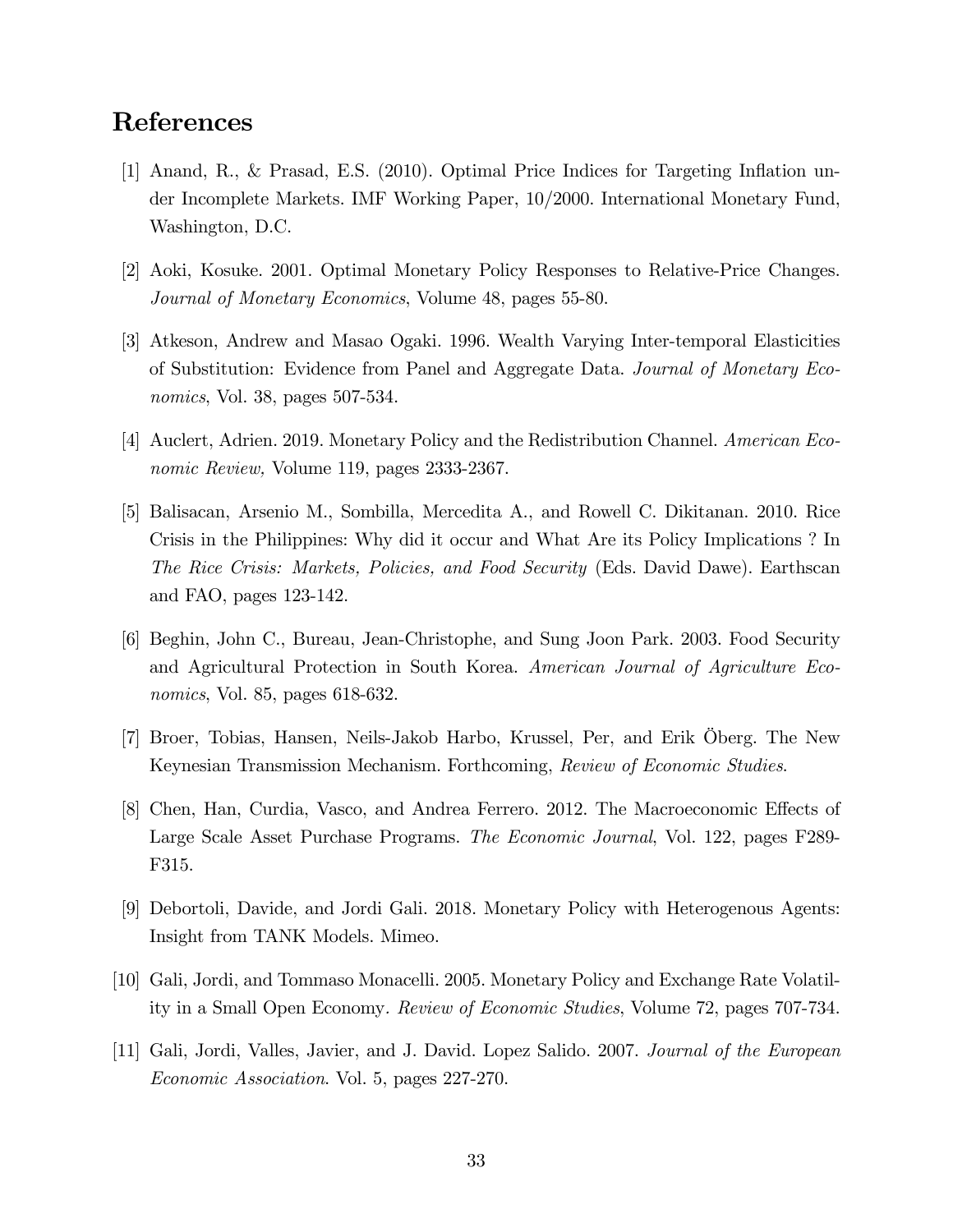- [12] Gali, Jordi. 2015. Monetary Policy, Inflation, and the Business Cycle (2nd Edition). Princeton University Press, Princeton: New Jersey.
- [13] Ghate, Chetan, Gupta, Sargam, and Debdulal Mallick. 2018. Terms of Trade Shocks and Monetary Policy in India. Computational Economics, Vol. 51, pages 75-121.
- [14] Handbook of Statistics on the Indian Economy 2017-2018. Reserve Bank of India. https://rbidocs.rbi.org.in/rdocs/Publications/PDFs/0HSIE\_F.PDF
- [15] Hossain, Mahabub, and Uttam Deb. 2010. Volatility in Rice Prices and Policy Responses in Bangladesh. In The Rice Crisis: Markets, Policies, and Food Security (Eds. David Dawe). Earthscan and FAO, pages 91-108.
- [16] Kaplan, Greg, Moll, Benjamin, and Giovanni Violante. 2018. Monetary Policy According to HANK. American Economic Review, Volume 108, pages 697-743.
- [17] Levine, P., Vasco, G. J., Pearlman, J., & Yang, B. 2012. An Estimated DSGE Model of the Indian Economy. In C. Ghate (Ed.), The Oxford Handbook of the Indian Economy (pp. 835–890). Oxford University Press, New York.
- [18] McKay, Alisdair, Nakamura, Emi, and Jon Steinsson. 2016. The Power of Forward Guidance. American Economic Review. Vol. 106, pages 3133-3158.
- [19] National Sample Survey (NSS). 2011-2012. Report 555. http://www.mospi.gov.in/sites/default/Öles/publication\_reports/nss\_rep\_555.pdf
- [20] National Sample jSurvey (NSS). 2011-2012. Report 565. http://www.indiaenvironmentportal.org.in/files/file/pds%20and%20other%20sources%20of%20house
- [21] Saifullah, Agus. 2010. Indonesiaís Rice Policy and Price Stabilization Program: Managing Domestic Prices During the 2008 Crisis. In The Rice Crisis: Markets, Policies, and Food Security (Eds. David Dawe). Earthscan and FAO, pages 109-122.
- [22] Shrinivas, Aditya, Baylis, Kathy, and Ben Crost. 2019. Labor Market Effects of Social Transfers: Evidence from Indiaís Public Distribution System. Mimeo.
- [23] Taylor, John. 1993. Discretion versus Policy Rules in Practice. Carnegie-Rochester Conference Series on Public Policy, Vol. 35, pages 195-214.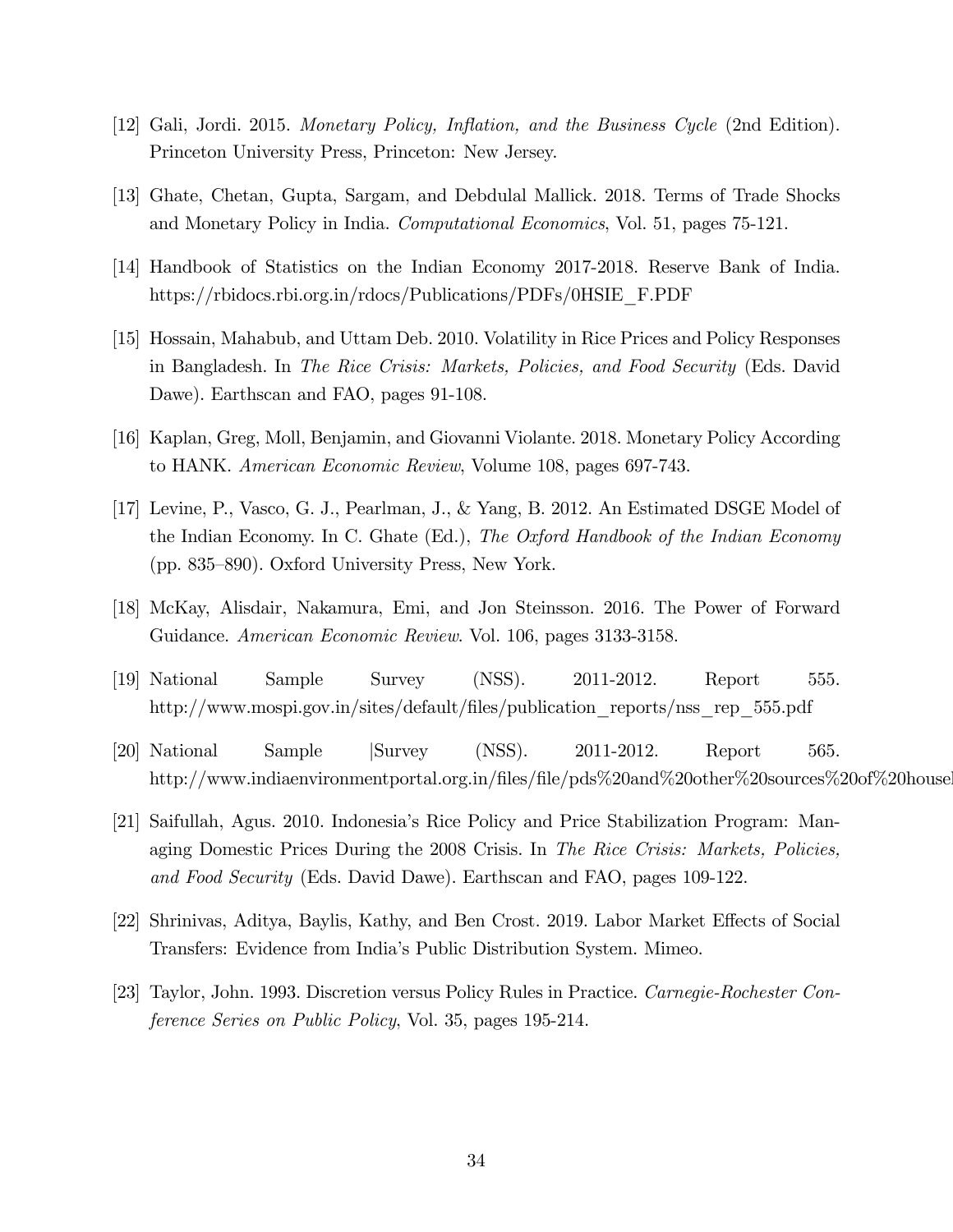## 6 Technical Appendix

#### 6.1 The Model

**Derivation of Equation** (15): In the first stage, rich agents maximize equation (4) for a given level of expenditure,  $X_t$  subject to the period budget constraint given by:  $P_{A,t}C_{R,A,t}$  +  $P_{M,t}C_{R,M,t} = X_t$ , This yields equations (9) and (10) In the second stage, rich household maximize (1) subject to the inter-temporal budget constraint (5) choosing  $C_{R,t}$ ,  $N_{R,t}$ , and  $B_{t+1}$  optimally. This yields the following first order conditions:

$$
C_{R,t}^{-\sigma_R} = \mu_t P_t
$$
  

$$
N_{R,t}^{\varphi} = \mu_t W_t
$$

and

$$
-E_t\{Q_{t+1}\}\beta^t\mu_t + \beta^{t+1}E_t\{\mu_{t+1}\} = 0
$$

where  $\mu_t$  is the Lagrangian multiplier. Using  $\frac{1}{E_t\{Q_{t+1}\}} = R_t$ , this yields equation (15).

Derivation of Equation (17): Poor agents maximize (4) subject to:  $P_{A,t}C_{P,A,t}^{O}$  +  $P_{M,t}C_{P,M,t} = M_t$ , where  $M_t$  corresponds to the income of the poor, by choosing  $C_{P,A,t}$  and  $C_{P,M,t}$  optimally. Note that  $C_{P,A,t}^{O} = (1 - \lambda_t)C_{P,A,t}$  given equation (6). This yields equation  $(11)$  and  $(12)$ . Substituting equations  $(11)$  and  $(12)$  into equation  $(7)$  implies

$$
P_{A,t}(1 - \lambda_t)C_{P,A,t} + P_{M,t}C_{P,M,t} \le W_t N_{P,t}
$$

which can be simplified to

$$
P_t^{'}C_{P,t} = W_t N_{P,t}.
$$

In the second stage, poor households maximize (1) subject to the above equation

### 6.2 Steady State

We drop subscripts from variables to denote their steady state counterparts. Define  $X$ (without t subscript) as the steady state value of the variable,  $X_t$ . We assume no trend growth in productivity,  $A_s = 1$  for  $s = A, M$ . Since  $A_M = A_A = 1$ , nominal marginal costs are given by:  $MC_M = MC_A = W$ . Given that the agricultural sector is characterized by perfect competition and flexible prices, price equals nominal marginal cost, so  $P_A = W$ , while in the manufacturing sector the price is a markup over nominal marginal cost  $P_M = \frac{\varepsilon}{\varepsilon - 1} W$ . Therefore, the steady state term of trade is  $T = \frac{P_A}{P_M}$  $\frac{P_A}{P_M} = \frac{\varepsilon - 1}{\varepsilon}$  $\frac{-1}{\varepsilon}$ . With the employment subsidy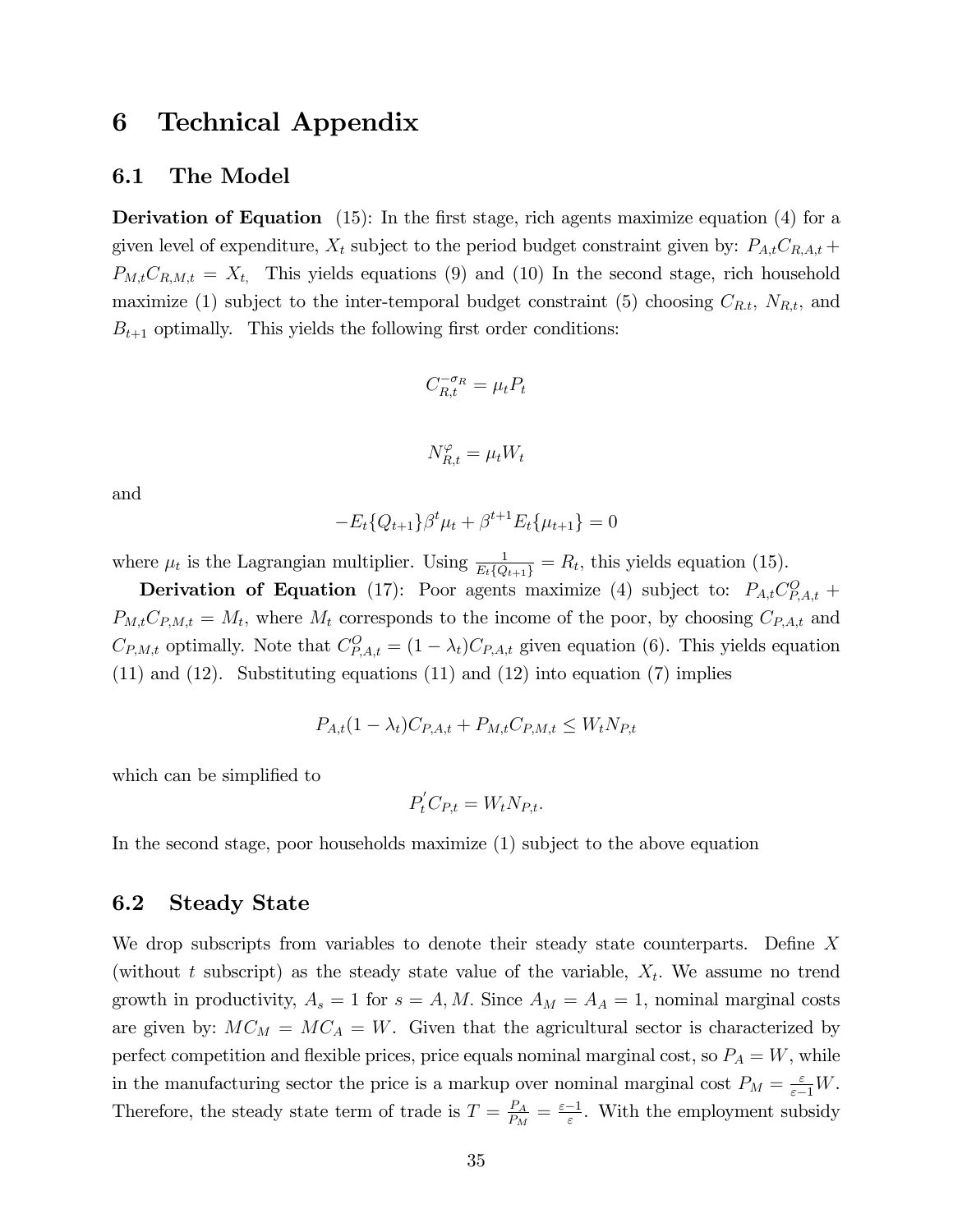in the manufacturing sector in place,

$$
T=1.
$$

Define the steady state consumption share of the rich,  $s_{\mathcal{R}},$  as

$$
s_R = \frac{\mu_R C_R}{C} \tag{52}
$$

and that of the poor as

$$
1 - s_R = \frac{(1 - \mu_R)C_P(1 - \lambda)^{-(1 - \delta_p)}(1 - \lambda(1 - \delta_p))}{C}.
$$
\n(53)

Then using equation (32),

$$
C = \mu_R C_R + (1 - \mu_R)(1 - \lambda)^{-(1 - \delta_P)} C_P (1 - \lambda(1 - \delta_p))
$$
  

$$
1 = \frac{\mu_R C_R}{C} + \frac{1 - \mu_R)(1 - \lambda)^{-(1 - \delta_P)} C_P (1 - \lambda(1 - \delta_p))}{C}.
$$

We define the steady state employment share of the rich,  ${\cal N}_R$ 

$$
N_R = \mu_R N \tag{54}
$$

and the employment share of the poor as  $N_{\cal P}$ 

$$
N_P = (1 - \mu_R)N.\t\t(55)
$$

From the FOCs for the rich and poor (equations (16) and (17)) the steady state condition is

$$
\frac{N_R^{\varphi}}{C_R^{-\sigma_R}} = \frac{N_P^{\varphi}}{C_P^{-\sigma_P}} \cdot \frac{P'}{P}
$$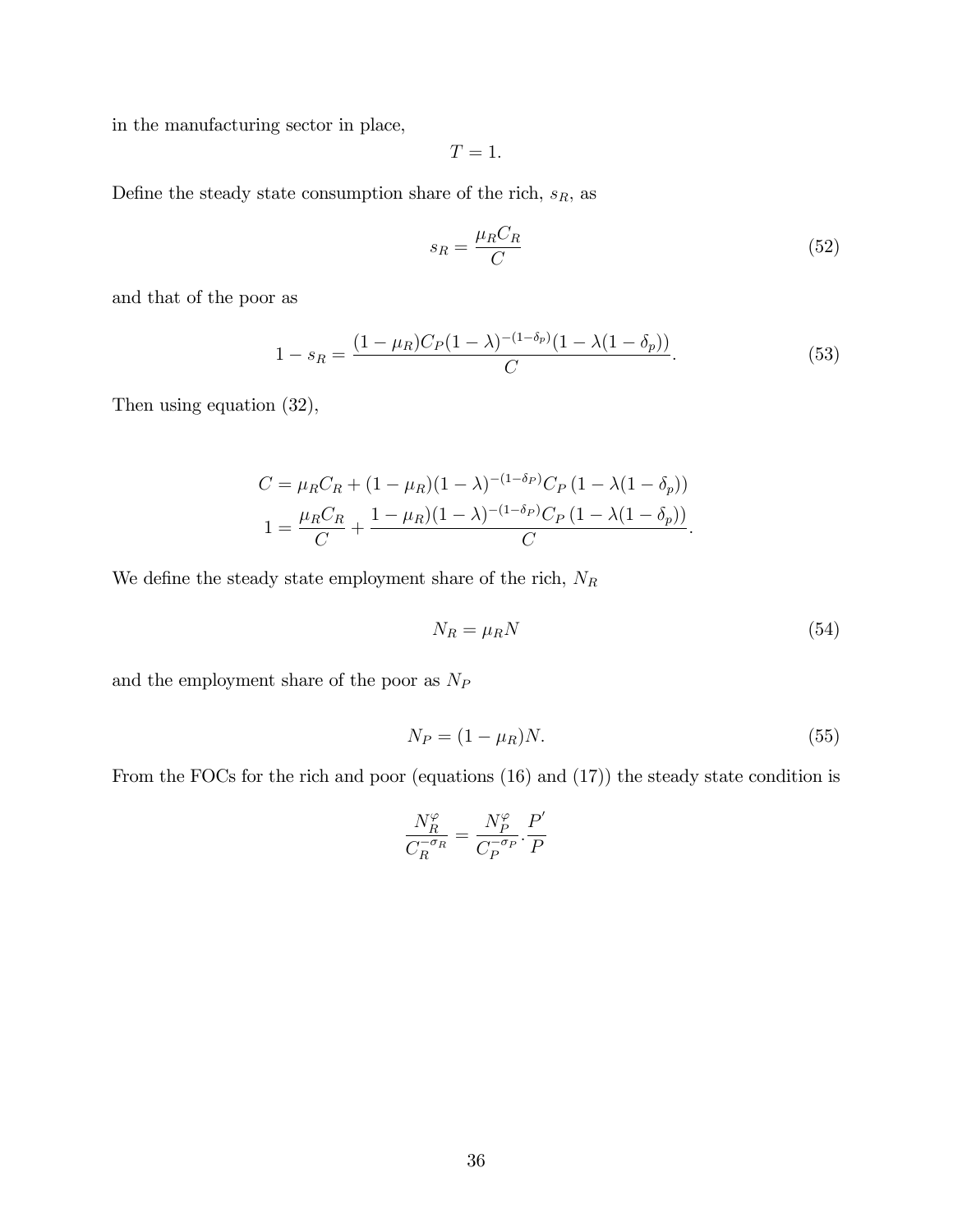where  $\frac{P'}{P} = (1 - \lambda)^{\delta_P} T^{\delta_P - \delta_R} = (1 - \lambda)^{\delta_P}$  (since  $T = 1$ ). Since  $N_R = \mu_R N$  and  $N_P = (1 - \mu_R)N$ , we have

$$
\mu_R^{\varphi} C_R^{\sigma_R} = (1 - \mu_R)^{\varphi} C_P^{\sigma_P} (1 - \lambda)^{\delta_P}
$$
\n
$$
\mu_R^{\varphi} \left( \frac{s_R}{\mu_R} C \right)^{\sigma_R} = (1 - \mu_R)^{\varphi} \left[ \frac{(1 - s_R)}{(1 - \mu_R)(1 - \lambda)^{-(1 - \delta_P)}(1 - \lambda(1 - \delta_P))} C \right]^{\sigma_P} (1 - \lambda)^{\delta_P}
$$
\n
$$
C^{\sigma_R - \sigma_P} = \frac{(1 - \mu_R)^{\varphi - \sigma_P} (1 - s_R)^{\sigma_P}}{\mu_R^{\varphi - \sigma_R}} \frac{(1 - s_R)^{\sigma_P}}{s_R^{\sigma_R}} \frac{(1 - \lambda)^{\delta_P + \sigma_P (1 - \delta_P)}}{(1 - \lambda(1 - \delta_P))^{\sigma_P}}
$$
\n
$$
= \Gamma
$$

The steady state aggregate consumption is therefore,

$$
C = \Gamma^{\frac{1}{\sigma_R - \sigma_P}} \tag{56}
$$

where  $\Gamma$  is a constant. Once we know the expression for C, equations (52) and (53) yield  $C_R$  and  $C_P$ , respectively. From the market clearing condition (equation ((34)), the production function for manufacturing, and the optimal demand allocation (equation (23)) for manufacturing goods, we have

$$
N_M = Y_M = C_M = (1 - \overline{\delta})C = (1 - \overline{\delta})\Gamma^{\frac{1}{\sigma_R - \sigma_P}}.
$$

where  $\bar{\delta} = s_R \delta_R + \frac{(1-s_R)\delta_F}{1-\lambda(1-\delta_B)}$  $\frac{(1-s_R)\sigma_P}{1-\lambda(1-\delta_P)}$ 

Denoting  $\mu_A$  as the steady state employment share in agricultural sector, then, using  $N_M = (1 - \mu_A)N$ , we can write aggregate employment, N, as

$$
N = \frac{N_M}{1 - \mu_A} = \frac{1 - \bar{\delta}}{1 - \mu_A} C. \tag{57}
$$

And using  $N_A = \mu_A N$  and the market clearing condition for the agriculture sector (equation  $(29)$ ,

$$
N = \frac{N_A}{\mu_A} = \frac{Y_A}{\mu_A} = \frac{1}{\mu_A} \left[ \bar{\delta} C + Y_A^P (1 - \phi) \right]. \tag{58}
$$

Equating  $(57)$  and  $(58)$ , we obtain

$$
Y_A^P = \frac{C}{1 - \phi} \left[ \frac{\mu_A - \bar{\delta}}{1 - \mu_A} \right]
$$

This is the steady state level of agricultural output procured. For  $Y_A^P > 0$ , it needs to be that  $\mu_A > \overline{\delta}$ , which implies that the steady state labor share in agriculture is greater than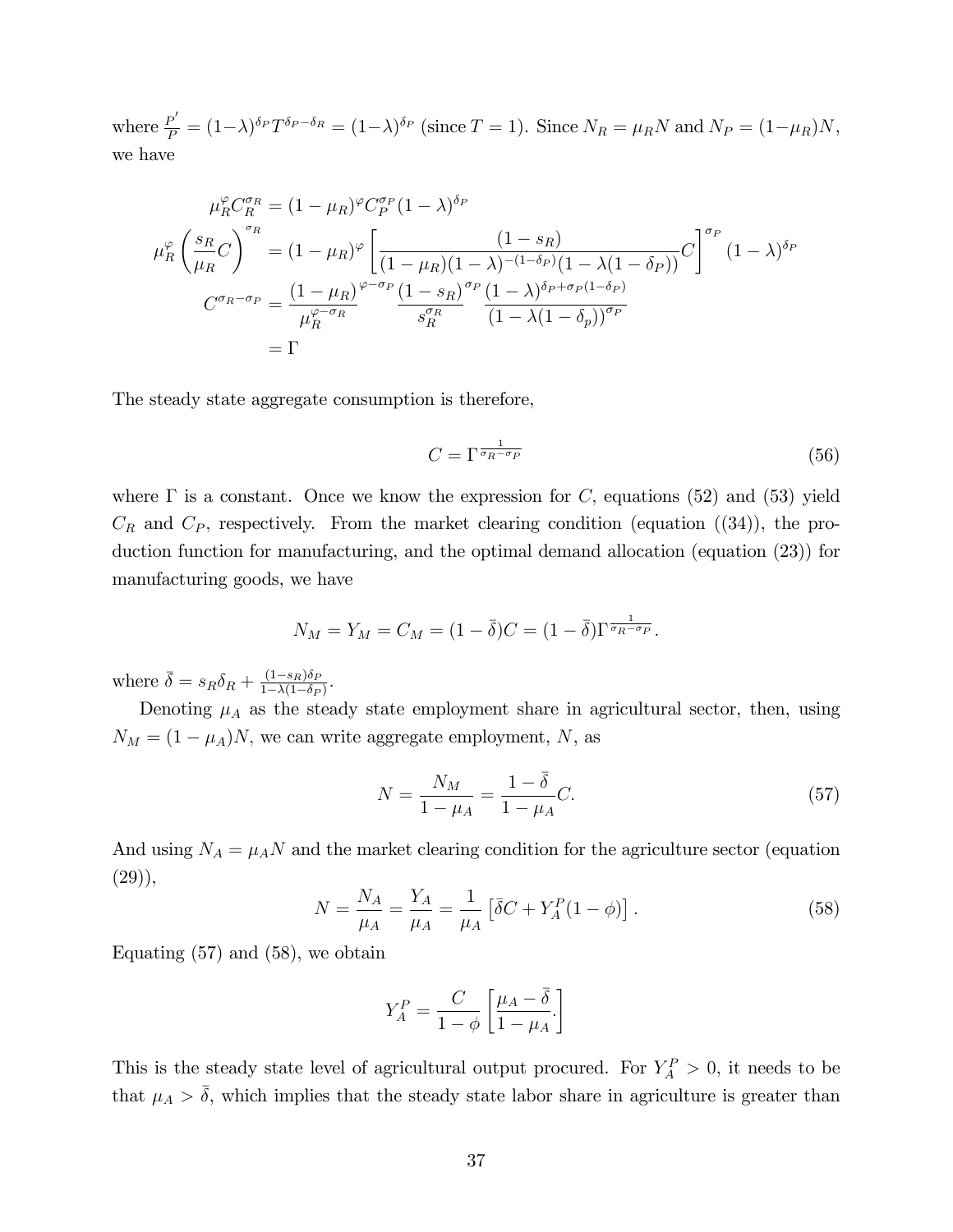its consumption share since a fraction of agricultural output is not consumed. Note that in the absence of procurement  $(Y_A^P = 0)$ , and these two steady state shares are equal as  $C\left(\frac{\mu_A-\bar{\delta}}{1-\mu_A}\right)$  $_{1-\mu_A}$  $= 0 \Longrightarrow \mu_A = \overline{\delta}$ . The steady state relation in the agricultural sector then becomes

$$
N_A = Y_A = C_A + (1 - \phi)Y_A^P = C \frac{\mu_A}{1 - \mu_A} (1 - \overline{\delta})
$$

From the aggregate market clearing condition (equation (35)),  $Y = C + (1 - \phi)Y_A^P$  $C\left(\frac{1-\overline{\delta}}{1-\mu}\right)$  $1-\mu_A$ ). The steady state share of consumption in output  $(c = \frac{C}{Y})$  $\frac{C}{Y}$  equals

$$
c = \frac{1 - \mu_A}{1 - \bar{\delta}}\tag{59}
$$

Note that as a fraction of the agriculture good is not consumed  $(\mu_A > \overline{\delta}), c < 1$ .

We now relate  $c$  with the steady state share of consumption in output in the agricultural sector  $\left(c_A = \frac{C_A}{Y_A}\right)$  $Y_A$ ). We already have  $Y_A = C \left( \frac{\mu_A}{1-\mu} \right)$  $1-\mu_A$  $(1 - \overline{\delta})$ , and  $C_A = \overline{\delta}C$ . Therefore,

$$
c_A = \frac{\bar{\delta}(1 - \mu_A)}{\mu_A(1 - \bar{\delta})}.
$$
\n
$$
(60)
$$

Note that  $c_A < c$  given that  $\mu_A > \overline{\delta}$ .

We next derive the steady state value of  $\lambda$ . Note that  $\lambda = \frac{\phi Y_A^P}{(1-\mu_R)C_{PA}}$ . From (11),  $C_{PA} = \delta_P C_P (1 - \lambda)^{-(1 - \delta_P)}$  (as  $T = 1$ ) and using the relation between  $C_P$  and C from.(53). Therefore,

$$
\lambda = \frac{\phi Y_A^P (1 - \lambda)^{(1 - \delta_P)}}{(1 - \mu_R)\delta_P C_P} = \frac{\phi Y_A^P (1 - \lambda (1 - \delta_P))}{\delta_P (1 - s_R) C}.
$$

Using  $Y_A^P = \frac{1}{(1 - \frac{1}{\cdots}}$  $(1-\phi)$  $\frac{(\mu_A - \bar{\delta})}{(1 - \mu_A)} C$ , this implies

$$
\lambda = \frac{(\mu_A - \bar{\delta})\phi(1 - \lambda(1 - \delta_P))}{\delta_P(1 - \mu_A)(1 - \phi)(1 - s_R)}\tag{61}
$$

Solving for  $\lambda$ , we obtain

$$
\lambda = \frac{\phi(\mu_A - \bar{\delta})}{(1 - \delta_P)\phi(\mu_A - \bar{\delta}) + \delta_P(1 - \mu_A)(1 - s_R)(1 - \phi)}.\tag{62}
$$

Solving for  $\phi$ , this implies

$$
\phi = \frac{\lambda \delta_P (1 - \mu_A)(1 - s_R)}{\lambda \delta_P (1 - \mu_A)(1 - s_R) + (\mu_A - \bar{\delta})(1 - \lambda(1 - \delta_P))}.
$$
(63)

Given the other parameter restrictions in the model  $(\mu_A - \bar{\delta} > 0, \mu_A < 1, s_R < 1, \delta_P > 0, \lambda \ge 0)$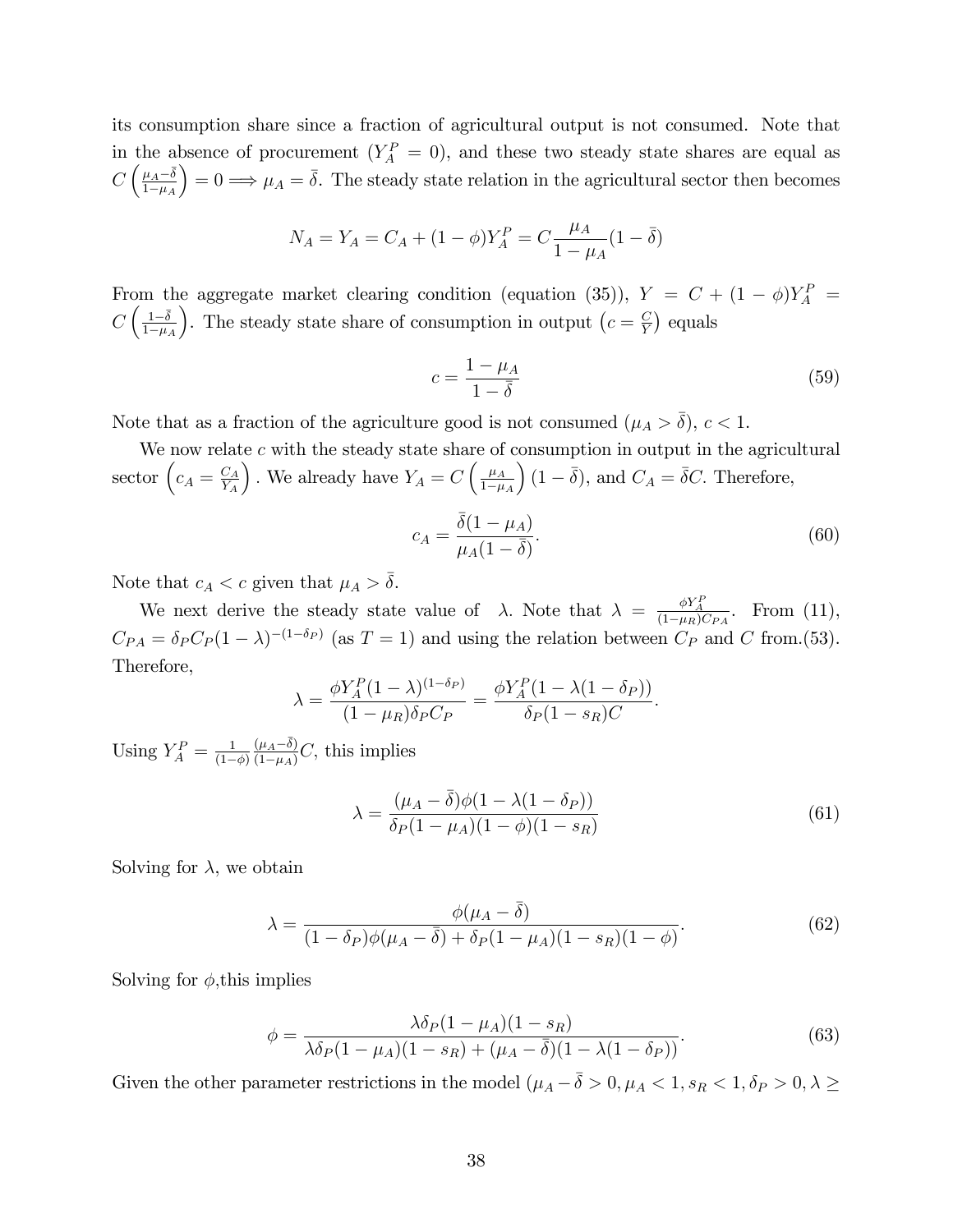0,), this implies that  $\phi \geq 0$  Since  $\phi < 1$ , this is equivalent to

$$
\lambda < \frac{1}{1-\delta_P}
$$

### 6.3 The Log-Linearized Model

Given the steady state, we log-linearize the key relationships of the model. Define  $\hat{X}_t =$  $\ln X_t - \ln X$  as the log of deviation of X; where X is the steady state value of X. For variables that are in fractions or have a percentage interpretation, we define  $\hat{X}_t = X_t - X_t$ .

Derivation of Equation (42): To derive an expression for the log-linearized consumption for the poor, using the definition of  $\lambda_t = \frac{\phi_t Y_{A,t}^P}{C_{P,A,t}(1-\mu_R)}$ , and using equation (11), we have

$$
\lambda_t = \frac{\phi_t Y_{A,t}^P}{(1 - \mu_R)\delta_P C_P (1 - \lambda_t)^{-(1 - \delta_P)} T_t^{-(1 - \delta_P)}}.
$$

Log linearization of this equation gives

$$
\hat{\lambda}_t = \left[\frac{\lambda(1-\lambda)}{1-\delta_P\lambda}\right] \left[\frac{\hat{\phi}_t}{\phi} + \hat{Y}_{A,t}^P - \hat{C}_{P,t} + (1-\delta_P)\hat{T}_t\right]
$$

The log-linearized first order condition (equation  $(17)$ ) for the poor is given by

$$
\widehat{W}_t - \widehat{P}_t = \varphi \widehat{N}_{P,t} + (\sigma_P + \lambda_p) \widehat{C}_{P,t} - \lambda_p \left[ \frac{\widehat{\phi}_t}{\phi} + \widehat{Y}_{A,t}^P \right] + \left\{ \delta_P - \delta_R - \lambda_P (1 - \delta_P) \right\} \widehat{T}_t
$$

We assume that rich and poor labor supply is proportional to total labor supply, i.e.,  $N_{R,t} =$  $\mu_R N_t$  and  $N_{P,t} = (1 - \mu_R) N_t$ , we have  $N_{R,t} = N_{P,t} = N_t$ . for all t. Combining this with equations  $(40)$  we get equation  $(42)$ .

**Derivation of Equation** (64): To derive an expression for  $\widehat{C}_{R,t}$ , substituting equation (42) for  $\widehat{C}_{P,t}$  into equation (39), the log-linearized consumption of the rich is given by,

$$
\widehat{C}_{R,t} = \left[ s_R + \frac{(1 - s_R)\sigma_R(1 - \lambda_p \tau)}{\sigma_P + \lambda_p} \right]^{-1} \tag{64}
$$
\n
$$
\left[ \widehat{C}_t - \Psi \left[ \frac{\widehat{\phi}_t}{\phi} + \widehat{Y}_{A,t}^P \right] - \left\{ \Psi(1 - \delta_P) + (1 - s_R)(\delta_P - \delta_R) \left( \frac{\sigma_P + \lambda_P - (1 - \lambda_P \tau)}{\sigma_P + \lambda_P} \right) \right\} \widehat{T}_t \right]
$$

where  $\Psi = \frac{\lambda_p(1-s_R)(1+\tau\sigma_P)}{\sigma_P + \lambda_p}$  and  $\tau = \frac{\lambda(1-\delta_P)}{1-\lambda(1-\delta_P)}$  $1-\lambda(1-\delta_P)$ Let  $x = 1 - \lambda(1 - \delta_p)$ . Combining equations (44) and (38), we obtain the Euler equation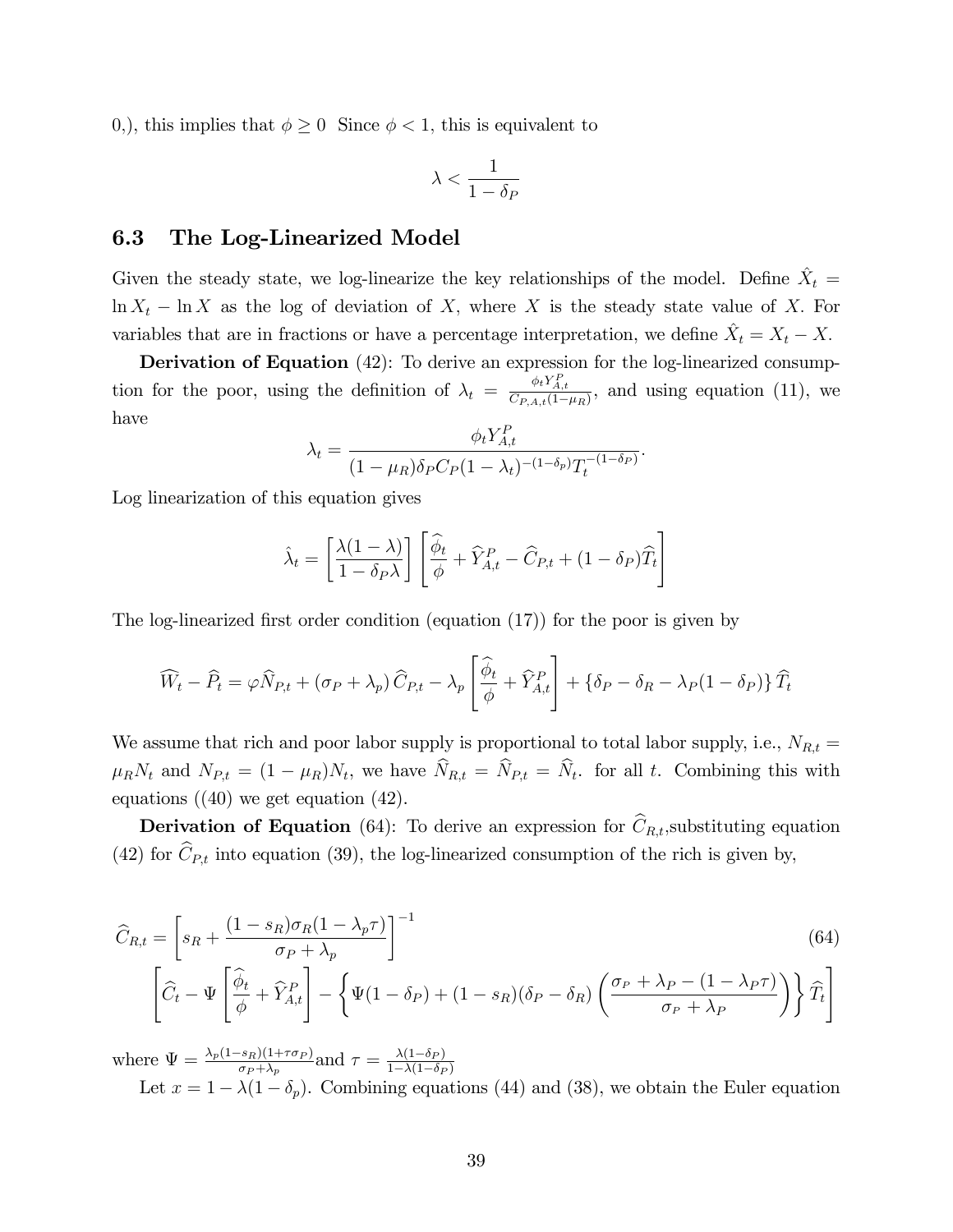in terms of aggregate output

$$
\widehat{Y}_t = E_t \{\widehat{Y}_{t+1}\} - c\Phi^{-1} \left[ \widehat{R}_t - E_t \{\Pi_{t+1}\} \right]
$$
\n
$$
- c \left[ (1 - \delta_R) \left( \frac{\mu_A - \overline{\delta}}{1 - \mu_A} \right) + \Psi \{ (1 - \delta_p) + (\delta_p - \delta_R) z \} \right] E_t \left\{ \Delta \widehat{T}_{t+1} \right\}
$$
\n
$$
- c \left[ \left( \frac{\mu_A - \overline{\delta}}{1 - \mu_A} \right) + \Psi \right] E_t \left\{ \Delta \widehat{Y}_{A, t+1}^P \right\} - c \left[ \frac{\Psi}{\phi} - \left( \frac{1}{1 - \phi} \right) \left( \frac{\mu_A - \overline{\delta}}{1 - \mu_A} \right) \right] E_t \left\{ \Delta \widehat{\phi}_{t+1} \right\}
$$
\n(65)

Log-linearization of the market clearing condition in the agricultural sector (equation (29)) gives

$$
\widehat{Y}_{A,t} = \frac{c}{\mu_A} \left[ s_R \delta_R \widehat{C}_{R,t} + (1 - s_R) \frac{\lambda_p}{x \lambda_s} \widehat{C}_{P,t} + \left\{ \frac{(1 - s_R)\lambda_p (1 - \delta_p)}{x} + \left( \frac{\mu_A - \overline{\delta}}{1 - \mu_A} \right) \right\} \widehat{Y}_{A,t}^P \right] \tag{66}
$$
\n
$$
+ \frac{c}{\mu_A} \left[ \frac{(1 - s_R)\lambda_p (1 - \delta_p)}{x \phi} - \left( \frac{1}{1 - \phi} \right) \left( \frac{\mu_A - \overline{\delta}}{1 - \mu_A} \right) \right] \widehat{\phi}_t
$$
\n
$$
- \frac{c}{\mu_A} \left[ s_R \delta_R (1 - \delta_R) + \frac{(1 - s_R)\lambda_p (1 - \delta_p)}{x \lambda_s} \right] \widehat{T}_t
$$

where  $\lambda_s = \frac{\lambda}{1-\lambda}$  $\frac{\lambda}{1-\lambda}$ . Log-linearization of the optimal demand for manufacturing output (equation  $(23)$ ) gives

$$
\widehat{Y}_{M,t} = \frac{1}{1-\bar{\delta}} \left[ s_R(1-\delta_R)\widehat{C}_{R,t} + \frac{(1-s_R)(1-\delta_P)(1-\lambda)(1+\lambda_p)}{x} \right] \widehat{C}_{P,t} \tag{67}
$$
\n
$$
+ \frac{1}{1-\bar{\delta}} \left[ s_R(1-\delta_R)\delta_R + \frac{(1-s_R)(1-\delta_P)(1-\lambda)(\delta_p-\lambda_p(1-\delta_p))}{x} \right] \widehat{T}_t
$$
\n
$$
- \frac{1}{1-\bar{\delta}} \left[ \frac{\lambda_p(1-s_R)(1-\lambda)(1-\delta_p)}{x} \right] \widehat{C}_{\phi} + \widehat{Y}_{A,t}^P
$$

Log-linearization of the labor market clearing condition (33) gives

$$
\widehat{N}_t = \mu_A \widehat{N}_{A,t} + (1 - \mu_A) \widehat{N}_{M,t} = \mu_A \widehat{Y}_{A,t} + (1 - \mu_A) \widehat{Y}_{M,t} - \widehat{A}_t
$$
\n(68)

where  $\widehat{A}_t = \mu_A \widehat{A}_{A,t} + (1 - \mu_A) \widehat{A}_{M,t}$ , and  $\mu_A = \frac{N_A}{N}$  $\frac{V_A}{N}$  is the steady state employment share in agriculture. The last line uses log linearization of the sectoral production functions.

From equations (40) and (64) and noting that  $N_{R,t} = N_t$ , we can write equation (16) as

$$
\widehat{W}_t - \widehat{P}_t = \varphi \widehat{N}_t + \Phi \widehat{C}_t - \Psi \Phi \left[ \frac{\widehat{\phi}_t}{\phi} + \widehat{Y}_{A,t}^P + \left\{ (1 - \delta_p) + (\delta_p - \delta_R) z \right\} \widehat{T}_t \right] \tag{69}
$$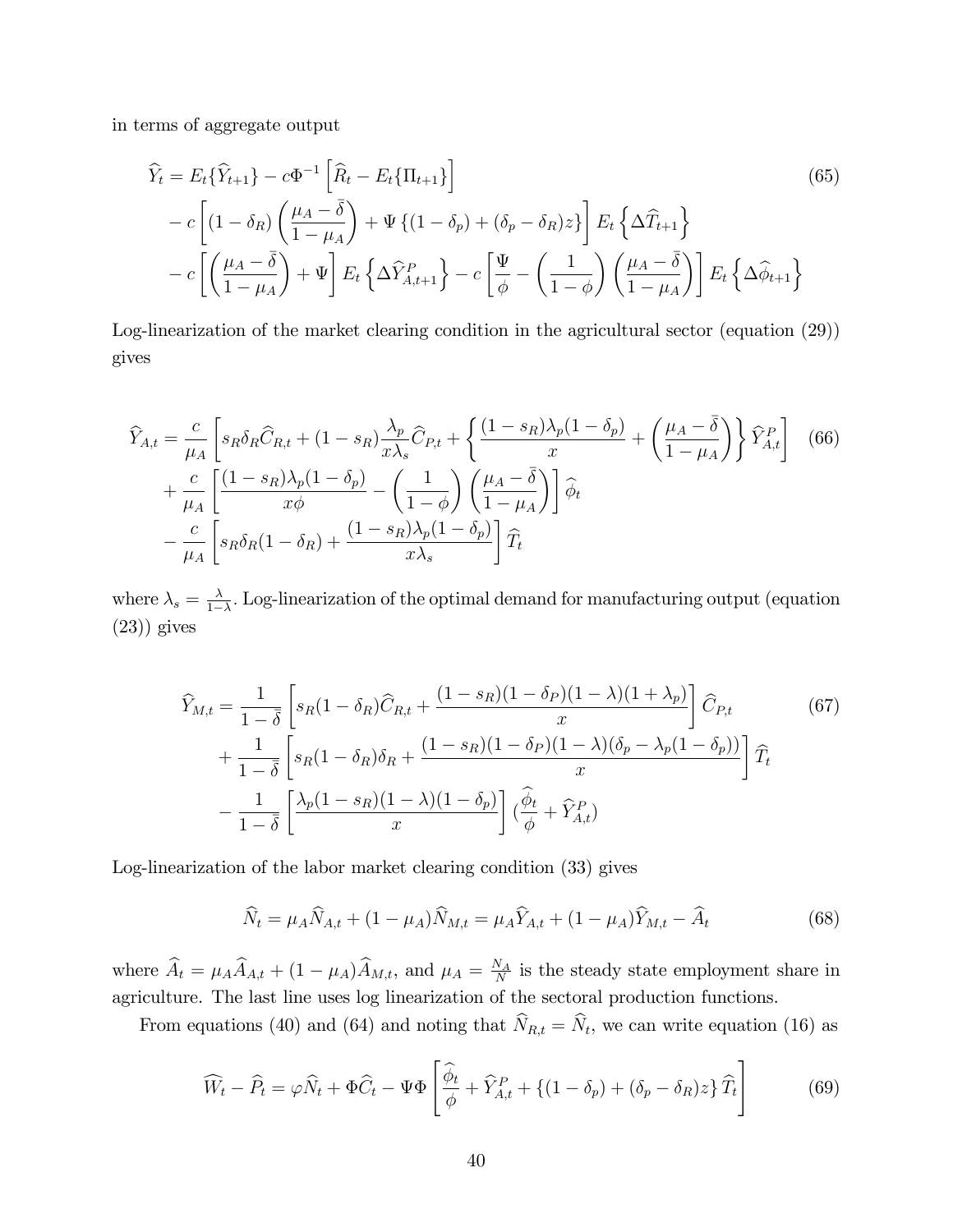Substituting equations (66) and (67) into (68), and the resulting equation into (69), we get

$$
\widehat{W}_t - \widehat{P}_t = \Lambda \widehat{C}_t + \{ \varphi(1-c) - \Psi \Phi \} \widehat{Y}_{A,t}^P - \left\{ \varphi(1-c) \left( \frac{1}{1-\phi} \right) + \frac{\Psi \Phi}{\phi} \right\} \widehat{\phi}_t \tag{70}
$$

$$
- \left[ \varphi c(1-s_R) \left\{ \delta_p \tau + \delta_P - \delta_R \right\} + \Psi \Phi \left\{ 1 - \delta_P + (\delta_P - \delta_R) z \right\} \right] \widehat{T}_t - \varphi \widehat{A}_t
$$

where  $\Lambda = {\varphi c + \Phi}.$ 

Finally, the log linearized real marginal cost in the manufacturing sector is given by

$$
\widehat{mc}_{M,t} = \widehat{W}_t - \widehat{P}_t + \delta_R \widehat{T}_t - \widehat{A}_{M,t} \tag{71}
$$

### 6.4 Flexible price equilibrium and the natural rate

Derivation of DIS in Equation (46): Given that under flexible prices, real marginal cost is a constant, so that  $\widehat{mc}_{M,t}^N = 0$ , equation (71) becomes  $0 = \widehat{W}_t^N - \widehat{P}_t^N + \delta_R \widehat{T}_t^N - \widehat{A}_{M,t}$ . Combining this with the flexible price counterpart of equation  $(70)$ , we get

$$
\begin{split}\n\widehat{C}_{t}^{N} &= \Lambda^{-1} \left\{ \varphi(1-c) \left( \frac{1}{1-\phi} \right) + \frac{\Psi \Phi}{\phi} \right\} \widehat{\phi}_{t} \\
&\quad - \Lambda^{-1} \left\{ \varphi(1-c) - \Psi \Phi \right\} \widehat{Y}_{A,t}^{P} + \Lambda^{-1} \left( \varphi \widehat{A}_{t} + \widehat{A}_{M,t} \right) \\
&\quad + \Lambda^{-1} \left[ (1 - s_{R}) \varphi c \delta_{P} \tau + \Psi \Phi(1 - \delta_{p}) + (\delta_{p} - \delta_{R}) \left\{ (1 - s_{R}) \varphi c + \frac{\Psi \Phi(\sigma_{P} + \lambda_{P} - (1 - \lambda_{P} \tau))}{\lambda_{P} (1 + \tau \sigma_{P})} \right\} - \delta_{R} \right] \widehat{T}_{t}^{N}.\n\end{split}
$$

Note that procurement is the same under both sticky and flexible prices. Substituting out for c and  $1 - c$  in the above expression, the flexible price counterpart of equation (38) is

$$
\widehat{Y}_{t}^{N} = c\widehat{C}_{t}^{N} + (1 - c)\left[ (1 - \delta_{R})\widehat{T}_{t}^{N} + \widehat{Y}_{A,t}^{P} - \left(\frac{1}{1 - \phi}\right)\widehat{\phi}_{t} \right]
$$
\n
$$
= \left(\frac{1 - \mu_{A}}{1 - \overline{\delta}}\right)\widehat{C}_{t}^{N} + \left(\frac{\mu_{A} - \overline{\delta}}{1 - \overline{\delta}}\right)\left[ (1 - \delta_{R})\widehat{T}_{t}^{N} + \widehat{Y}_{A,t}^{P} - \left(\frac{\phi}{1 - \phi}\right)\widehat{\phi}_{t} \right]
$$
\n(73)

Substituting equation (72) into equation (73), forwarding one period and then subtracting from each other, we obtain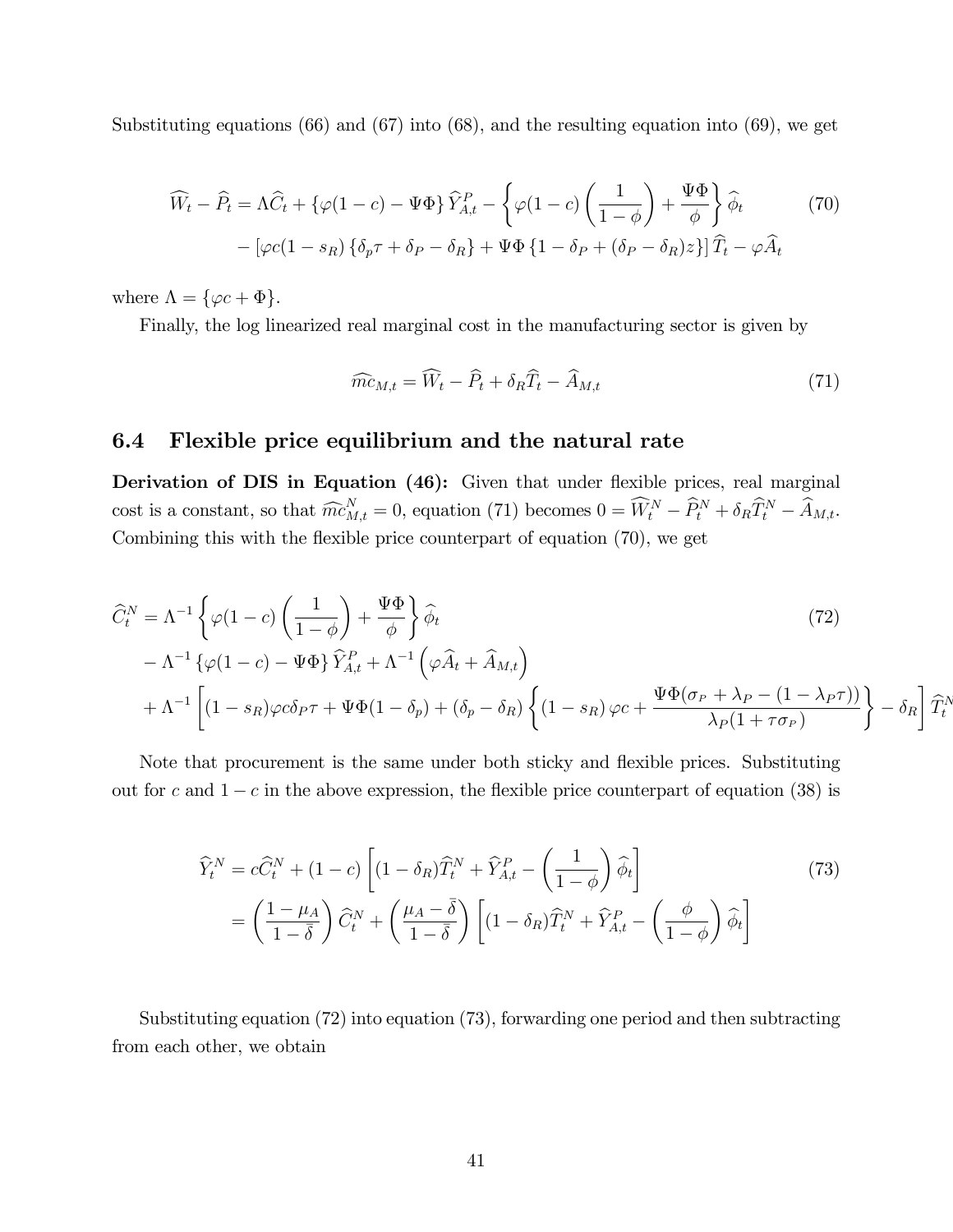$$
\begin{split}\n\widehat{Y}_{t}^{N} &= E_{t} \left\{ \widehat{Y}_{t+1}^{N} \right\} - (1 - \delta_{R}) \{ 1 - c + c \Psi \} E_{t} \left\{ \Delta \widehat{T}_{t+1}^{N} \right\} \\
&- [c \Lambda^{-1} \{ (1 - s_{R}) \varphi c \left( (\delta_{p} - \delta_{R}) + \delta_{p} \tau \right) - \delta_{R} + \Phi \Psi \{ 1 - \delta_{p} + (\delta_{p} - \delta_{R}) z \} + (1 - c) (1 - \delta_{R})] E_{t} \left\{ \Delta \widehat{T}_{t+1}^{N} \right\} \\
&- [c \Lambda^{-1} \{ \Psi \Phi \} + (1 - c) (1 - \Lambda^{-1} \varphi c)] E_{t} \left\{ \Delta \widehat{Y}_{PA, t+1} \right\} \\
&- \left\{ c \Lambda^{-1} \left[ \frac{\Psi \Phi}{\phi} \right] - \left( \frac{1}{1 - \phi} \right) (1 - c) (1 - \Lambda^{-1} \varphi c) \right\} E_{t} \{\Delta \widehat{\phi}_{t+1} \} \\
&- c \Lambda^{-1} E_{t} \left\{ \varphi \Delta \widehat{A}_{t+1} + \Delta \widehat{A}_{M, t+1} \right\}\n\end{split}
$$
\n(74)

Finally, substituting (44) into (38) and then subtracting equation (74) we obtain the dynamic IS (DIS) curve given by equation (46).

Derivation of NKPC in Equation (49): From equation (38), the consumption gap is written as

$$
\widetilde{C}_t = \frac{1}{c} \left[ \widetilde{Y}_t - (1 - c)(1 - \delta_R) \widetilde{T}_t \right]
$$
\n(75)

From equation (71) and given that  $\widehat{mc}_{M,t}^N = 0$ ,

$$
\widetilde{mc}_{M,t} = \widetilde{W}_t - \widetilde{P}_t + \delta_R \widetilde{T}_t. \tag{76}
$$

And from equation (70),

$$
\widetilde{W}_t - \widetilde{P}_t = \Lambda \widetilde{C}_t - \left[ \varphi c (1 - s_R) \left\{ \delta_p \tau + (\delta_p - \delta_R) \right\} + \Psi \Phi \left\{ 1 - \delta_p + (\delta_p - \delta_R) z \right\} \right] \widetilde{T}_t \tag{77}
$$

Substituting equation (77) in equation (76) yields the manufacturing sector real marginal cost gap in terms of the aggregate consumption gap and the terms of trade gap.

$$
\widetilde{mc}_{M,t} = \Lambda \widetilde{C}_t + \left[\delta_R - \varphi c(1 - s_R)\left\{\delta_p \tau + \left(\delta_p - \delta_R\right)\right\} - \Psi \Phi \left\{1 - \delta_p + \left(\delta_p - \delta_R\right)z\right\}\right] \widetilde{T}_t \tag{78}
$$

We also have the relationship that connects CPI inflation with sectoral inflation and TOT as

$$
\pi_t = \pi_{M,t} + \delta_R \Delta T_t \tag{79}
$$

Substituting equations (75) and (79) into equation (28) yields equation (49).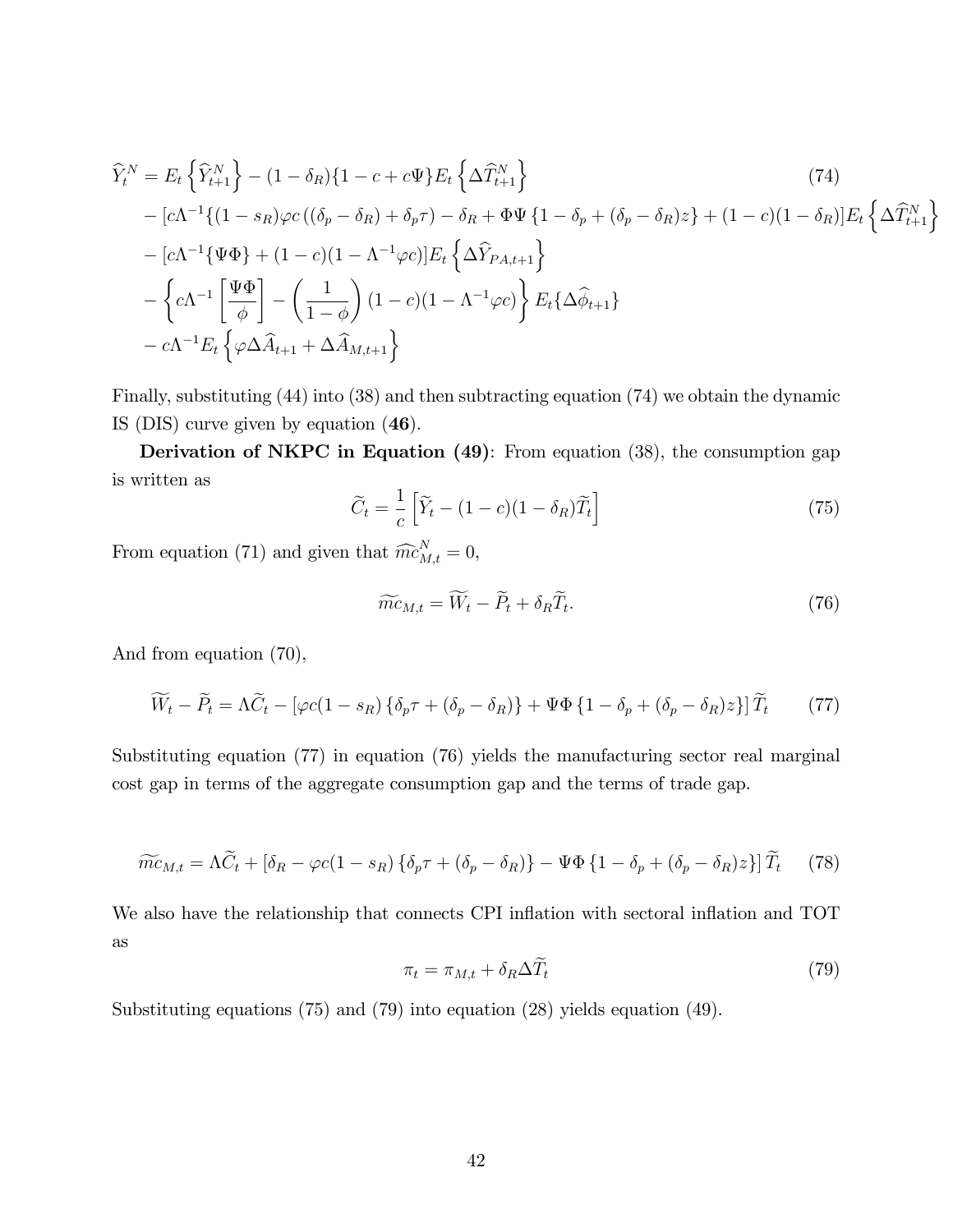# 7 Data Appendix

In this section, we describe how we have estimated the structural parameters used in the calibration exercise.

- Share of rich in population:  $\mu_R = 0.3279$ 
	- We define agents to be poor if they receive food grain under the NFSA 2013. Thus, we assume 25% of the rural population and 50% of the urban population to be rich. Taking population of the rural and urban population to be 833.1 million and 377.1 million from the Census of India 2011, we get  $\mu_R = 0.3279$
- Share of agriculture in consumption for agents is determined by taking the ratio of expenditure on cereals and cereal substitutes in total expenditure where the latter is defined to be expenditure on cereals, cereals substitutes, pan tobacco and intoxicants, clothing, footwear, toilet articles, other household consumables, and minor durable type goods. We use data from Table 6B-R: Value of consumption (Rs) of broad groups of food and non-food per person for a period of 30 days for each fractile class of  $\text{MPCE}_{MRP}$ (Page 104) and Table 6B-U: Value of consumption (Rs) of broad groups of food and non-food per person for a period of 30 days for each fractile class of  $\text{MPCE}_{MRP}$  (Page 105) from NSS Report 555- Level and Pattern of Consumer Expenditure 2011-12.
	- Share of agriculture purchases by poor:  $\delta_P = 0.4807$ .
		- We split the 7th decile (70-80%) into two halves for the rural data set (to be able to get division into bottom 75% and top 25% by MPCE). The agriculture expenditure shares for different fractile classes of rural areas are combined by taking a weighted average using appropriate weights (0.1333 for deciles and 0.0667 for the first two fractile classes  $(0.5\%$  and  $5-10\%)$  and the  $(70-75\%)$ fractile class). The agriculture expenditure shares for different fractile classes of urban areas are combined by taking a weighted average using appropriate weights (0.2 for deciles and 0.1 for first 2 fractile classes  $(0.5\%$  and  $5.10\%)$ ). These two shares are combined by taking a weighted average using rural and urban shares in total poor population as weights.
	- Share of agriculture purchases by rich:  $\delta_R = 0.3527$ .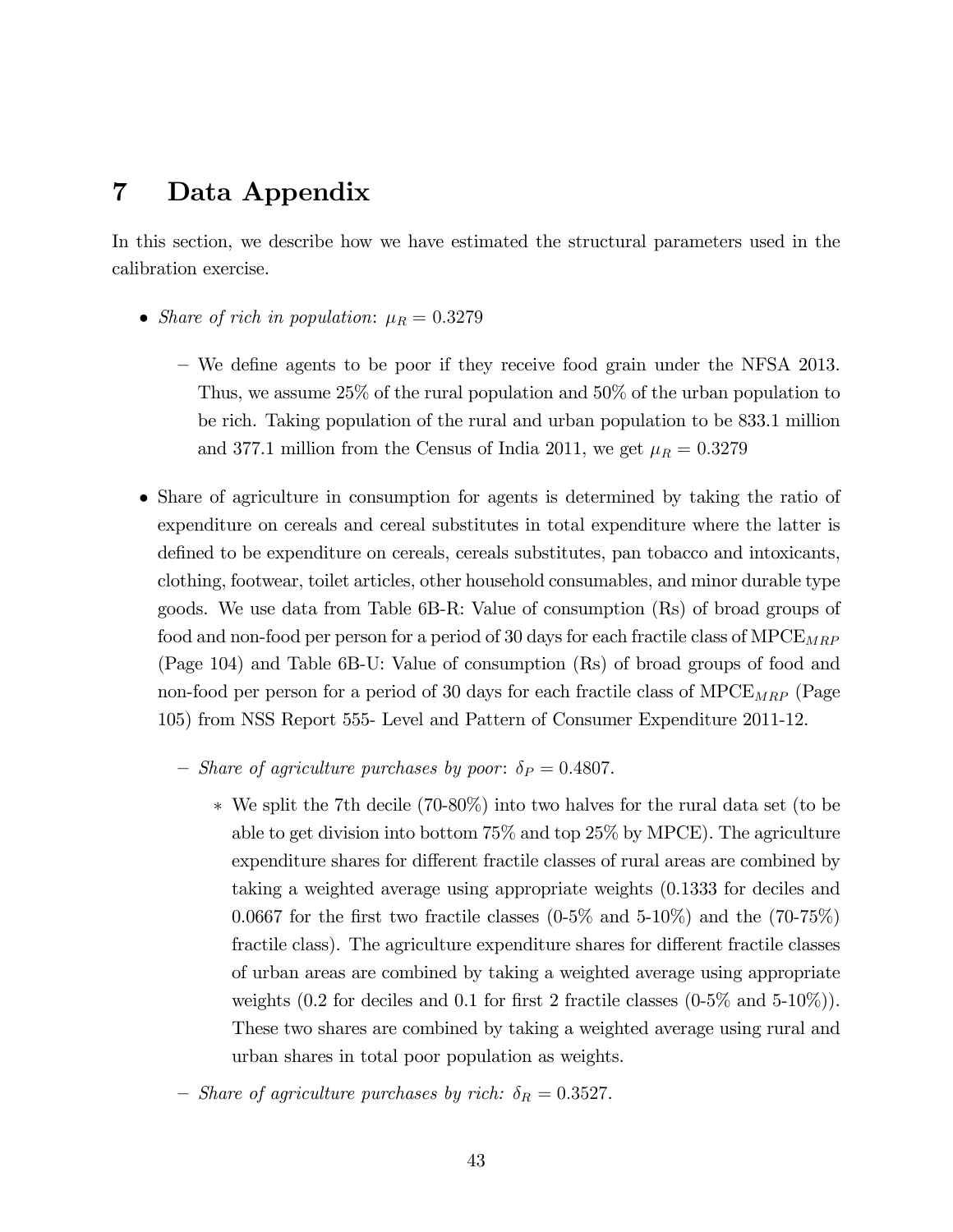- \* The agriculture expenditure shares for different fractiles of rural areas are combined by taking a weighted average using appropriate weights (0.4 for the 70-80th percentile and 0.2 for the 70-75th, 90-95th and 95-100th percentiles). The agriculture expenditure shares for different fractiles of urban areas are combined by taking a weighted average using appropriate weights (0.2 for deciles and 0.1 for the 90-95th and 95-100th percentiles). These two shares are combined by taking a weighted average using shares in the total rich population as weights.
- Share of rich consumption relative to total consumption:  $s_R = 0.5367$ 
	- ñ We use data from Table 1C of NSS-Report 555: Estimated number of households and persons by sex, and average MPCE for each fractile class of  $M PCE_{MMRP}$ (Page 83). Share of Total Consumption Expenditure for each fractile is computed by multiplying the estimated number of people in each fractile class with Average MPCE of that fractile class. The share of rich agents for the respective areas is determined by dividing total consumption estimates for fractiles greater than 75% for the rural areas and above 50% for urban areas by their respective total consumption estimates. The two shares are combined using the population shares
- Share of subsidized consumption:  $\lambda = 0.2457$ 
	- ñ We use data from Statement 2 of NSS-Report 565-Public Distribution System and Other Sources of Household Consumption 2011-12 (Page 18). It states Percentage of consumption (quantity) coming from PDS for households in different fractile classes of MPCE separately for wheat, rice, sugar and kerosene (separately for urban and rural areas). We combine the PDS shares of wheat and rice by taking a weighted average using relative shares in consumption for each fractile. (For example, the weight of rice is determined by taking the expenditure on rice divided by the expenditure on wheat and rice). The data is taken from Table 5C-R (Page 100) and Table 5C-U (Page 101) from the NSS Report 555 -Value (Rs.) of consumption of cereals and pulses per person for a period of 30 days for each fractile class of MPC $E_{MMRP}$ . (MMRP is used here as PDS shares are available using type 2 data-MMRP approach). The share of subsidy in consumption is determined by taking a weighted average of shares for bottom 9 fractile classes (0-75%) for the rural areas and by taking a weighted average of shares for bottom 6 fractile classes (0-50%) for the urban areas. These two values are combined by using relative shares of agents among the poor.